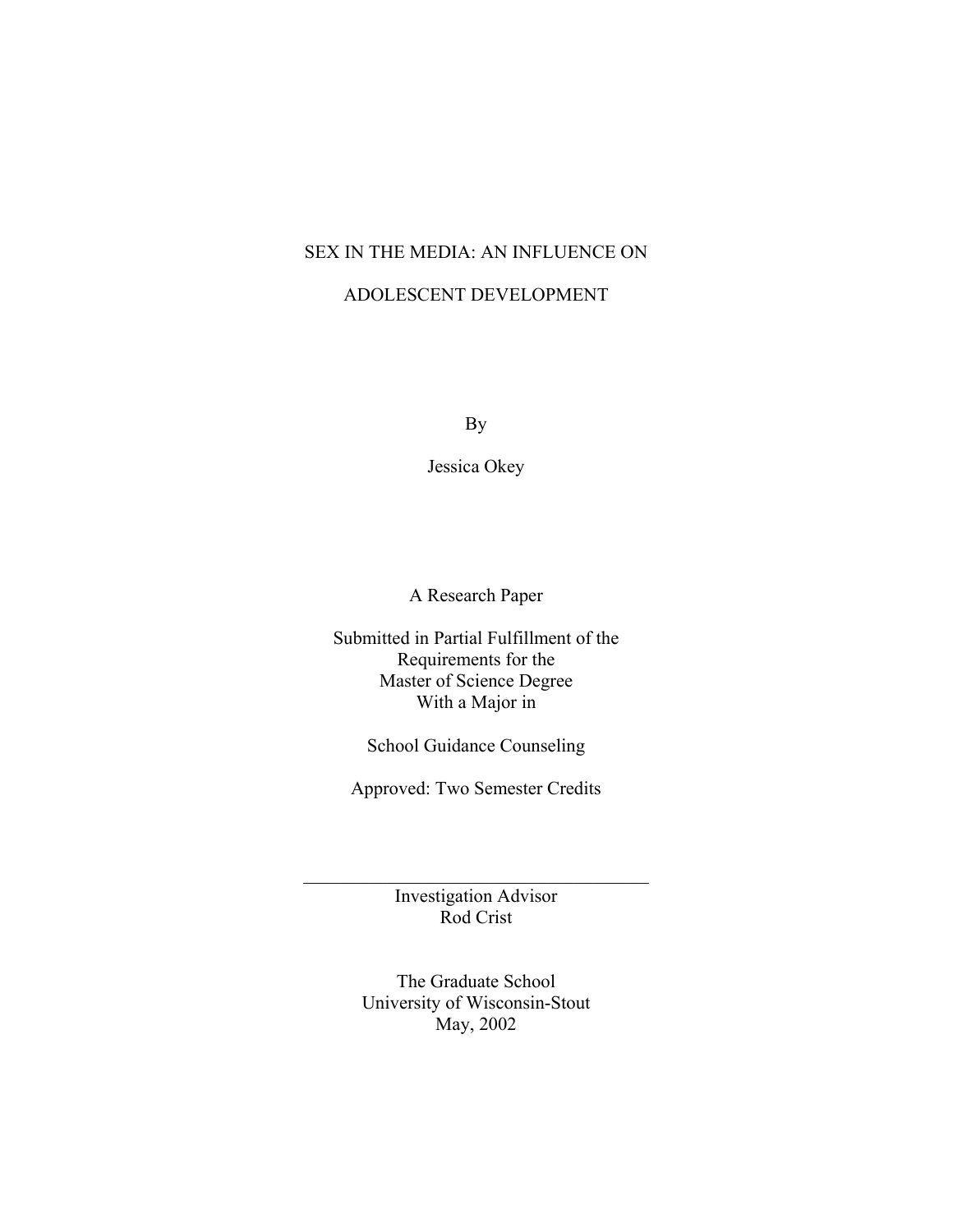#### The Graduate School University of Wisconsin-Stout Menomonie, WI 54751

#### ABSTRACT

|          | Jkev        | Jessica      |           |
|----------|-------------|--------------|-----------|
| (Writer) | (Last Name) | (First Name) | (Initial) |

Sex in the Media: An Influence on Adolescent Development (Title)

| <b>School Counseling</b> | Rod Crist                                                   | May, 2002    | 44             |
|--------------------------|-------------------------------------------------------------|--------------|----------------|
| (Graduate Major)         | (Research Advisor)                                          | (Month/Year) | (No. of Pages) |
|                          |                                                             |              |                |
|                          | American Psychological Association (APA) Publication Manual |              |                |
|                          | (Name of Style Manual Used in this Study)                   |              |                |

The purpose of this study was to identify the prevalence of sex in the television media that adolescents watch and the magazine media targeted at adolescent females. The study was conducted by researcher observation and categorical tallying of sex related instances on various prime time television shows and commercials and in four major magazines. The television shows chosen for analysis were determined by media ratings reports indicating they are popular among adolescents. Targeted audience determined the magazines chosen for analysis. The analysis of the television shows and magazines occurred from January 2002 through April 2002.

The adolescent life stage was chosen for analysis because it is a time when individuals are developing their gender identities and sexual attitudes (Durham, 1998).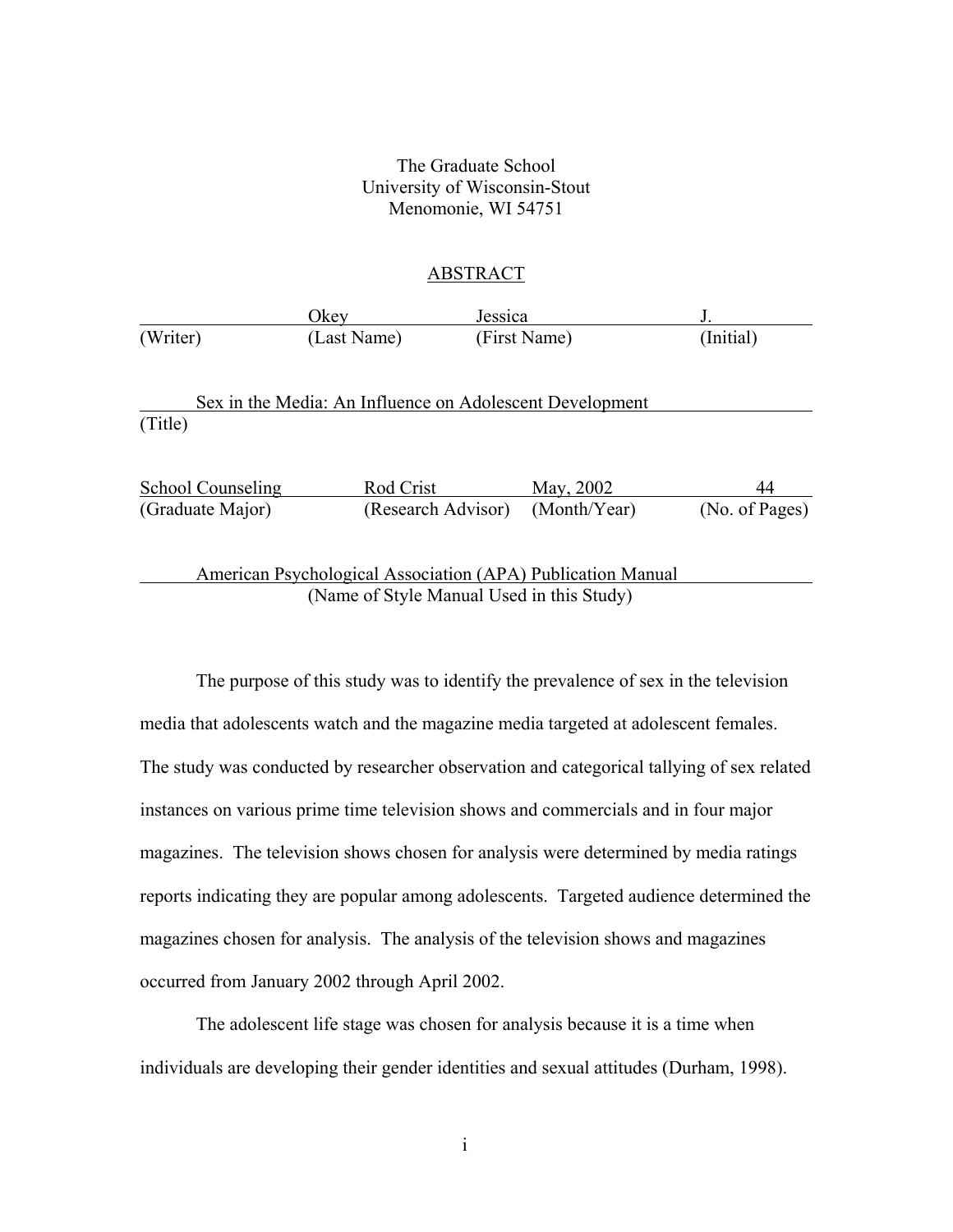Media can play a large role in this development as a source of information and modeling (Committee of Public Education, 2001; Ward, 1995). Previous research shows that there is a substantial amount of sex and sex related references in the media (Kunkel, Cope, and Biely, 1999). This investigation aimed to identify the sexual content of media specifically targeted for or consumed by adolescents.

Upon review of 17 television shows and four magazines, this research found evidence supporting much of the literature. There were many sex related themes on both television and in the magazines. Some of the prominent themes included sexual objectification, sex as competition, and a lack of reference to protection from sexually transmitted diseases or pregnancy. The research concludes with recommendations for how to combat the sexual influence of the media.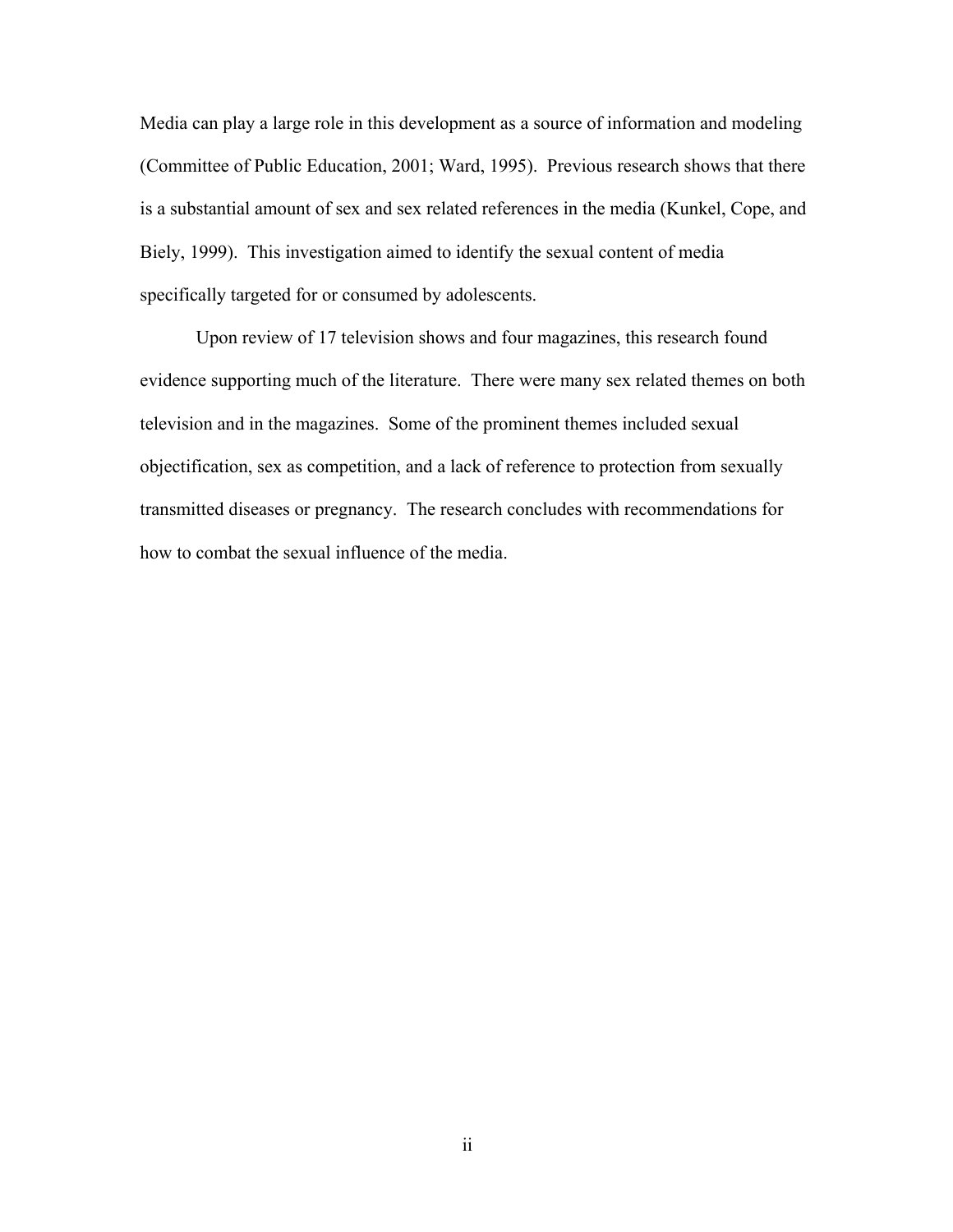# TABLE OF CONTENTS

| . 22 |  |
|------|--|
|      |  |
|      |  |
|      |  |
|      |  |
|      |  |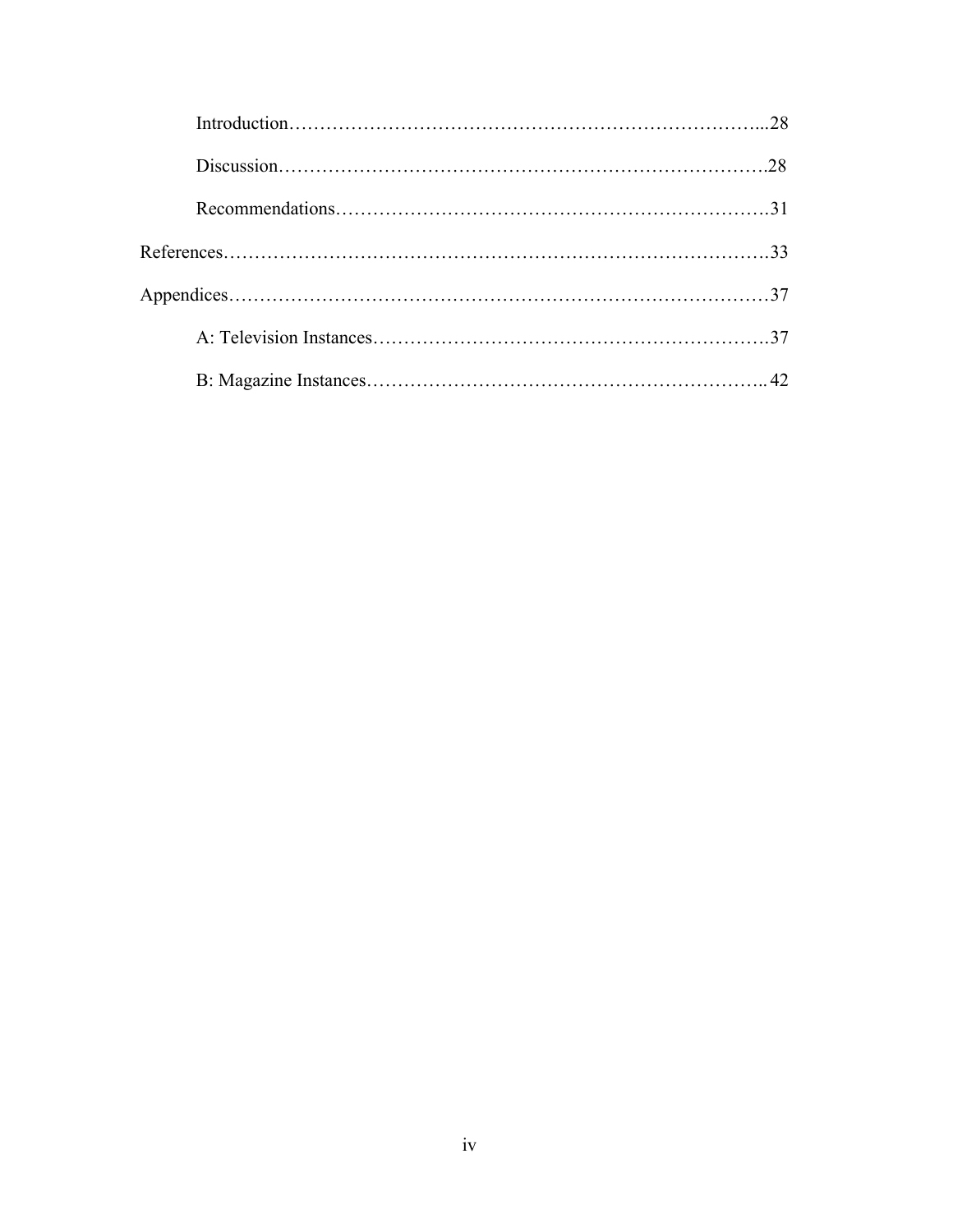#### CHAPTER ONE

#### Introduction

"Everybody's doing it" is a common phrase, but is it really the image our society wants to portray. In this situation "it" means sex and "everybody" includes adolescents. According to a 1994 National Youth Risk Behavior survey (Steele, 1999) one out of six youth surveyed had had sex by age 13 and three out of four were sexually active by the time they were in  $12<sup>th</sup>$  grade. A second source (Committee on Public Information, 2001) stated "61 percent of all high school seniors have had sexual intercourse, about half are currently sexually active, and 21 percent have had four or more partners" (p. 192). Sexually active adolescents are also facing serious consequences, perhaps because only ten percent of sexually active adolescents use condoms consistently (Center for disease control, cited by Chapin, 2000). Amongst these consequences are STDs and pregnancy. One out of four sexually active adolescents get infected with an STD each year (Committee on Public Education, 2001) and people under the age of 25 account for half of the HIV infections in the United States (Chapin, 2000). The United States has one of the highest teenage pregnancy rates in the world, with more than four out of ten females becoming pregnant at least once before they reach the age of 20 (Chapin, 2000; Committee on Public Education, 2001). "Over 80 percent of these pregnancies are unplanned and over 80 percent are to unmarried teens" (Chapin, 2000, p. 800).

Why are many adolescents reflecting an "everybody's doing it" attitude? One popular answer is the media. Kellner (cited in Garner, Sterk, & Adams, 1998) stated "media stories provide the symbols, myths, and resources through which we constitute a common culture and through the appropriation of which we insert ourselves into this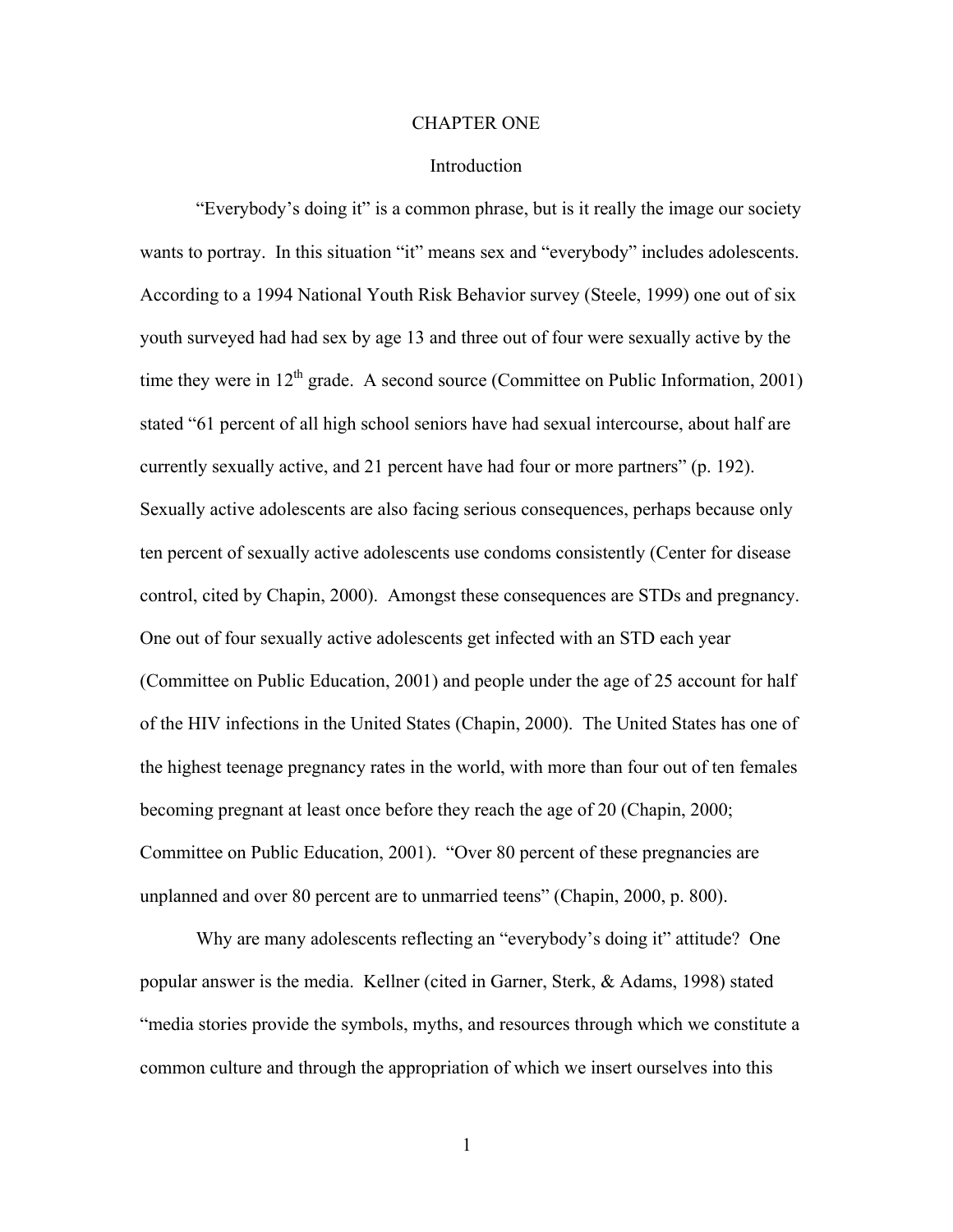culture" (p. 59). Individuals, especially adolescents, often see what is in the media and accept it as an accurate representation of what the culture is like. Therefore, in order to fit in and succeed, one must prescribe to what they learn about the culture.

The media is a powerful source of sexual information for adolescents, affecting their beliefs, and potentially their behavior as well (Steele, 1999; Strasburger & Donnerstein, 1999). Adolescents rank it second to sex education programs as a leading source of information about sex (Committee on Public Education, 2001). This information, which comes in the form of explicit images and words, is not always accurate. The images and words contain "unrealistic, inaccurate, and misleading information that young people accept as fact" (Committee on Public Education, 2001, p. 192). Research shows that increased exposure to this unrealistic portrayal of sex is associated with an increased perception of sexual activity in the real world (Committee on Public Education, 2001). The perception of high sexual activity created by the media is demonstrated by the comments of a 15-year-old girl who watches soap operas. When it came to sex, she said it "is about like everyday life. They have sex a lot and it is so romantic" (Steele, 1999, p. 334). An eighteen-year-old boy in the same study shared that he assumed that what he saw on TV is normal (Steele, 1999). This normalization of sex makes many adolescents believe that they need to be sexually active as soon as possible.

Sexual activity is portrayed as common, but the inaccuracies leave inadequate exposure to the realities of sex and the necessary safety precautions. The inadequacy of media as a source of sex information contributes to poor sexual choices by adolescents. One study found that pregnant adolescent girls watched more soap operas before becoming pregnant than non-pregnant girls and were less likely to believe soap characters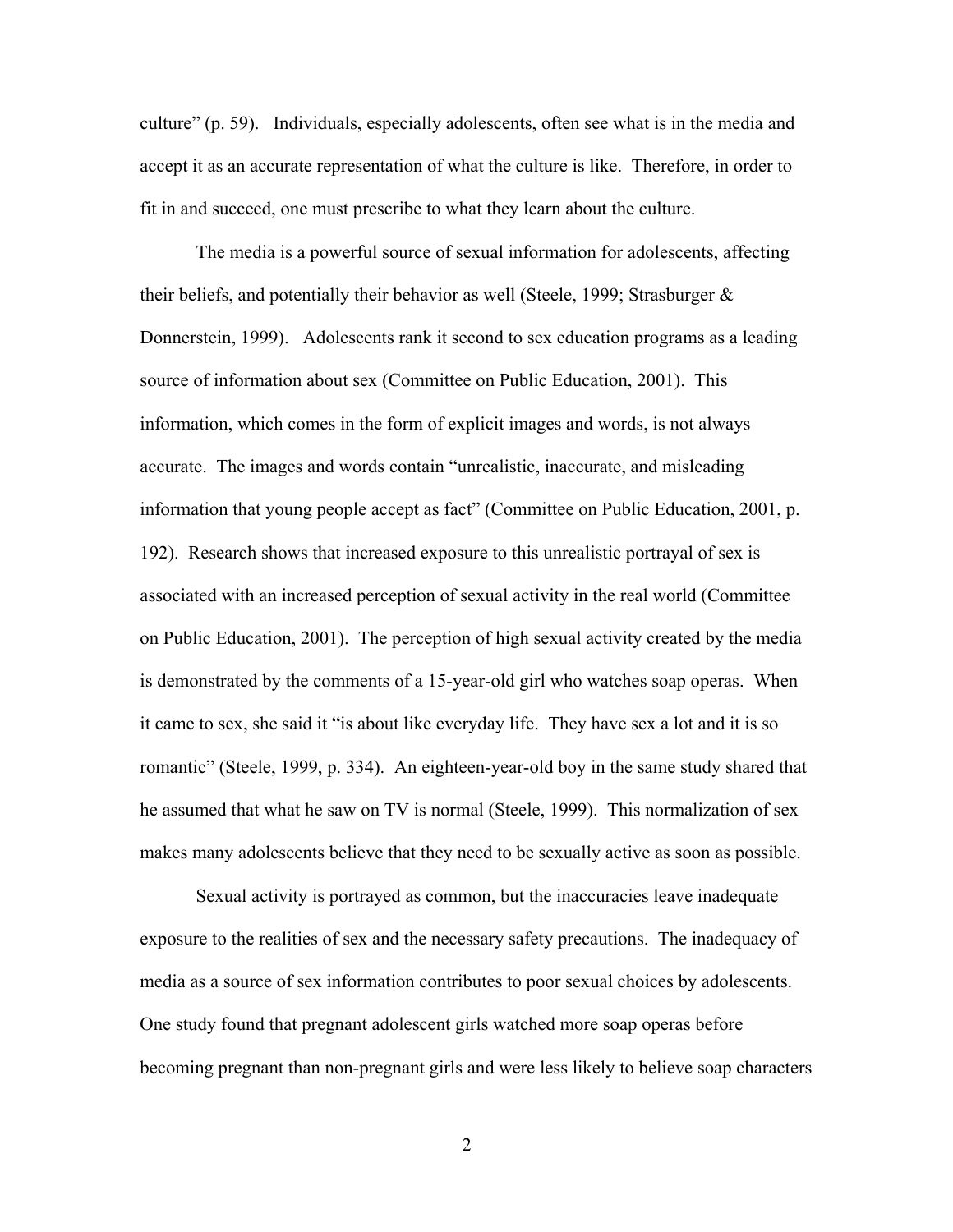used birth control (Strasburger & Donnerstein, 1999). Another study found that adolescents who watched TV separate from their family had an intercourse rate 3 to 6 times higher than those who viewed TV with their families (Strasburger & Donnerstein, 1999). Research shows that adolescents do look to media for guidance on where they fit into the world (Steele, 1999). It is clearly demonstrated that when they look to the media, they are often faced with and influenced by inaccurate pictures of sex in the real world.

There is no question that adolescents see sexual images and hear sex related talk on television, but is what they see an accurate depiction of our society? In 1991 there were an estimated 10,000 sexual incidents on prime-time network television (Berenzweig, Godsill, Ibarra & Veverka, n.d.). One out of four prime time programs from the 1996-1997 season had sexual content and thirty percent made sex a primary focus (Berenzweig et.al., n.d.). The most common themes given to sexual content were sexual relationships as competition, selection of women on the basis of physical appearance, and sex as a defining act of masculinity (Chapin, 2000). In magazines analyzed for a study, the sexual themes centered on women making themselves sexually pleasing to men and the satisfaction of male needs (Garner, Sterk & Adams, 1998). Both types of media more frequently presented sex as a source of recreation than as a means of intimacy within a committed relationship (Berenzweig et.al., n.d.;Garner et.al., 1998). Statement of the Problem

The purpose of this study was to identify the prevalence of sex in the television media that adolescents watch and the magazine media targeted at adolescent females. The study was conducted by researcher observation and categorical tallying of sex related instances on various prime time television shows and commercials and in four major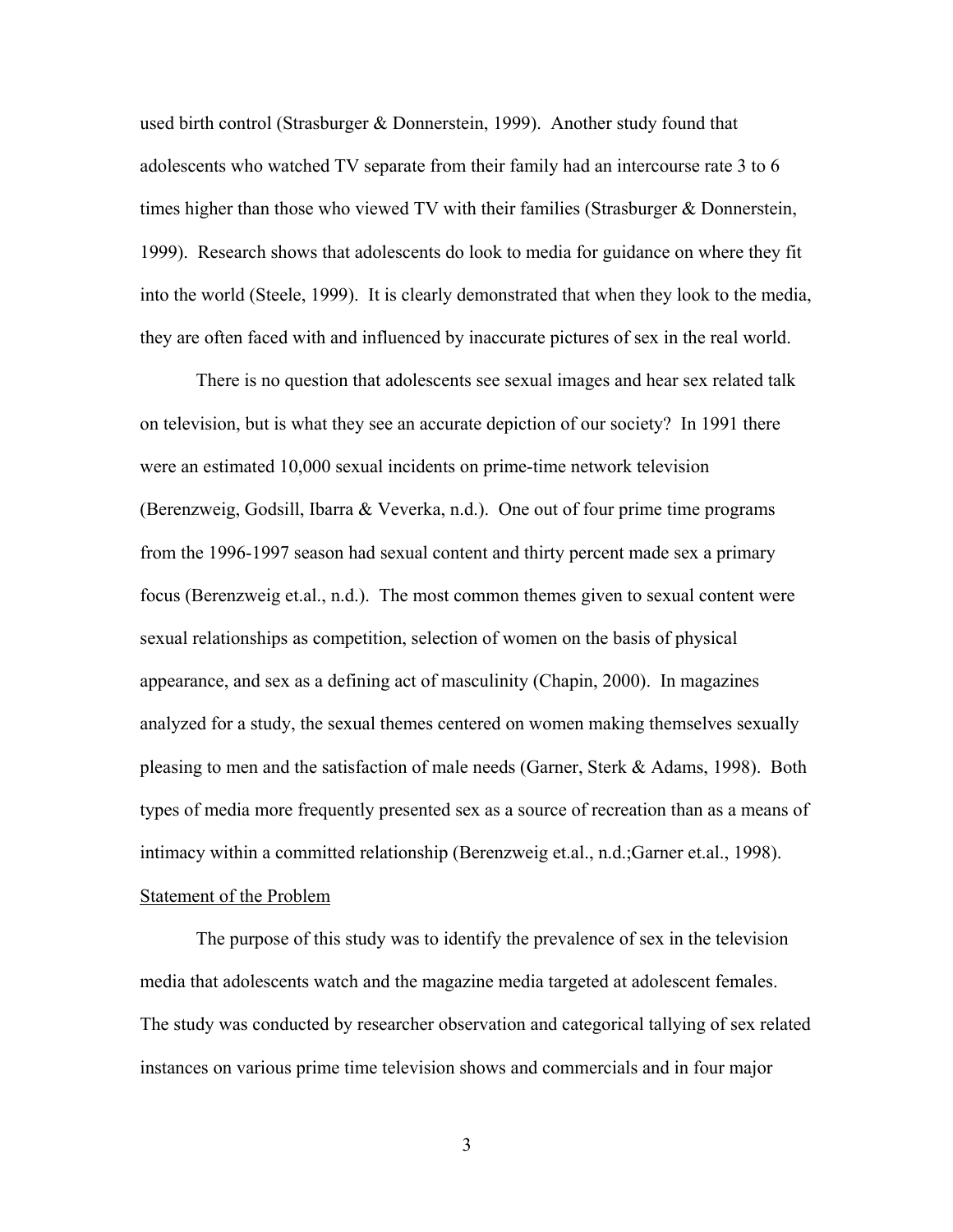magazines. The television shows chosen for analysis were determined by media ratings reports indicating they are popular among adolescents. Targeted audience determined the magazines chosen for analysis. The analysis of the television shows and magazines occurred from January 2002 through April 2002.

Research Questions for Television

There are seven questions this research will address. They are:

1. How many instances of sexual humor are in the television shows and commercials adolescents watch most?

2. How many instances of female sexual objectification occur?

3. How many instances of male sexual objectification occur?

4. How many instances of images of or references to sexual practice within a committed relationship occur?

5. How many instances of images of or references to sexual practice within a casual relationship occur?

6. How many characters express a decision to abstain from sexual activity?

7. How many sex related instances included a reference to protection from

pregnancy or sexually transmitted disease?

#### Research Questions for Magazines

There are seven questions this research will address. They are:

1. How many advertisements show women in a sexually suggestive position,

including facial expression?

2. How many products are described as hot or sexy?

3. How many articles or responses include a reference to protection?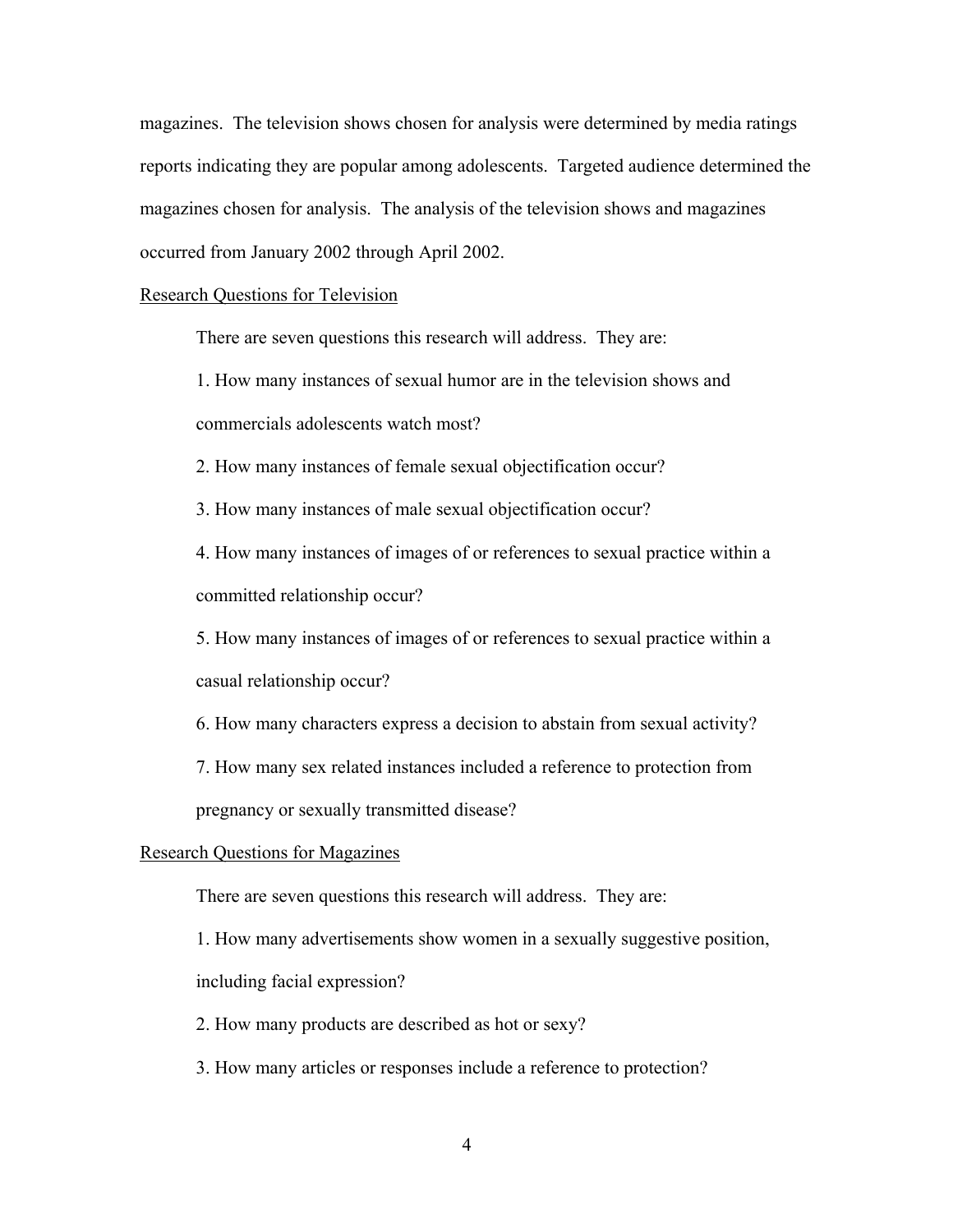4. How many articles or responses include a reference to abstinence?

5. How many articles or responses give information about sex?

6. How many times are girls referred to as or encouraged to be sexy or hot?

7. How many times are men referred to as sexy or hot?

#### Definition of terms

For clarity of understanding, the following terms need to be defined.

Casual relationship: two people with no emotional attachment, expressed loyalty, or exclusivity to one another. People in this type of relationship use sex for fun and their own pleasure.

Committed relationship: two people connected by an emotional bond with expressed loyalty and exclusivity to one another. People in this type of relationship use sex as an expression of love and togetherness.

Sexual objectification: occurs when an individual is valued solely on a sexually pleasing physical appearance or on their potential to be used for sexual pleasure.

#### Limitations

The primary limitation in this research is the subjective nature of the categorization of instances that occur on the shows and in the magazines analyzed.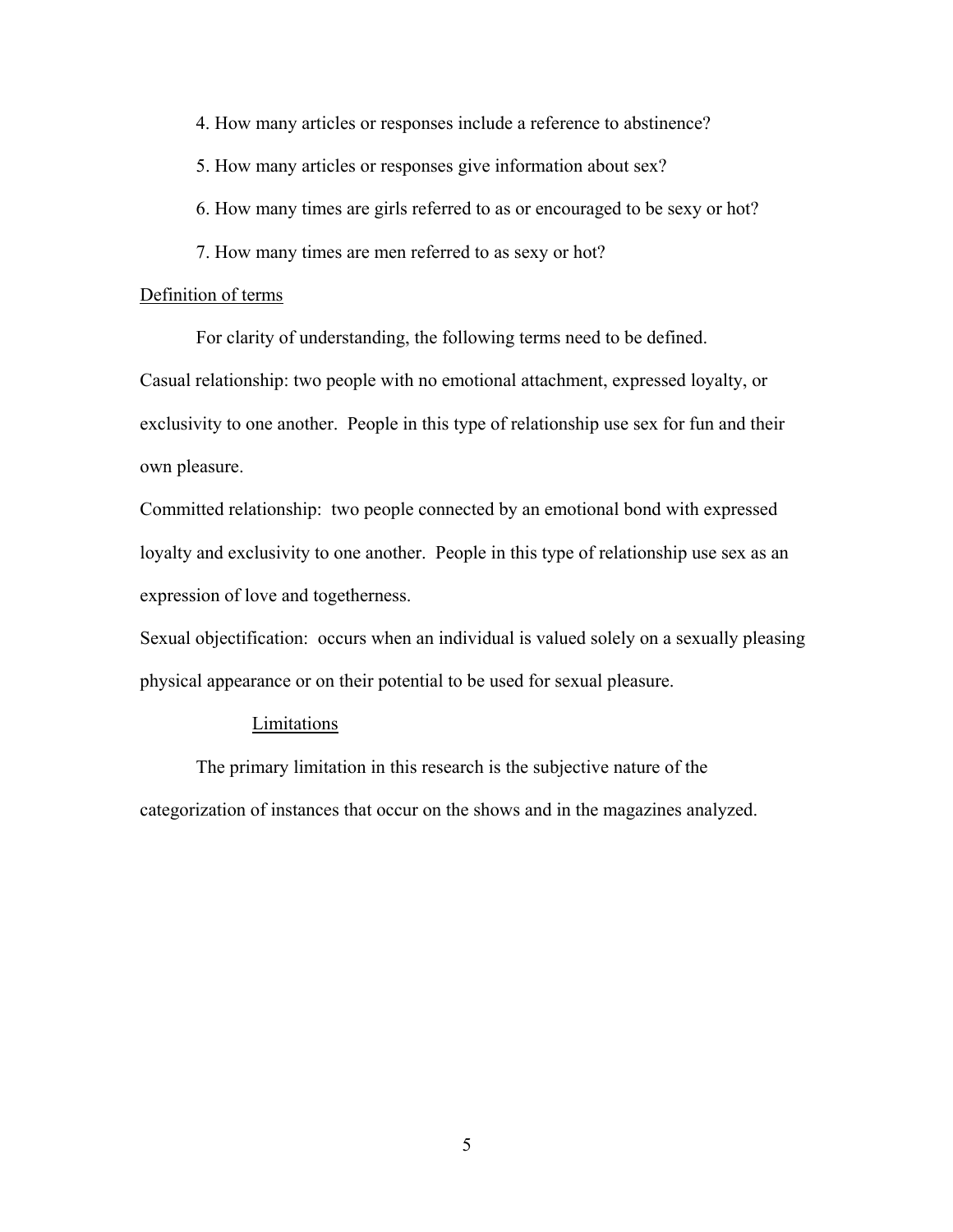#### CHAPTER TWO

#### Review of Literature

#### Introduction

The purpose of this study is to examine sexual content in the media that adolescents consume. This chapter deals with the review and analysis of the studies and literature relevant to this topic. The review is focused on highlighting not only what is in the media, but also why it is important to be aware of adolescent media exposure. The importance lies in the possible influence of sexual themes and messages. This chapter has been divided into three main sections. The first section, Adolescence, describes adolescence as a developmental stage, adolescent's attitudes about sex, adolescent sexual activity, rates of pregnancy and STDs in adolescents, and patterns of media use in adolescents. The second section examines sex in the media, identifying prevalence as well as themes and messages. The media chosen for analysis in this study is television and magazines. The final section gives an overview of the literature related to the influence media has on views and behaviors. Overall, this chapter provides a general view of how adolescents use media, what they receive, and how it can influence them. Adolescence

The word adolescence "comes from the Latin verb adolescere, which means 'to grow' or 'to grow to maturity'" (Rice, 1999, p. 1). It is used to describe the growth that occurs between childhood and adulthood. Many changes and challenges take place during this time of growth and maturation. One of them is increased attention to gender identities and sexual attitudes (Durham, 1998). This increased attention links into Hill's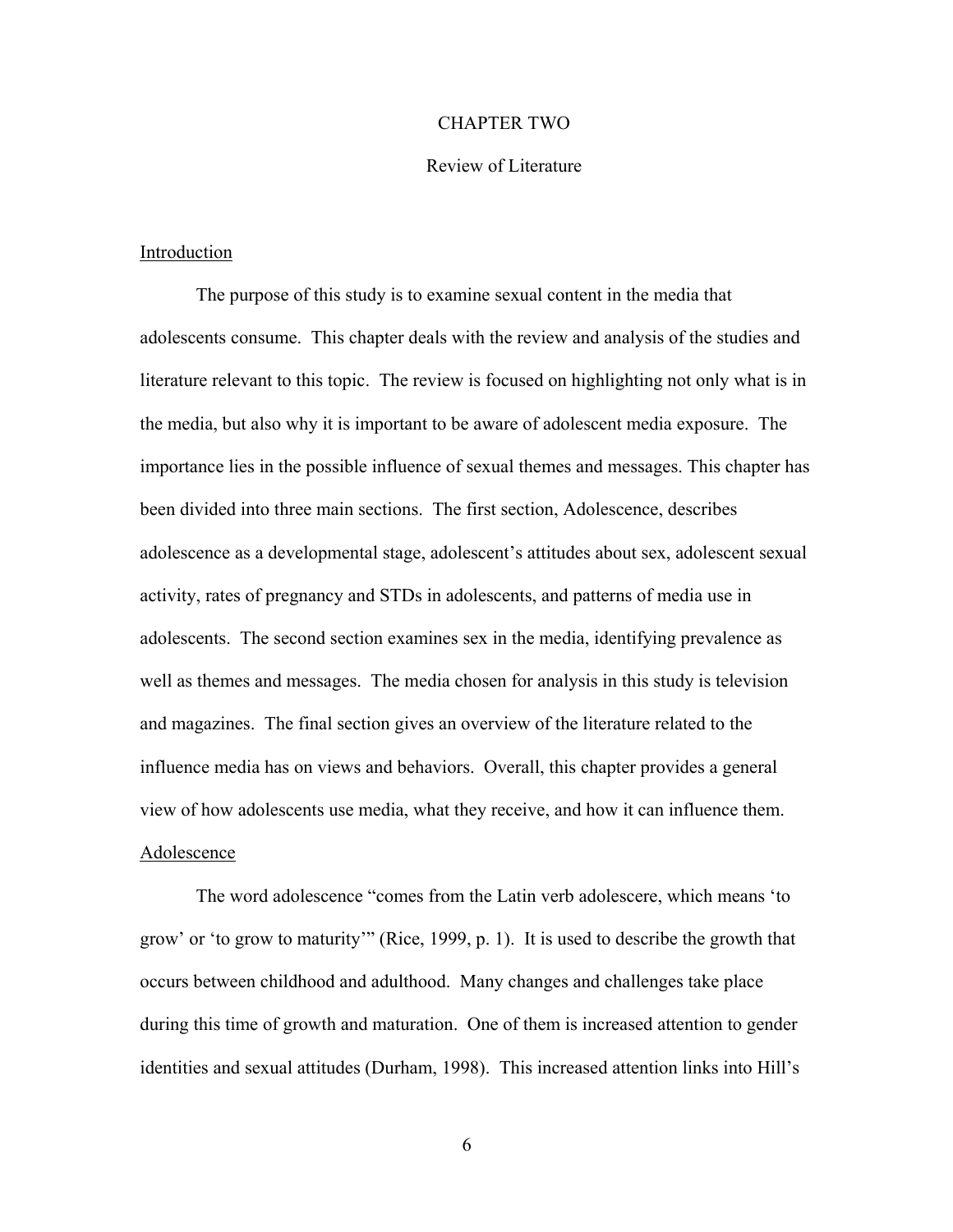(cited in Chapin, 2000) five life tasks paramount during adolescence: identity, intimacy, autonomy, sexuality, and achievement. Of all of these tasks, Erikson (cited in Steele, 1999) highlighted the task of self-definition as a primary focus of adolescence. The process of defining self requires an individual to shape numerous aspects of their lives. The focus of this study is the shaping of sexual attitudes. Sexual attitudes, however, cannot be looked at in isolation, as they are intertwined with all of the other changes and tasks of adolescence.

Research has been done to identify common sexual attitudes in adolescents. Some research has indicated that adolescent girls equate sex with love (Durham, 1998). They "rationalize their sexual activity by believing they [are] carried away by love" (p. 370). In addition, adolescent sexual attitudes commonly view unprotected sex as spontaneous, natural, pleasurable, and private. Safer sex, on the other hand, is viewed as planned, artificial, cautious, and work (Chapin, 2000). A pervasiveness of these attitudes has lead to dangerous sexuality and serious consequences*.* 

Sexuality in U.S. young adolescents is increasing in prevalence and consequence. "Sixty-one percent of all high school seniors have had sex, about half are currently sexually active, and 21 percent have had 4 or more partners" (Committee on Public Education, 2001, p. 191). A 1994 National Youth Risk Behavior survey (cited in Steele, 1999) reported one out of six youth had engaged in sexual intercourse by the age of 13 and three out of four lost their virginity by their senior year. Half of these youth did not use condoms and one third used no birth control at all. Fewer than 10 percent of sexually active adolescents use condoms consistently (Chapin, 2000). The United States has one of the highest teen pregnancy rates in the world (Committee on Public Education, 2001).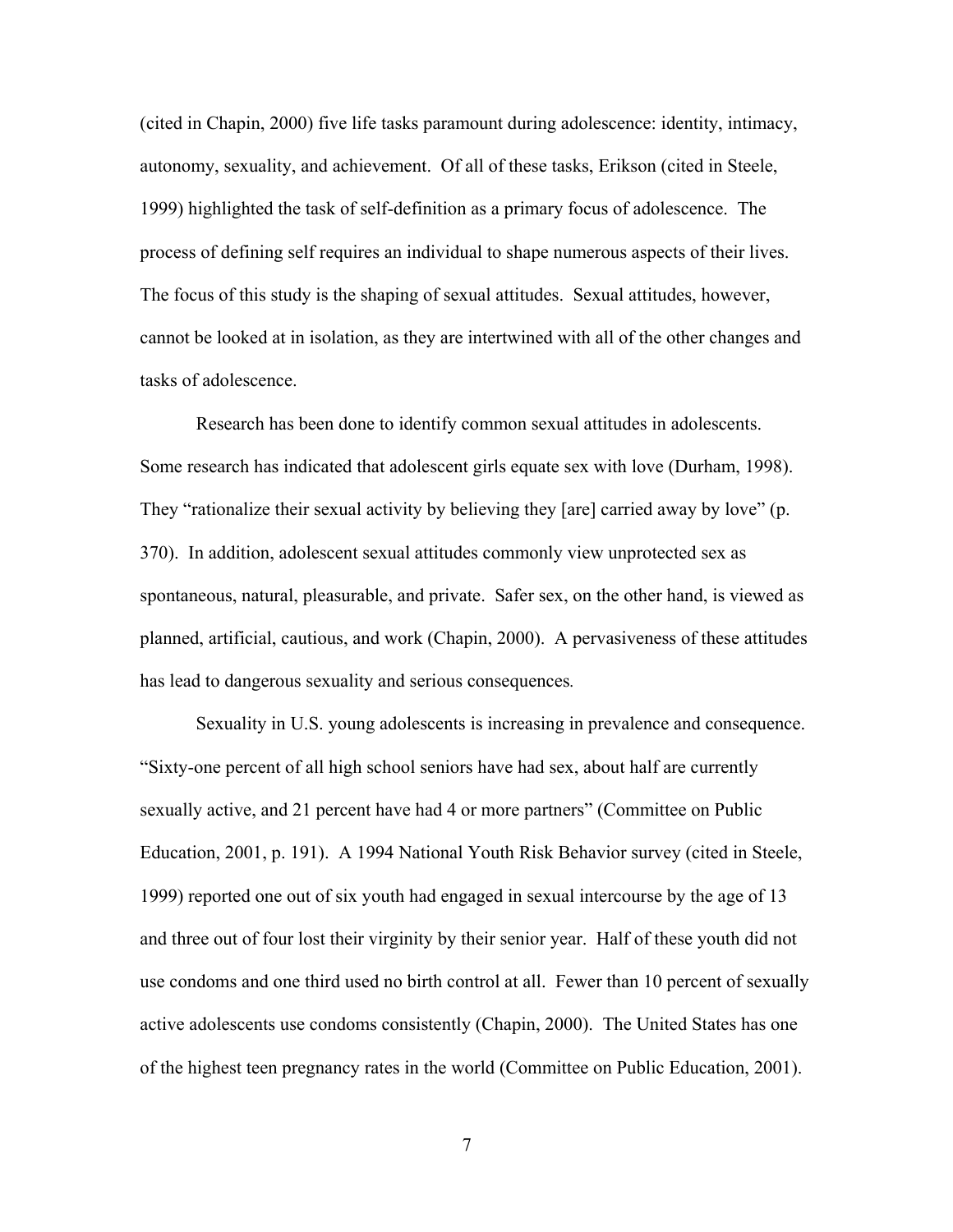Sexually transmitted diseases affect one out of four sexually active adolescents each year (Committee on Public Education, 2001). Over half of HIV infections in the United States occur in people under the age of 25 (Chapin, 2000). "Two Americans under the age of 20 become infected with HIV every hour" (Kunkel, Cope, & Biely, 1999, p. 230).

What determines an individual's sexuality? According to Bandura's cross-species and cross-cultural studies (cited in Chapin, 2000), "human sexuality is governed primarily by social conditioning, rather than endocrinal stimulation. Sexual modeling teaches amorous techniques, reduces sexual inhibition, alters sexual attitudes, and shapes sexual practices by conveying norms" (p. 801). Sexual norms and expectations deal with how to be sexual, why to have sex, whom to have it with, and what the appropriate sequence of activities is (Ward, 1995). A variety of factors related to Bandura's social conditioning theory influence early sexual activity in adolescents. The media is a factor considered by many to be significant (Committee on Public Education, 2001). American youth spend more than 38 hours per week using media (Committee on Public Education, 2001).

 Adolescents use media for entertainment, identity formation, high sensation, coping, and youth culture identification (Chapin, 2000). Beginning in adolescence, media use patterns shift toward watching more adult programming and watching alone (Chapin, 2000). The media holds the potential for influence on adolescent attitudes and behavior (Strasburger & Donnerstein, 1999). One theory used to explain the level of impact media has for adolescents deals with a discrepancy between physical and cognitive preparedness. Adolescents are reaching the age of physical development much earlier than past generations. Their new bodies incite messages from their external world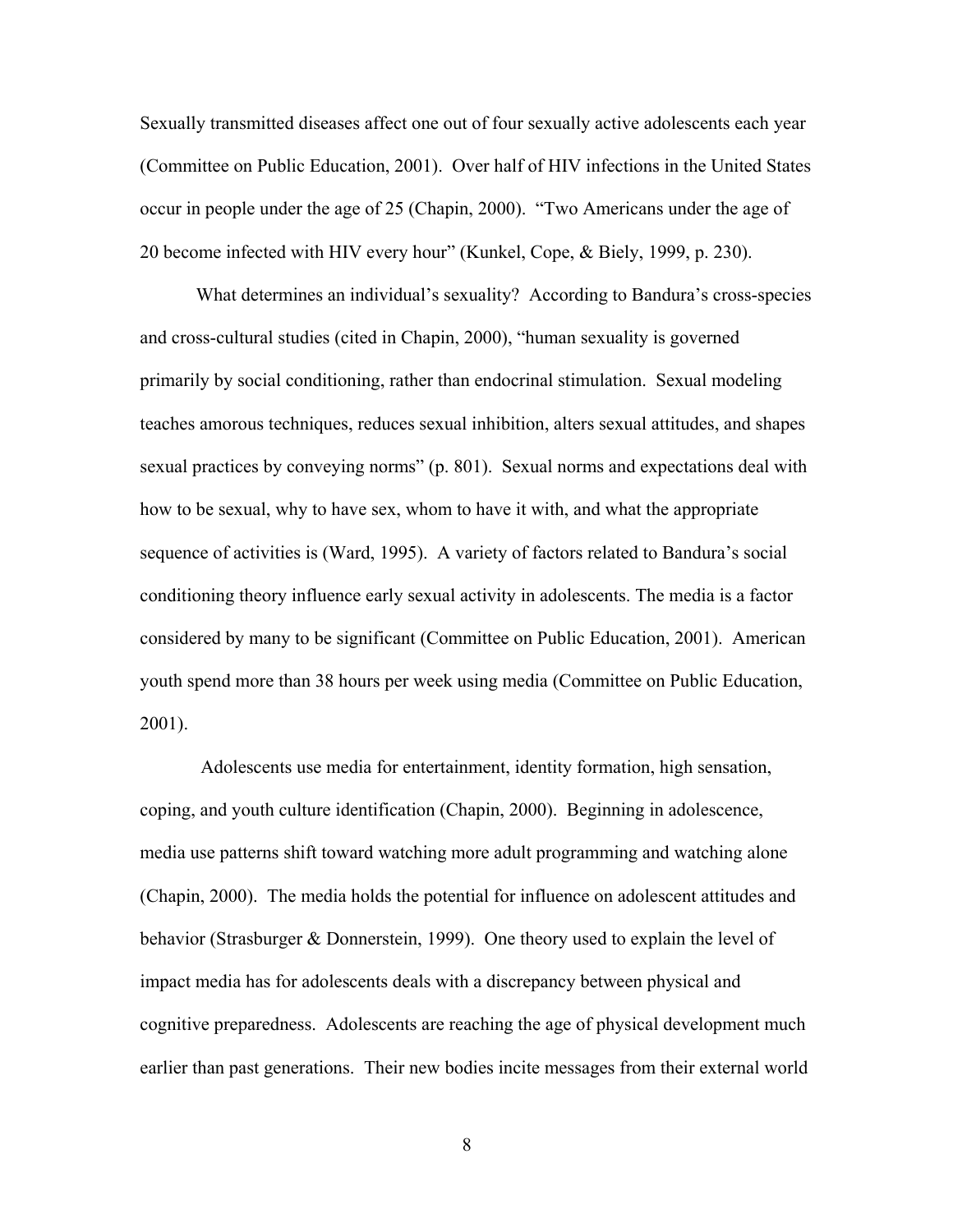and their new hormones provide messages from their internal world, both of which they may not be ready to deal with. Their cognitive and social maturity does not match their physical maturity (Chapin, 2000). This discrepancy may contribute to some adolescent's vulnerability to impact from media messages. For other adolescents, the impact depends on their motivation for watching, and on the developmental task they are addressing (Chapin, 2000).

One of the main reasons media influences adolescent sexuality is because adolescents use it as a source of information. The answers to common questions held by adolescents such as "when is it OK to have sex?" and "who should I have sex with?" are readily available on the television and in magazines (Kunkel, Cope, & Biely, 1999). Media is one of the leading sources for adolescents of information about sex (Committee on Public Education, 2001). One source (Kaiser Family Foundation, cited in Strasburger & Donnerstein, 1999) reported that 40 percent of adolescents utilize teachers, school nurses, or classes at school as a source of sexual information and 39 percent use media: television, movies, or magazines for sexual information. Parents come in third as a source of information for 36 percent of adolescents surveyed, perhaps because of the major role autonomy plays in adolescence (Chapin, 2000)**.** Four out of ten adolescents say they have gained ideas about how to talk to a boyfriend or girlfriend directly from media portrayals (Kunkel, Cope, & Biely, 1999). Adolescents wanting to attract attention from a potential dating partner frequently look to television and magazines to find out what the other person may value (Ward, 1995). Adolescents are most dependent upon the media as a source of information when they lack personal experience and interpersonal advice in the area they are seeking knowledge (Garner, Sterk, & Adams,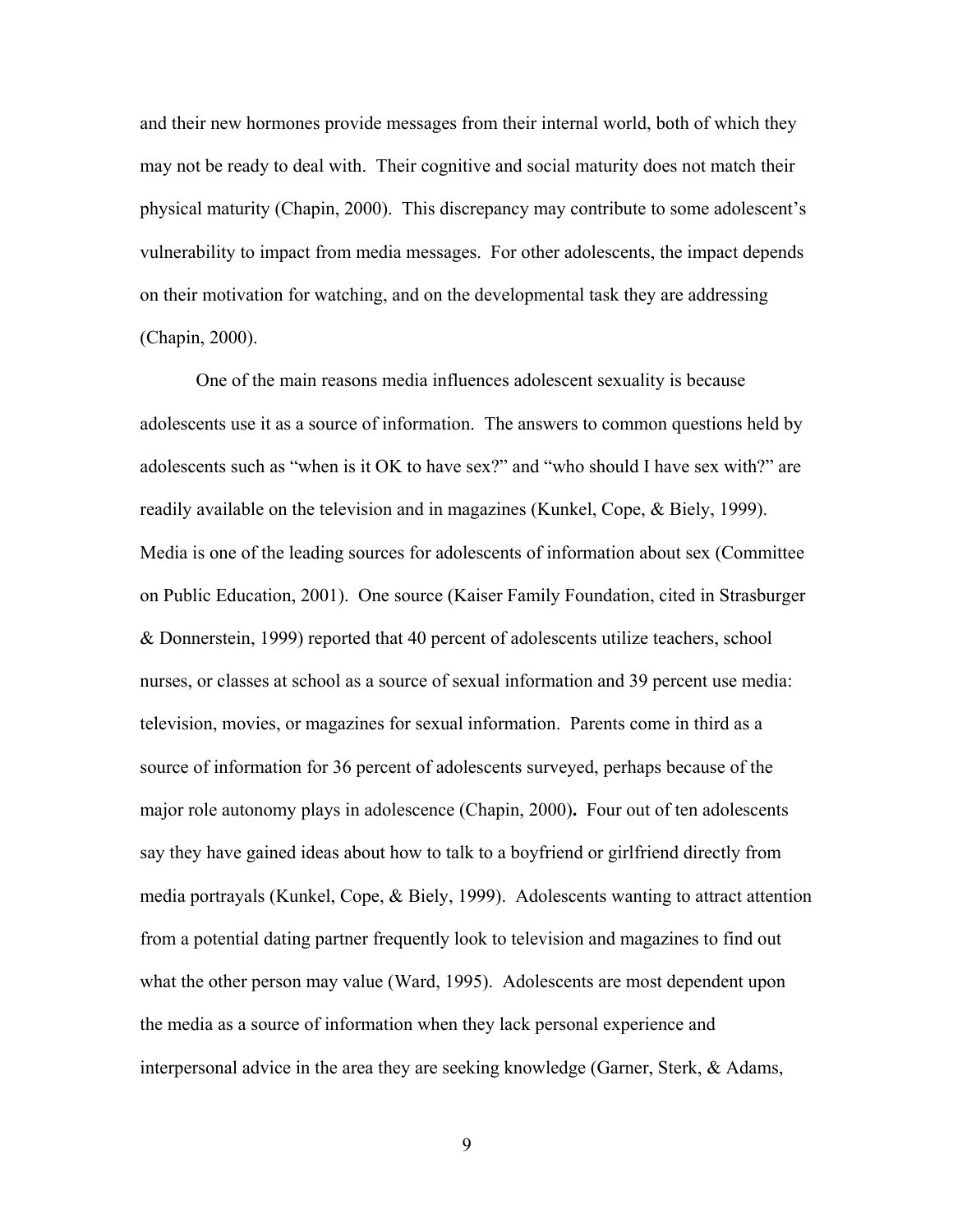1998). This is commonly the case with sexuality. Adolescents commonly have little personal experience or information from other sources with which to compare what they see on television and read in magazines (Ward, 1995). Since media providers are interested in making a profit, they turn out what they believe adolescents want, making the media as a source of information very different from family, schools, or community (Chapin, 2000).

A second area that heightens media impact on sexuality is adolescent use of media in identity formation. Adolescents use images on television and in magazines to learn what it means to be a man or a woman (Chapin, 2000). The walls of adolescent's rooms, commonly plastered with media images, are testimony to the fact that adolescents utilize media in identity formation, helping them make sense of who they are and who they want to be (Chapin, 2000). "Teens look for people or situations 'like them' in the media. When they find people or story lines that resonate with their lives, they pay attention" (Steele, 1999, p. 333). An adolescent's sense of identity will affect what media they watch, how they interact with that media, and how they apply it to their lives (Steele, 1999).

#### Sex in the Media

 It is evident that adolescents use and are frequently exposed to media, but what types of things are they receiving? One study indicated that media provides frequent exposure to sex that over-represents the prevalence of sex in the real world. Sex therefore is normalized for adolescents, instilling a belief that sex is common-place and risk free (Committee on Public Education, 2001). Television creates a standard about what should be important to relationships and to young people, including the impression that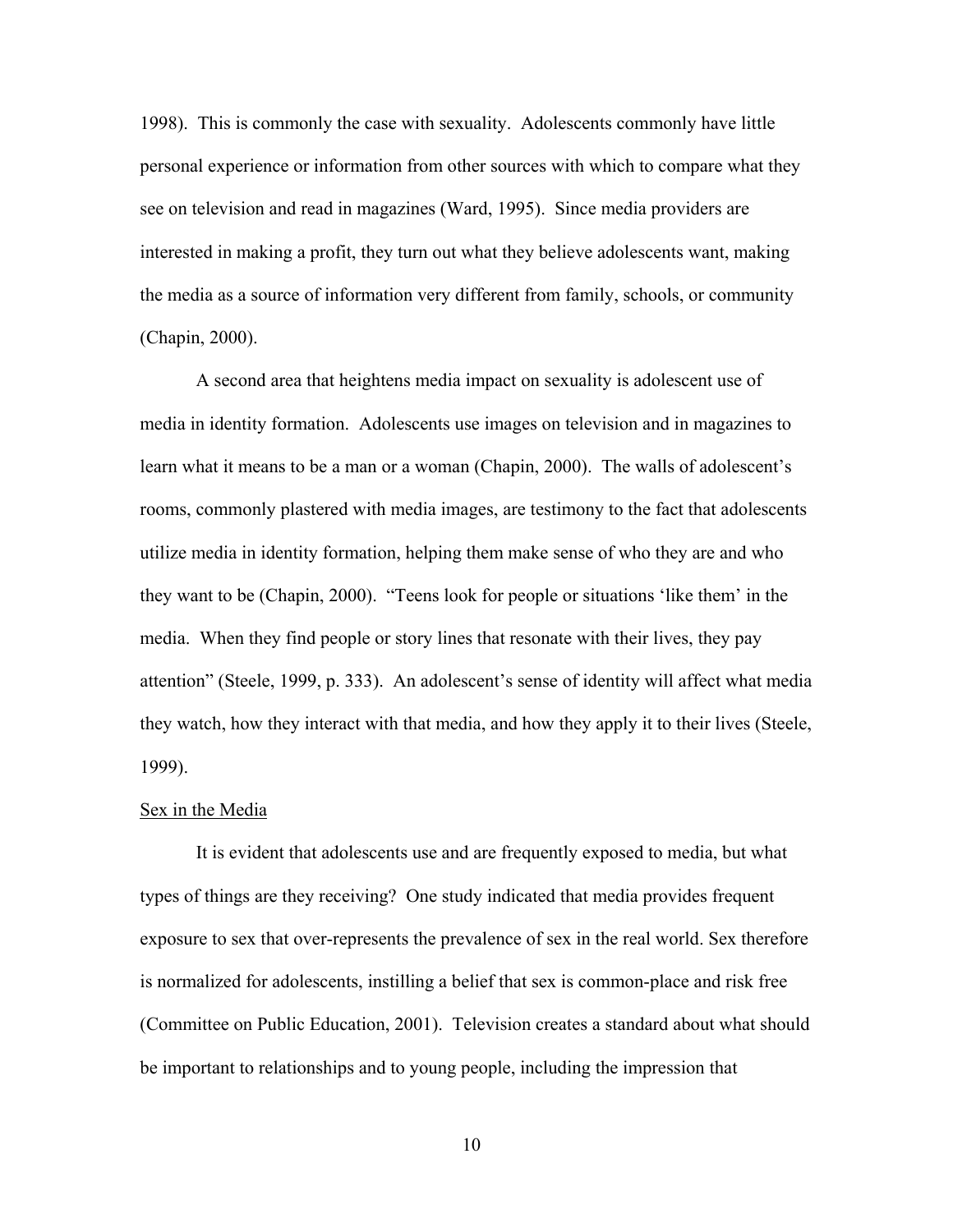"everyone is doing it." Adolescents unable to live up to that standard may feel inadequate (Ward & Rivadeneyra, 1999). The television standard provides adolescents with a script for how dating, intimacy, relationships, and sex are dealt with in life (Ward & Rivadeneyra, 1999). This script however is "limited, stereotypical and potentially harmful" (p. 238) as it portrays sexual relationships as only for the young, single, beautiful, and usually spontaneous, romantic, and risk free (Ward  $\&$  Rivadeneyra, 1999).

The sexual script that adolescents receive is constructed with frequent reference to and depiction of sex and sex related issues. There is a 50 percent chance that a given show will include some talk about sex, a 25 percent chance that it will contain a scene devoting primary emphasis to one or more sexual behaviors, and a one in eight chance that it will include sexual intercourse depicted or strongly implied (Kunkel, Cope, & Biely, 1999). In a content analysis of television programs, Ward (1995) found that an average of 29 percent of interactions on an episode contained references to sexual issues. Some episodes surpassed 50 percent. A study by Kunkel, Cope, and Biely (1999) found that conversation about people's prospective interests in sex is the most common type of sex talk on television, followed by conversation about previous sexual experiences. A majority of sexual language and action occurs between unmarried characters (Ward, 1995).

These instances and references come together to create themes and messages. A majority of sexual references emphasize a recreational orientation toward sex. A recreational attitude towards sexuality equates sex as a natural form of expression through which to enjoy oneself. Within this orientation sex is valued even outside of a relationship (Ward, 1995). The relational attitude, which is less commonly emphasized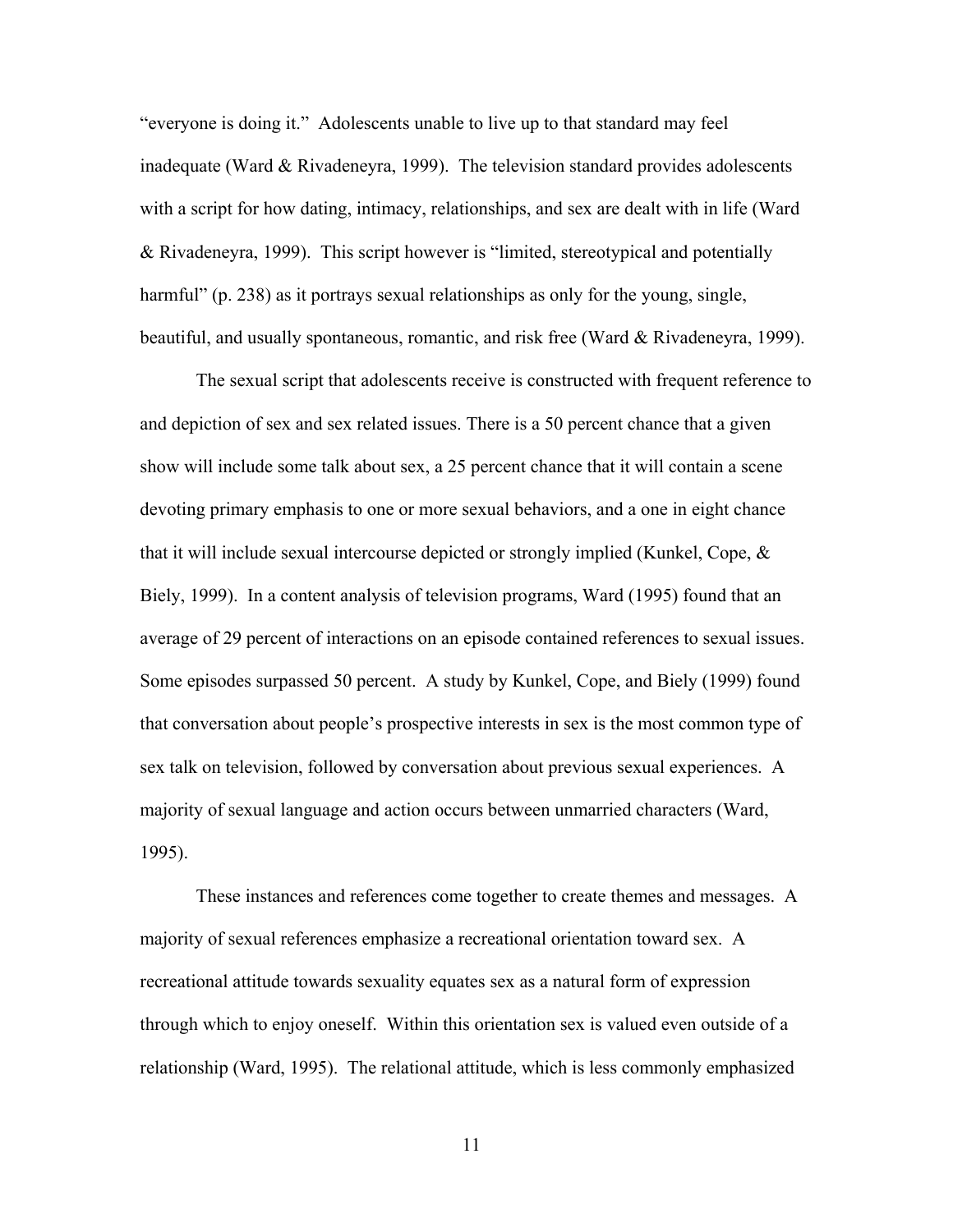on television, sees sex as a way "to express affection and intimacy in a close, romantic relationship" (Ward, 1995, p. 600). Sex as competition is also a common theme on television (Ward, 1995). Contributing to this theme are discussions of scoring, cheating on partners, stealing partners, fighting over dates, and using sex as leverage to manipulate a partner. A common theme of male sexuality that was found in Ward's study (1995) was that "men typically see women as sexual objects and value them based on their physical appearance" (p. 605). Another commonality of male sexuality portrayed on television was that sex equates with masculinity. In addition, the importance of physical attractiveness to a sexual relationship for both men and women was commonly emphasized.

Some common themes in soap operas, as reported in a study by Greenberg and Woods (1999, p. 256), are as follows:

- 1. Male female relationships are rocky and need constant attention.
- 2. Sex is very important in holding onto a relationship.
- 3. Sex just happens; you can't really plan for it.
- 4. You can't count on someone to be faithful if they get tempted.
- 5. Sex has more good things that come with it than bad things.
- 6. Sex is more fun before you get married.
- 7. Marriages don't last anyhow.
- 8. If you're in love, having sex is OK.
- 9. Why wait to have sex?
- 10. People who use sex to get what they want usually get what they want.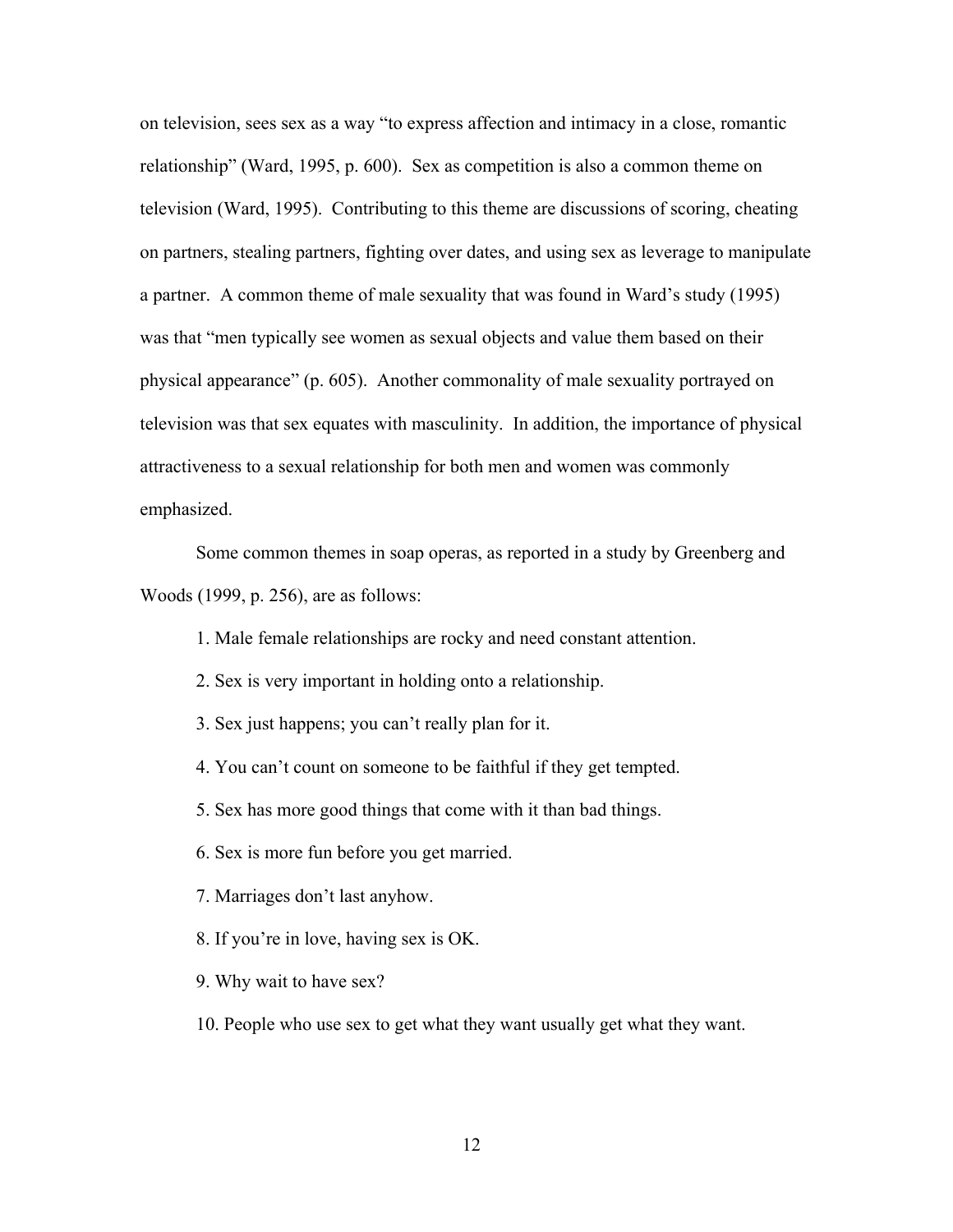Beyond sexual messages in television programming, sex is also used to sell products, even those not commonly associated with sex such as shampoo (Committee on Public Education, 2001). Many believe that this trend is increasing and Americans are "becoming more accepting of advertising content that once would have been unthinkable" (Chura, 2001, p.1). This content includes innuendo, partial nudity, and sexual situations and behaviors (Reichert, 2001). For example, an advertisement for Candle's fragrances features a woman "writhing longingly on a bed" (p. 50) as a man in boxers searches for something in the bathroom. The camera occasionally shows the woman provocatively spraying herself with perfume. The man finds what he is looking for, cologne, which he sprays on himself, including in his boxer shorts. The last shot is a close-up of the fragrance bottles rocking back and forth on the bed. A second example comes from Herbal Essences shampoo. Their ads depict women making "orgasmic sounds while washing their hair in out-of-the-ordinary places" (p. 51) with the tag line 'A totally organic experience.' These types of advertisements and many others send various messages to youth including, sex is the ultimate prize, you must be sexually attractive, and women are present to "look good and fulfill sexual needs" (Reichert, 2001, p. 51).

One theme that is commonly under-emphasized in the media, especially television, is the risks associated with sexuality and the need for protection. Adolescents view approximately 15,000 sexual references, innuendoes, and jokes annually with less than 170 of these instances addressing issues such as abstinence, birth control, sexually transmitted diseases, or pregnancy (Strasburger & Donnerstein, 1999). Acknowledgement of risks such as sexually transmitted diseases, contraception, and abortion are extremely rare (Ward, 1995). A study by Kunkel, Cope, and Biely (1999)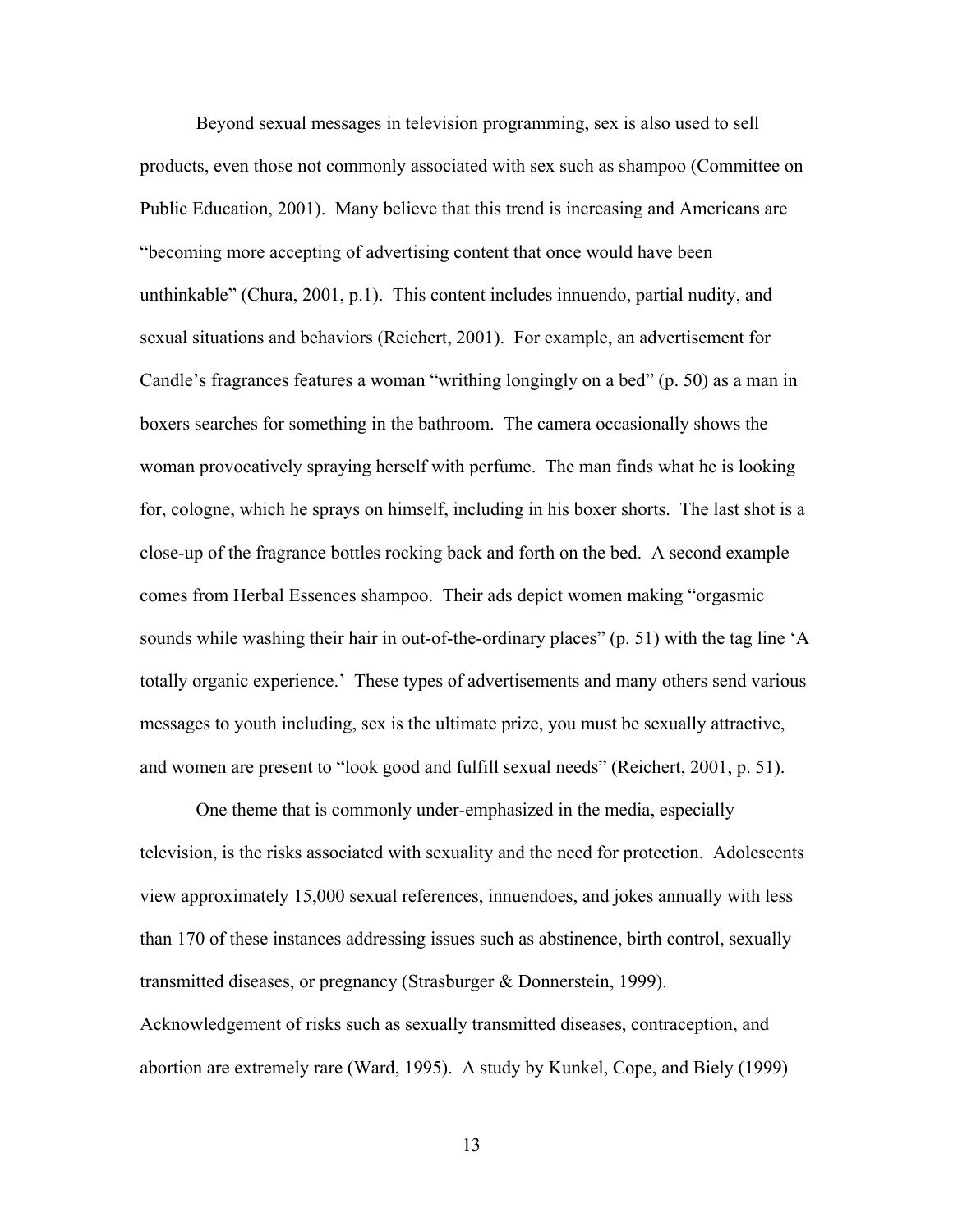found that less than one of ten scenes that depicted some sexually related behavior made any reference to sexual patience, sexual precaution, or sexual risks and consequences. A study of daytime television (cited in Committee on Public Education, 2001) found 156 acts of sexual intercourse in 50 hours, with five references to contraception or safe sex.

Magazines, a major part of the media adolescents consume, provide additional sets of themes and messages. Magazines are the most accessible, inexpensive, readily available, glamorized source of information about sexuality (Garner, Sterk, & Adams, 1998). They are especially targeted to and consumed by girls. Adolescent girls turn to magazines as they struggle with the conflict between fitting in and being themselves. Many believe that they must follow the magazine's reality in order to achieve high status (Garner, Sterk, & Adams, 1998). They use magazines as a "ruler for judging the behaviors, values, and opinions of themselves and others" (Garner, Sterk, & Adams, 1998, p. 60). The texts in magazines targeted at these adolescent girls create limited and stereotypical pictures of gender and sex (Durham, 1998) through themes of sexual activity and sex as competition. Woven throughout magazines is the assumption that readers are or soon will be sexually active (Garner, Sterk, & Adams, 1998). Magazines caution girls to wait to engage in sexual activity until they are ready, but with an attitude that it shouldn't be much longer before they are ready (Durham, 1998). Magazines also support the sex as a game or competition theme with titles such as "seven ways to make him want you bad" or by encouraging girls to get the guy "in the car, where he's close, he's trapped—very romantic" (Durham, 1998, p. 378).

Other major messages presented in magazines include the importance of catching a man, the importance of beauty, and the role of women as sex objects. Advice columns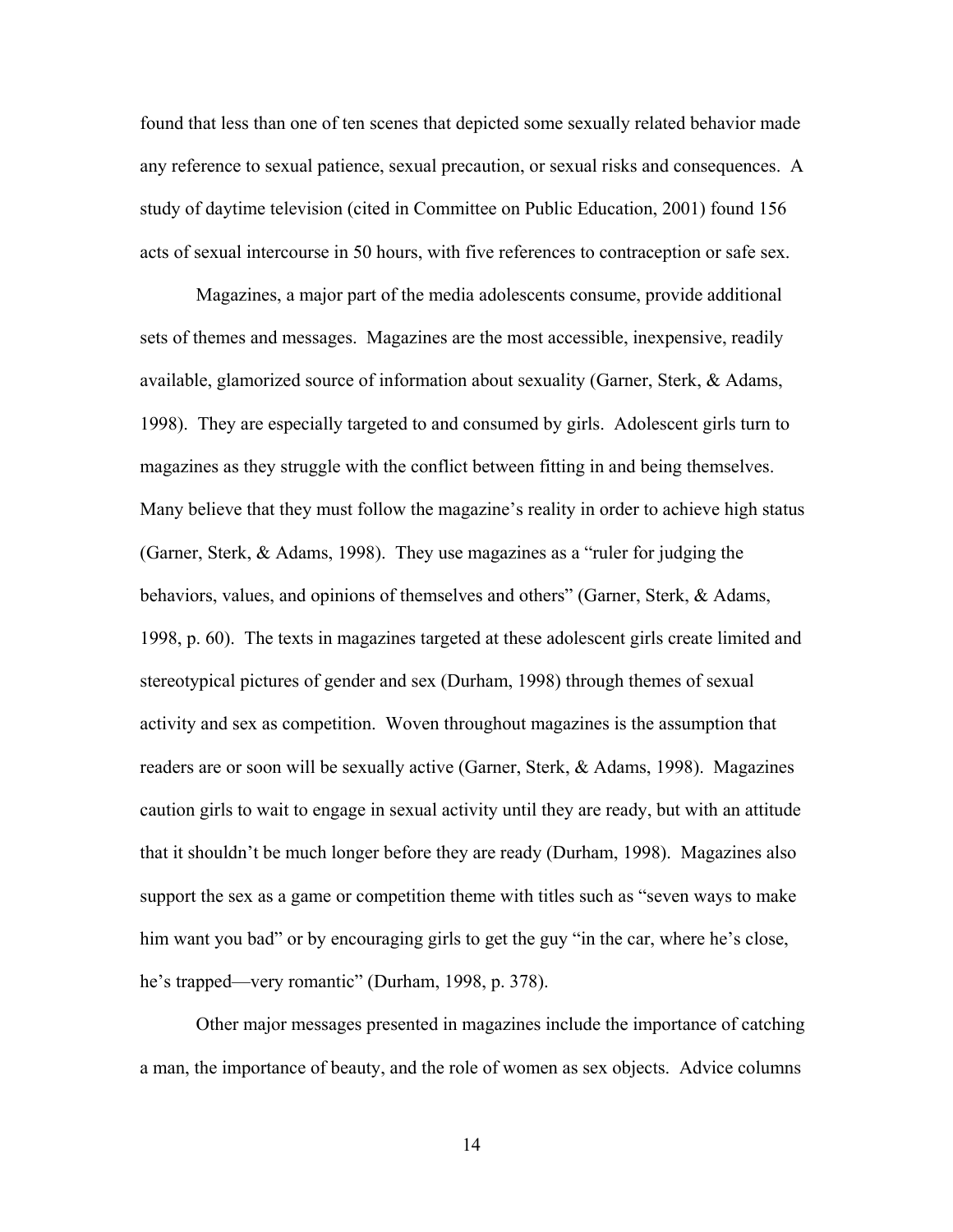present the ideal life as having a sexual connection with a man (Garner, Sterk, & Adams, 1998). Magazines typically focus on happiness stemming from "attracting males for successful heterosexual life by way of physical beautification" (Durham, 1998, p. 370). They commonly portray girls as the characters that must figure out what guys are like and what guys want, while boys are portrayed as the consumers (Garner, Sterk, & Adams, 1998). Themes in magazines equate success with knowing and providing for the desires of men and attracting them by striving for the near impossible physical beauty ideal (Durham, 1998).

Magazines also contain widespread depiction of girls as sex objects (Durham, 1998). They use words such as hot, sexy, and kissable to promote products and styles that girls are supposed to buy into in order to achieve status (Durham, 1998). These magazines created for adolescents also link exercise with a sexual body, rather than a healthy body by using headlines such as "how to look great in a bikini," "the hot bod workout," "get a crazy sexy cool stomach!" and "the only three exercises you need to look great from behind" (Durham, 1998, p. 377). In addition, images in magazines repeatedly portray girls in submissive body postures, using self-touch, posed in attitudes of vulnerability and seductiveness (Durham, 1998). Magazines equate female sexuality with either succumbing or not succumbing to male desire, which places women in defensive, victimized roles (Durham, 1998). They portray male sexuality as natural and transparently aggressive (Durham, 1998). Some of these themes and messages, combating purity against seduction, help contribute to the common rape myth that when a woman says no, she doesn't really mean it (Milburne, Mather, & Conrad, 2000).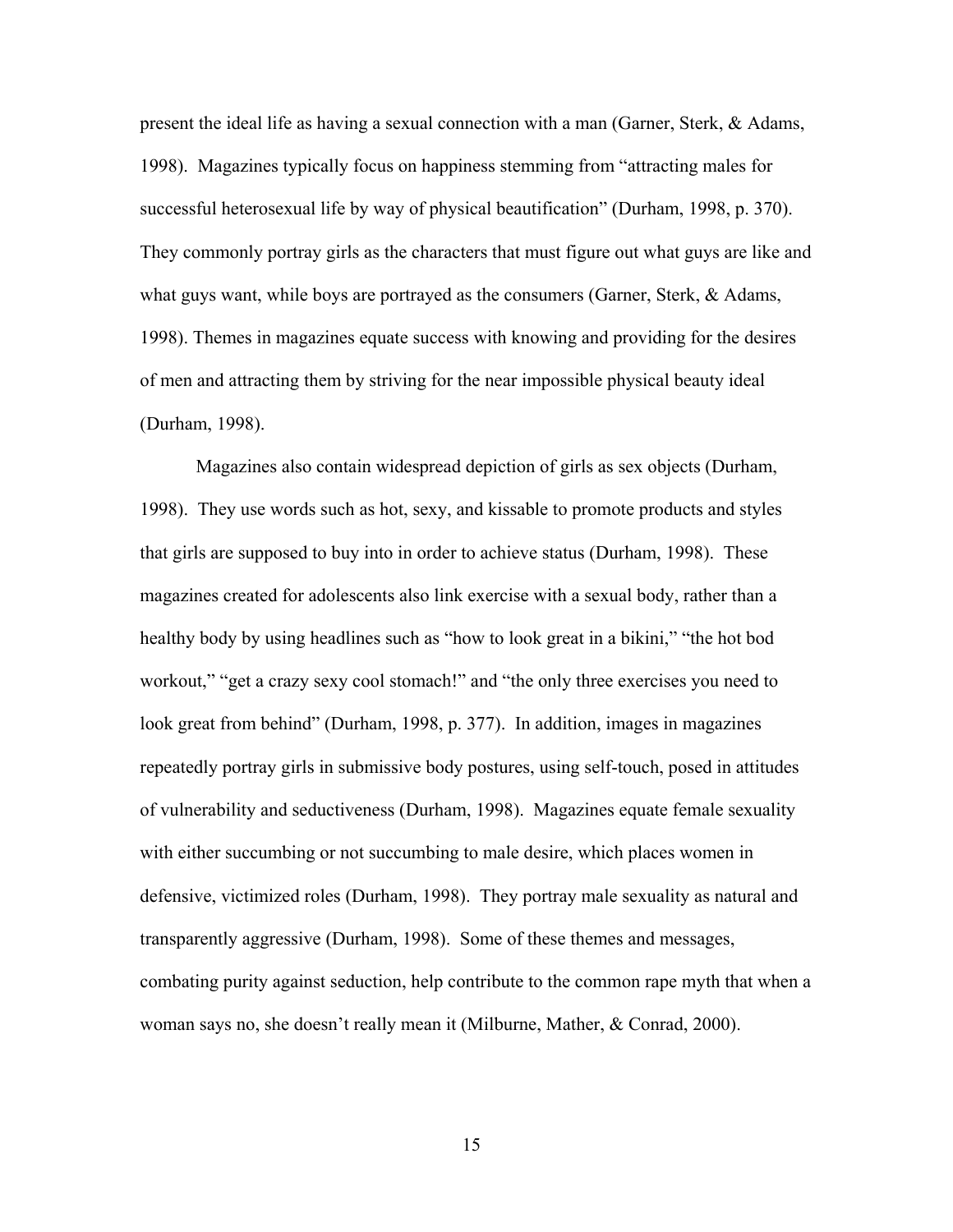Sexual objectification, which has been demonstrated as occurring in magazines, is common throughout the mass media. It is defined as "sexual material that is demeaning, degrading, dehumanizing and exploitive of women and that presents women as mere sexual objects to be exploited and manipulated sexually" (Milburne, Mather, & Conrad, 2000, p. 653). One study (Milburne, Mather, & Conrad, 2000) found that viewing scenes that sexually objectified women lessened males' perception of victim suffering when asked to read a date rape scenario. The effects of sexual objectification are further seen in a study cited by Milburn, Mather, and Conrad (2000) that found male viewing of sexually degrading films related to lower ratings of a female partner's intellectual competence. A study by Lavine, Sweeney, and Wagner (1999) found that sexual objectification contributed to distorted body images by setting unrealistic standards. Gender stereotypic TV ads portray women as sex objects (Lavine, Sweeney, & Wagner, 1999). These ads contributed to concerns and insecurities about body image by portrayal of unattainable standards of thinness and female beauty.

The occurrence of sexual objectification in the media, along with other factors covered, contributes to society ills such as rape. Milburne, Mather, and Conrad (2000) stated "gender-role socialization influences rape as an extension of normative sexual mores, learned through masculine and feminine roles incorporated into our culture's expectations of sexual behavior" (p. 646). Media portrayal of coercive sexuality normalizes and legitimizes the behavior (Milburne, Mather, & Conrad, 2000). One study (Golde, Strassberg, Turner, & Lowe, 2000) found that "men's viewing of videos in which women were degraded appeared to foster rape-supportive attitudes" (p. 229).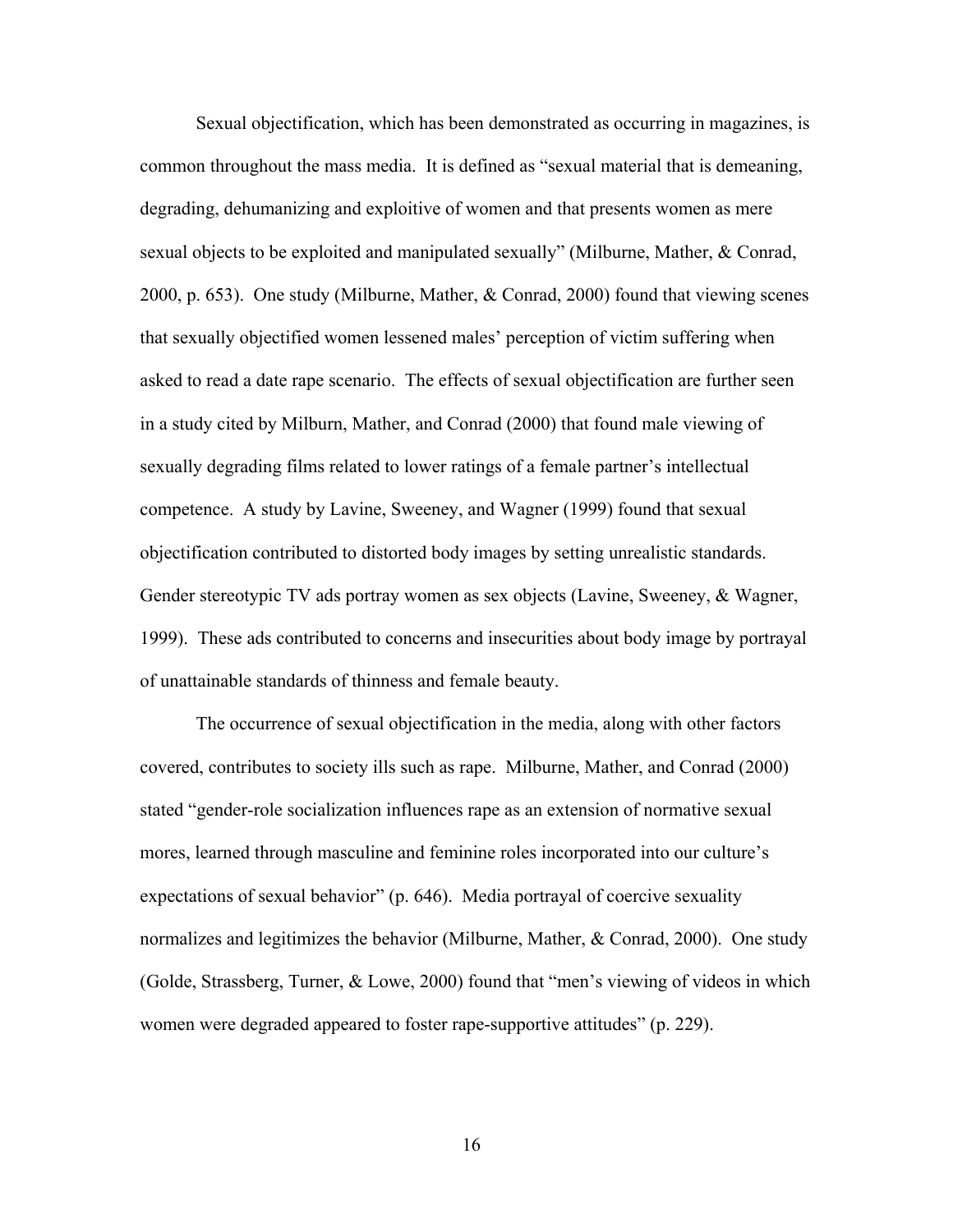#### Research on Media Influence

The evidence given demonstrates that sexual themes and messages are pervasive in the media. "American media are thought to be the most sexually suggestive in the Western Hemisphere" (Committee on Public Education, 2001, p. 192). There is an overload of inappropriate and misrepresentative messages about sexuality and an insufficient level of appropriate messages related to sex (Strasburger & Donnerstein, 1999). "The picture of sexuality painted from the most frequently occurring messages is that sex is an exciting competition involving strategies and manipulations. To be competitive, players must look good or be 'cool'" (Ward, 1995, p. 611). How are these pictures and messages affecting the people who receive them? Various studies cited by Chapin (2000) found relationships between media influence and adolescent sexuality. One found that adolescents who watched sexy television were more likely to have had sexual intercourse in the past year. Another study found a significant relationship between watching sexy television in early adolescence and earlier initiation of sexual intercourse in middle and late adolescence. Frequent and experimental viewing of sexually oriented television has been connected to liberal sexual attitudes, acceptance of sexual improprieties, and negative attitudes towards remaining a virgin (Ward  $\&$ Rivadeneyra, 1999). A 1991 study of 329 North Carolina junior high students (cited in Strasburger & Donnerstein, 1999) found that those who selectively viewed more sexual content on television were more likely to have begun having sexual intercourse in the preceding year.

The effects of viewing soap operas have received extra attention. A study of soap opera viewers (cited in Greenberg  $& Woods, 1999$ ) found that they tended to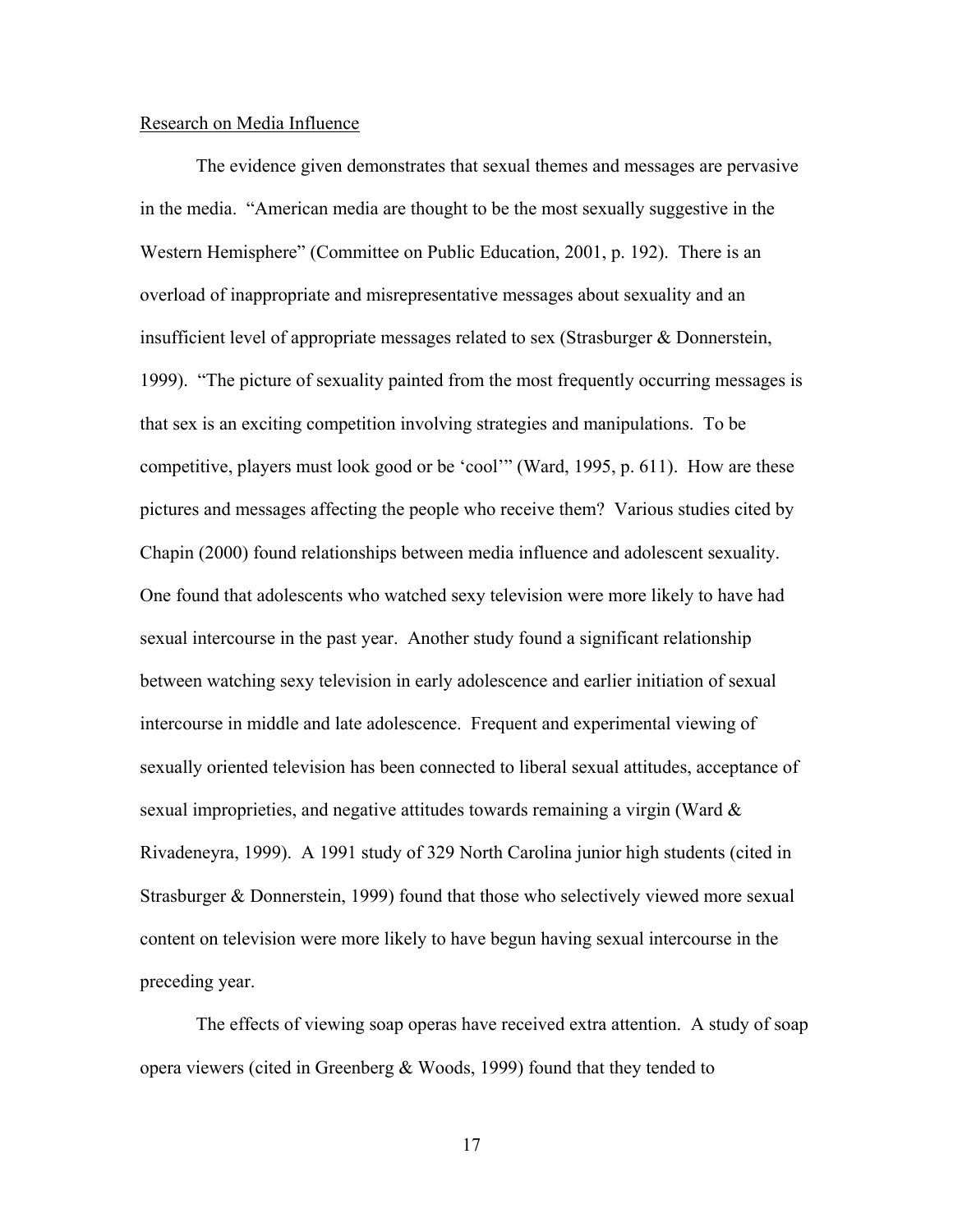overestimate the number of women who have had abortions, the number of people who have affairs, the number of illegitimate children, and the difficulty of maintaining a relationship. Frequent soap opera viewers also overestimate the prevalence of divorce (Ward & Rivadeneyra, 1999). A 1997 pilot study (cited in Strasburger & Donnerstein, 1999) found that young viewers of soap operas and talk shows tended to hold beliefs consistent with what they were viewing on television. Another study (cited in Greenberg & Woods, 1999) found that "soap viewers reported less need for contraception use than non-viewers, higher rates of pregnancy, and higher rates of adultery" (p. 255).

It has been demonstrated that media has an impact on its consumers, but media consumers are not all affected in the same ways. A study (Ward & Rivadeneyra, 1999, p. 237) reported "greater exposure and greater involvement with TV's sexual content were associated with stronger endorsement of recreational attitudes toward sex, higher expectations of the sexual activity in one's peers, and more extensive sexual experience." Involvement, according to this study, is a primary key to media impact. It is defined as including viewer motivation, active viewing, perceived realism, perceived relevance, and identification. Viewer motivation addresses why the individual is watching and could range from information seeking to arousal seeking. Level of active viewing compares facilitative activity, such as selectivity and attention, to inhibitory activity, such as avoidance, distraction, and skepticism. Perceived realism refers to the degree to which the viewer believes a portrayal could happen in real life. Clothing, physical setting, dialogue, and situations influence realism. Perceived relevance and identification refers to the level at which the viewer utilizes characters as role models and relate what they see to their own life. According to Bandura's Social Learning Theory (cited in Ward &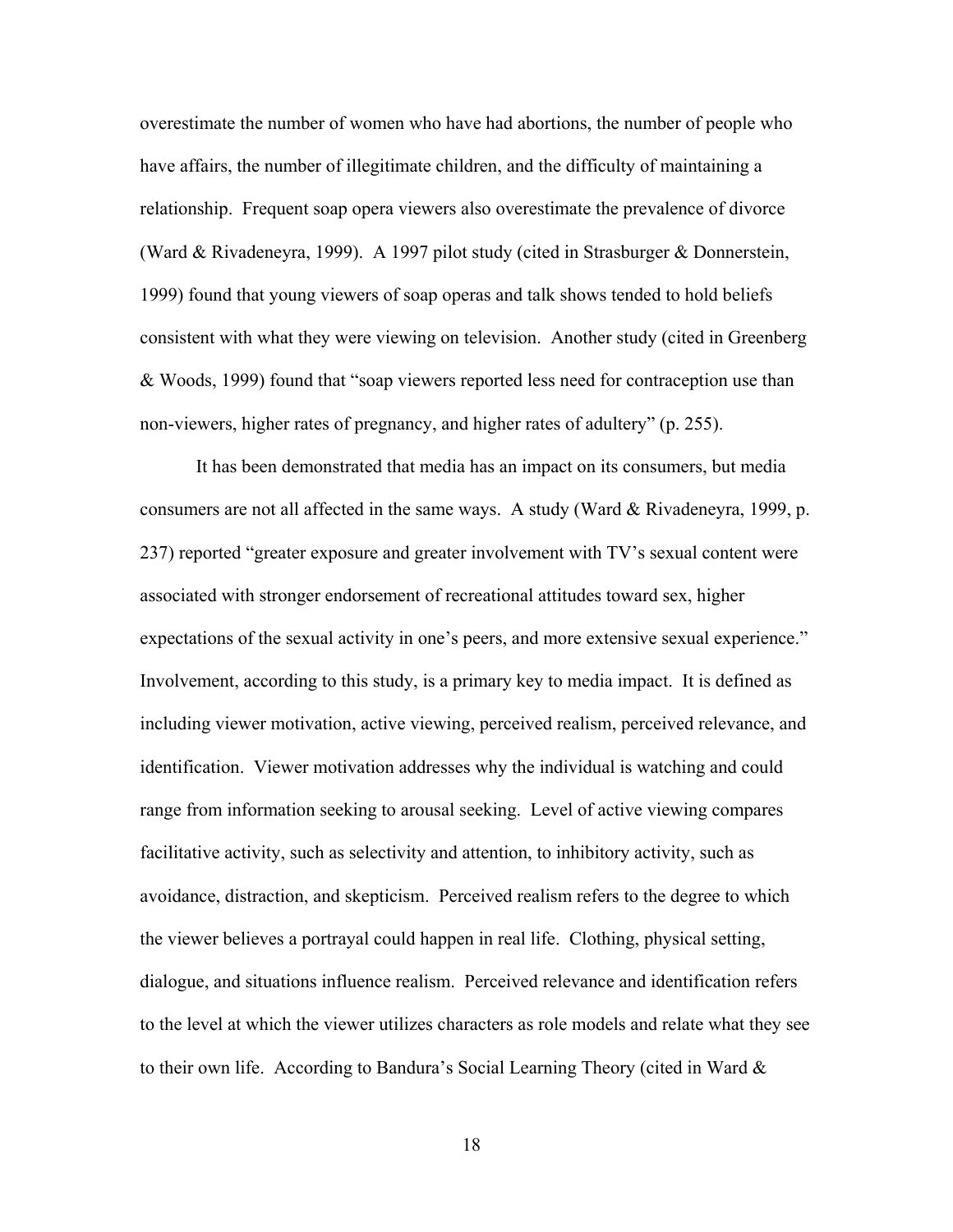Rivadeneyra, 1999), identification is intensified when a viewer perceives a character to be attractive, powerful, and similar to them. It is also intensified when models are rewarded and not punished for their behavior. Level of identification was the strongest aspect of viewer involvement producing the strongest connection to sexual outcome. Sexual outcome included stronger endorsement of recreational attitudes toward sex, higher expectations of the level of sexual experience of one's peers, and more extensive experience with sexual relationships.

Steele (1999) used similar theory to explain the variance of media impact stating that interpretation and application of media content was dependent upon lived experience. The aspects of media that have the largest influence, according to this theory, are the areas that an individual sees relating to something they have lived through, perhaps making it more realistic. Selection and interaction related to lived experience as well, determining what they watched and how seriously they took it (Steele, 1999).

Ward and Rivadeneyra (1999) utilized a third viewpoint to explain television impact. They cited the cultivation theory. This theory proposed "that television's consistent images and portrayals construct a specific portrait of reality, and as viewers watch more and more television, they gradually come to cultivate or adopt attitudes and expectations about the world that coincides with this portrait" (p. 238). In this theory television is thought to have the greatest influence in areas with which viewers have the least amount of personal experience with which to compare what they are receiving from the media (Ward & Rivadeneyra, 1999). Adolescents accept what they see as real, because they have nothing to tell them otherwise. In conclusion, an adolescent's television diet alone is not a consistent predictor of their sexual behavior. It must be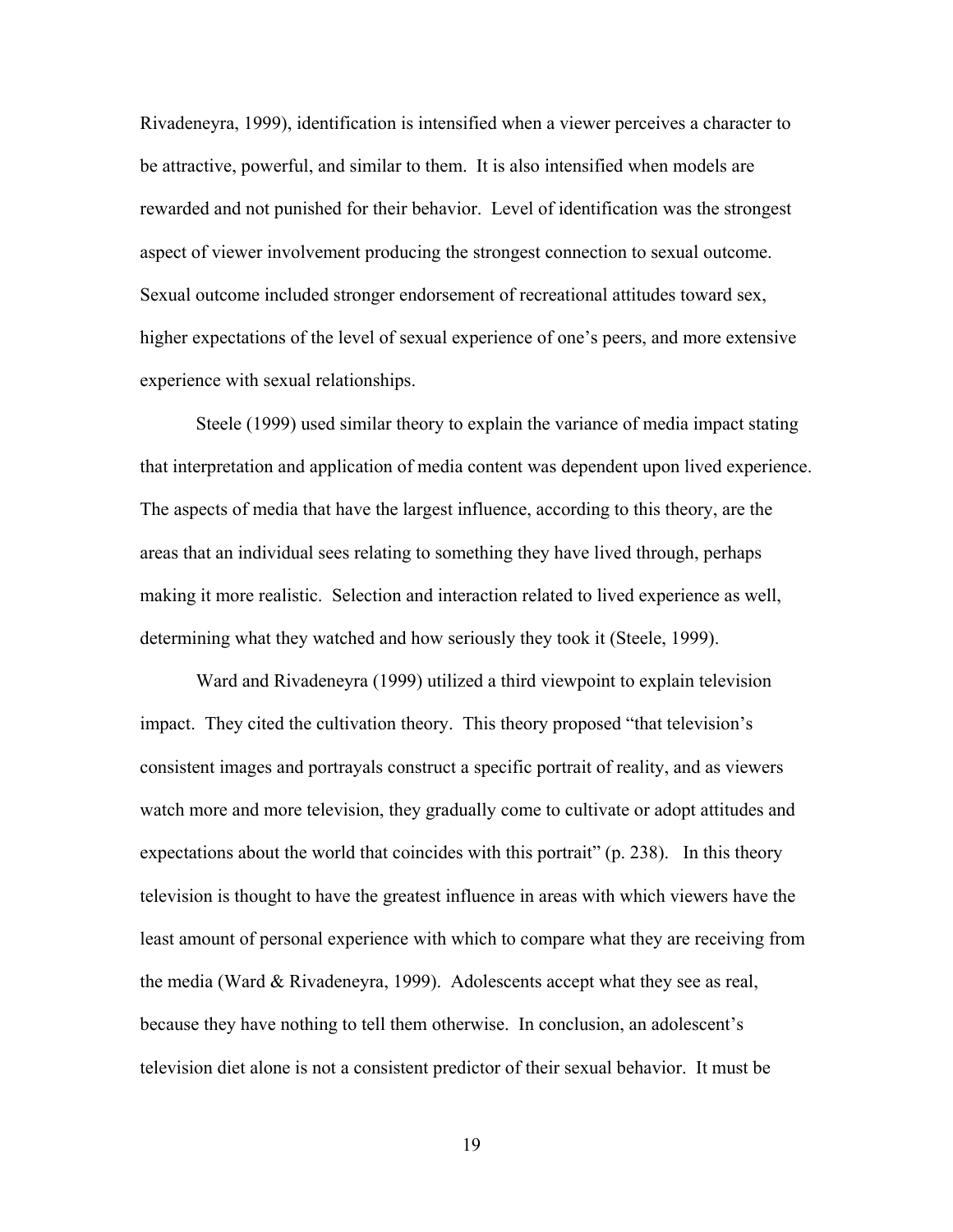combined with their attitudes about sexuality and their expectations of normal sexual behavior, which may be influenced by media exposure (Ward & Rivadeneyra, 1999).

A final variable influencing media impact is family. Family function influences an adolescent's media use and application (Steele, 1999). Strong or close family ties are one predictor that a youth will get through adolescence without major troubles such as developing a drug habit. The family is traditionally the primary socializing agent for children (Steele, 1999). Strong communication within a family about the themes and messages depicted in the media can lead to more healthy views of sexuality.

#### Conclusion

 Chapter two has presented selected literature and research that examined the role of sexual media content in the lives of adolescents. The first section described adolescence as a developmental stage, identified recreational sex attitudes in adolescents, and described high rates of sexual activity in adolescence as well as high rates of pregnancy and STDs. Patterns of media use as a source of information and in identity formation were also identified. The second section described the high prevalence of sexual messages and images in the media, particularly television and magazines. Some of the prominent themes discussed were, recreational sex, sex as competition, and sexual objectification. The final section presented research connecting media exposure with sex attitudes and behaviors. Four theories, viewer involvement, lived experience, cultivation theory, and family, described different ways through which media influences lives. The research presented makes a clear statement that adolescents are consuming strong sexual messages from the media and that there is great potential for influence on their views and behaviors.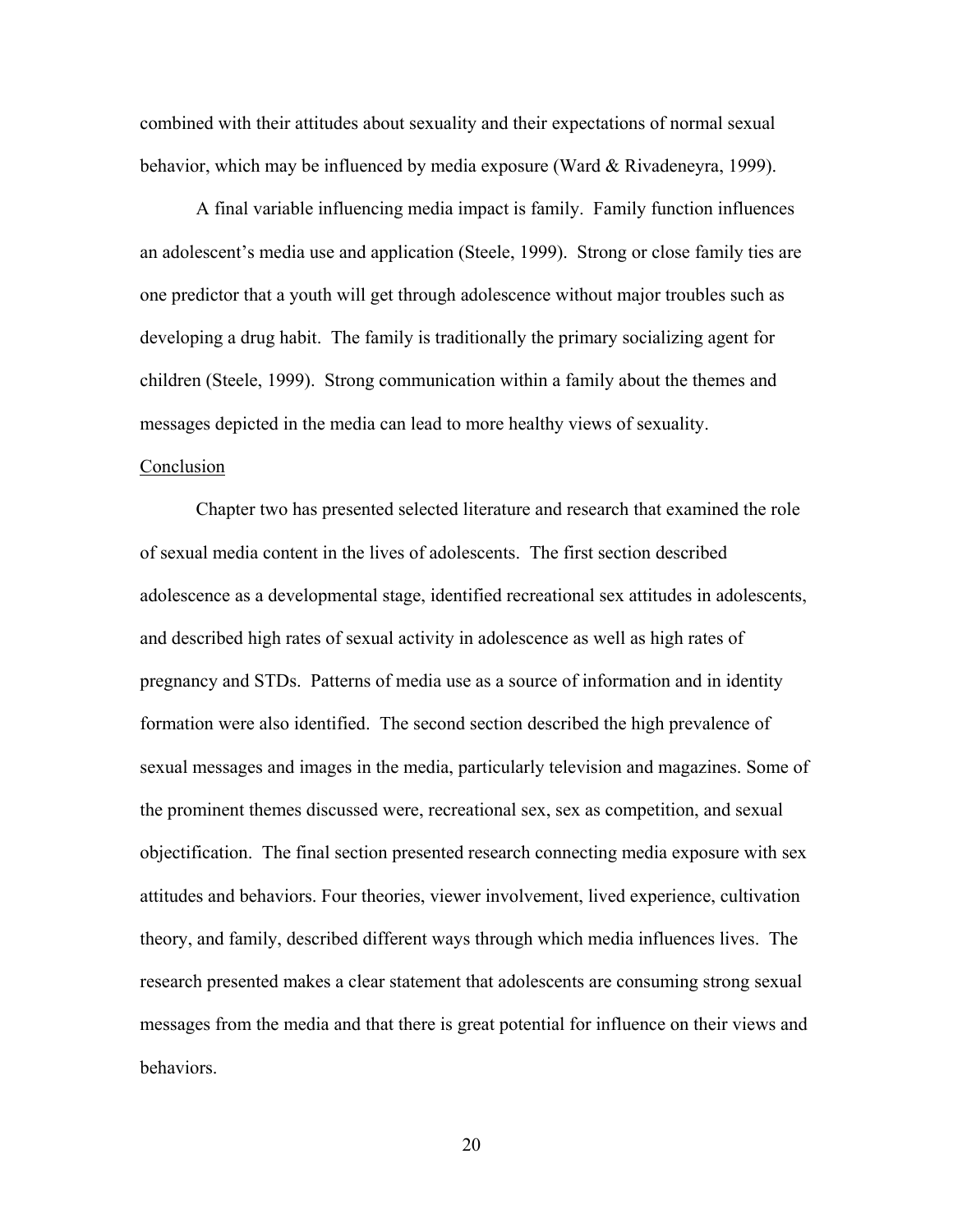#### CHAPTER THREE

#### Methodology

#### Introduction

This chapter will describe the media under study and how they were selected for inclusion in this study. In addition, the instrument being used to collect subject information will be discussed. Data collection procedures will then be presented. The chapter will conclude with some of the methodological limitations.

#### Description of Media and Sample selection

The researcher selected ten television shows popular with adolescents as indicated by television ratings (Adalian, 2001; Freeman, 2001; Kissell, 2001; Phipps, 2001). The television shows were as follows: *That 70's Show, Grounded for Life, Seventh Heaven,*  Dark Angel, Survivor, Temptation Island, Gilmore Girls, WWE Smackdown, Sabrina, and *Buffy the Vampire Slayer.* The research also selected four magazines targeted at adolescent females including *Seventeen, YM, Cosmo girl,* and *Teen.* 

#### Data Collection

The researcher watched one new episode of each of the "reality" shows included in the investigation and two new episodes of each of the drama and comedy shows. The commercials were included in the investigation. While watching, the researcher categorized sex related instances and identified themes. Categorization followed the research questions. A verbal instance was considered to be a comment, phrase, or story by a single character not interrupted by change in scene or entrance of new characters. It could have also included an interaction between multiple characters in which the topic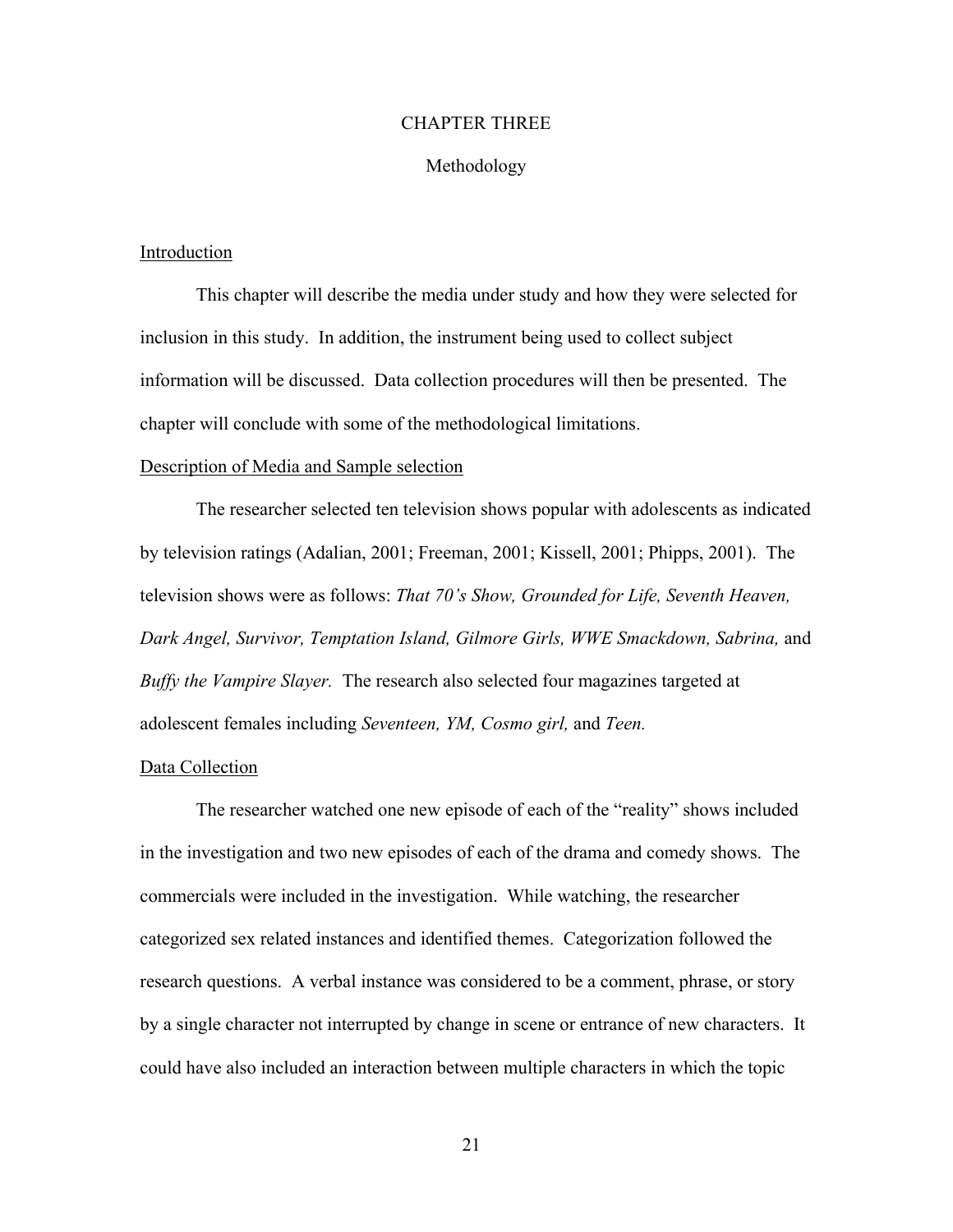did not change. Once a new variable was brought into the topic, it was considered a second instance. A visual instance was considered an uninterrupted scene. Change of setting, commercial break or other new variables created a new instance. For the second part of the data collection, the researcher read and categorized occurrences in one new edition of each of the four magazines.

#### Data Analysis

Data was analyzed by recording instance frequency.

### **Limitations**

The primary limitation of this research is the subjective nature of the categorization.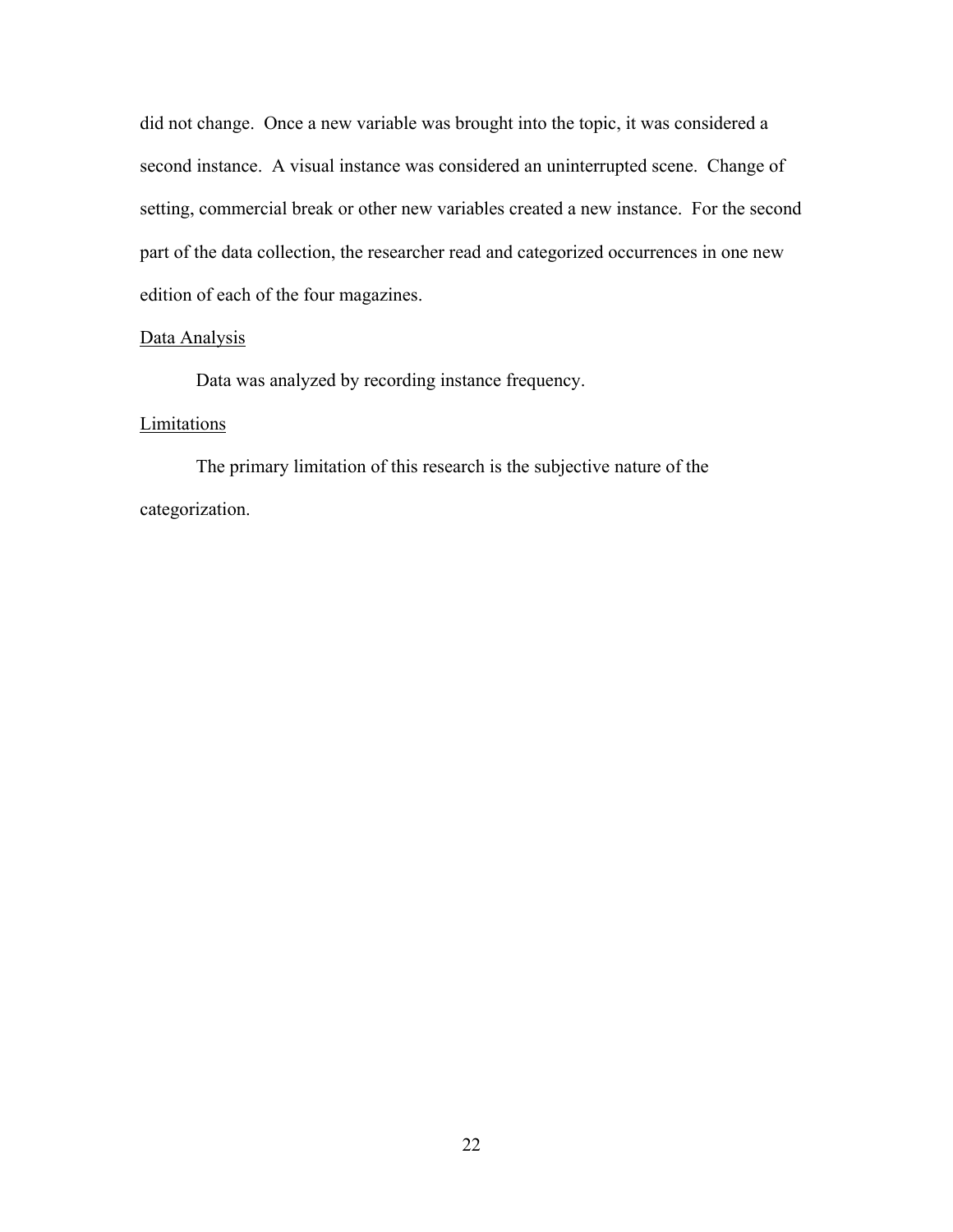#### CHAPTER FOUR

#### Results

#### Introduction

The purpose of this study was to examine the prevalence and content of messages related to sex that are available to youth through the media. The research questions for television targeted sexual humor, sexual objectification, sex in committed versus casual relationships, abstinence, and use of protection. The research questions for magazines targeted sexually suggestive advertising, use of the terms hot and sexy, reference to protection, reference to abstinence, and sex related information. This chapter will present the results found for each episode watched and each magazine examined. A description of each television instance can be found in Appendix A. A description of each magazine instance can be found in Appendix B.

#### Findings- Television

|                               | Number of instances |             |     |             |  |  |
|-------------------------------|---------------------|-------------|-----|-------------|--|--|
| Category                      |                     | programming |     | commercials |  |  |
|                               | 1/8                 | 4/12        | 1/8 | 4/12        |  |  |
| Sexual Humor                  |                     |             |     |             |  |  |
| Female Sexual Objectification |                     |             |     |             |  |  |
| Male Sexual Objectification   |                     |             |     |             |  |  |
| Sex in committed relationship |                     |             |     |             |  |  |
| Sex in Casual Relationship    |                     |             |     |             |  |  |
| Abstinence                    |                     |             |     |             |  |  |
| Reference to Protection       |                     |             |     |             |  |  |

*That 70s Show*- January 8, 2002 and April 12, 2002, 7:00-7:30.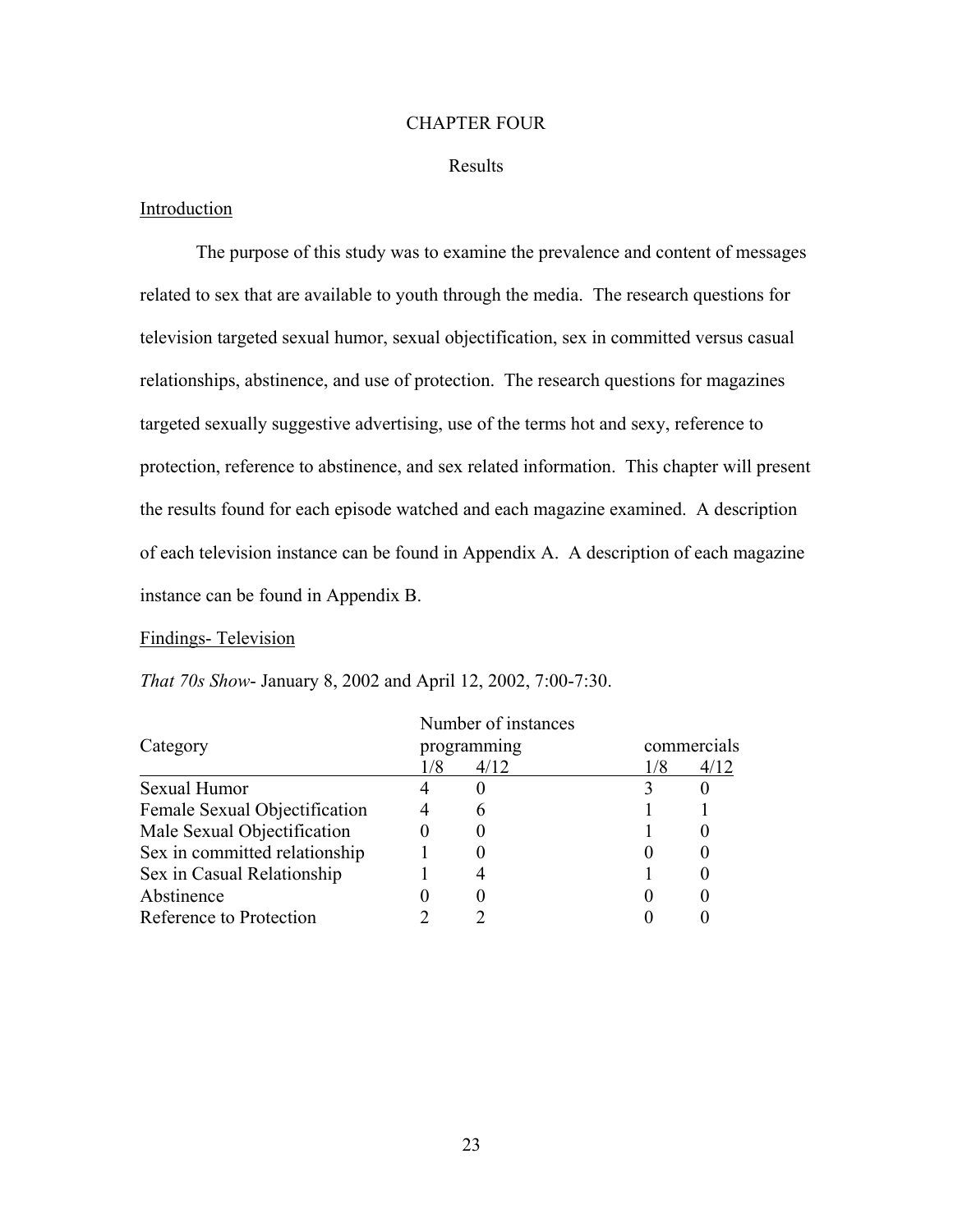|                               | Number of instances |      |      |             |  |  |
|-------------------------------|---------------------|------|------|-------------|--|--|
| Category                      | programming         |      |      | commercials |  |  |
|                               | 3/13                | 3/20 | 3/13 | 3/20        |  |  |
| Sexual Humor                  |                     |      |      |             |  |  |
| Female Sexual Objectification |                     |      |      |             |  |  |
| Male Sexual Objectification   |                     |      |      |             |  |  |
| Sex in committed relationship |                     |      |      |             |  |  |
| Sex in Casual Relationship    |                     |      |      |             |  |  |
| Abstinence                    |                     |      |      |             |  |  |
| Reference to Protection       |                     |      |      |             |  |  |

# *Grounded for Life-* March 13, 2002 and March 20, 2002, 7:30-8:00

*Sabrina-* April 5, 2002 and April 26, 2002, 7:00-7:30

|                               | Number of instances |             |             |      |  |  |
|-------------------------------|---------------------|-------------|-------------|------|--|--|
| Category                      |                     | programming | commercials |      |  |  |
|                               | 4/5                 | 4/26        | 4/5         | 4/26 |  |  |
| Sexual Humor                  |                     |             |             |      |  |  |
| Female Sexual Objectification |                     |             |             |      |  |  |
| Male Sexual Objectification   |                     |             |             |      |  |  |
| Sex in committed relationship |                     |             |             |      |  |  |
| Sex in Casual Relationship    |                     |             |             |      |  |  |
| Abstinence                    |                     |             |             |      |  |  |
| Reference to Protection       |                     |             |             |      |  |  |

*Gilmore Girls-* April 2, 2002 and April 23, 2002, 7:00-8:00

|                               | Number of instances |             |     |             |  |  |
|-------------------------------|---------------------|-------------|-----|-------------|--|--|
| Category                      |                     | programming |     | commercials |  |  |
|                               | 4/2                 | 4/23        | 4/2 | 4/23        |  |  |
| Sexual Humor                  |                     |             |     |             |  |  |
| Female Sexual Objectification |                     |             |     |             |  |  |
| Male Sexual Objectification   |                     |             |     |             |  |  |
| Sex in committed relationship |                     |             |     |             |  |  |
| Sex in Casual Relationship    |                     |             |     |             |  |  |
| Abstinence                    |                     |             |     |             |  |  |
| Reference to Protection       |                     |             |     |             |  |  |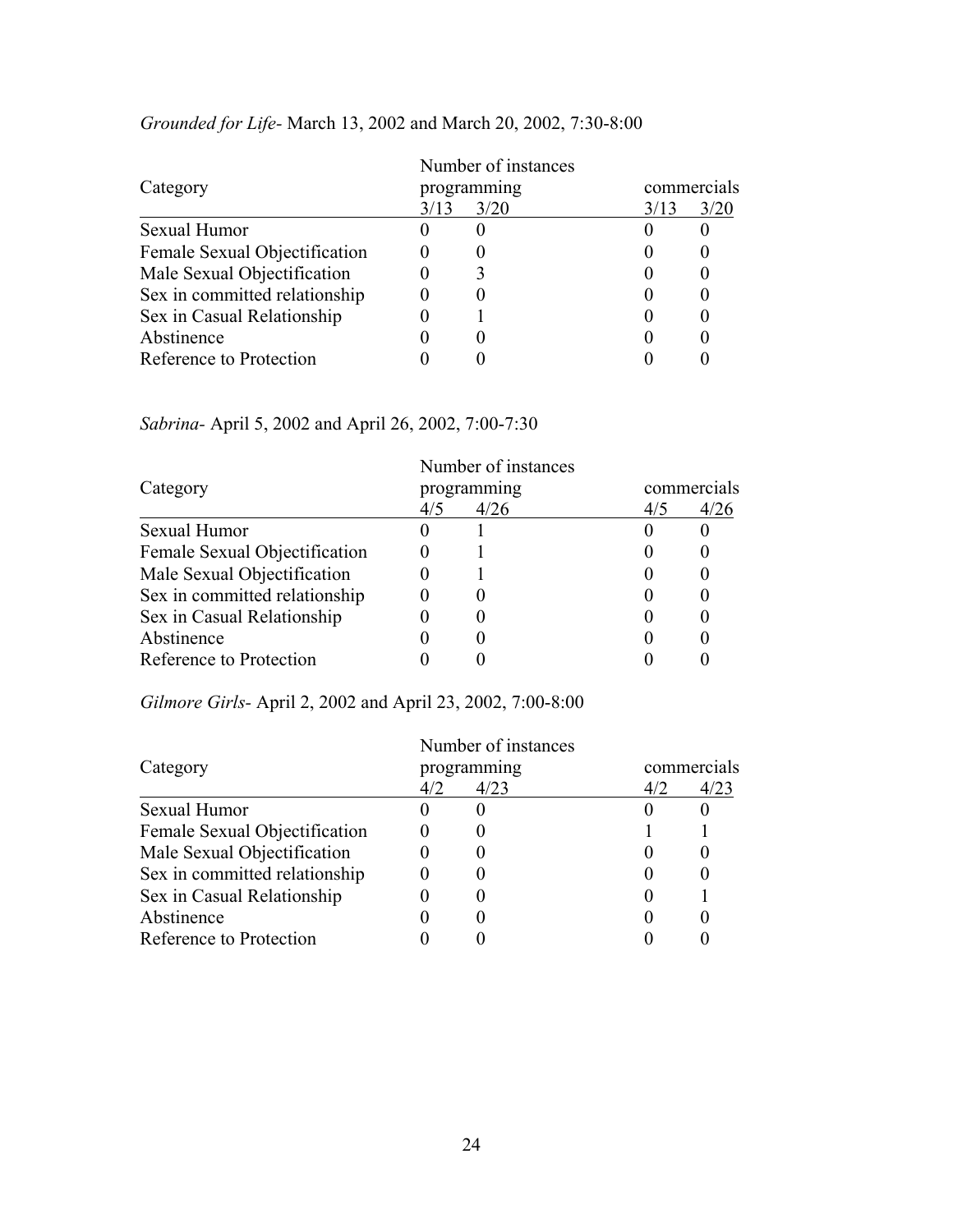|                               | Number of instances |      |     |             |  |  |
|-------------------------------|---------------------|------|-----|-------------|--|--|
| Category                      | programming         |      |     | commercials |  |  |
|                               | 4/9                 | 4/24 | 4/9 | 4/24        |  |  |
| Sexual Humor                  |                     |      |     |             |  |  |
| Female Sexual Objectification |                     |      |     |             |  |  |
| Male Sexual Objectification   |                     |      |     |             |  |  |
| Sex in committed relationship |                     |      |     |             |  |  |
| Sex in Casual Relationship    |                     |      |     |             |  |  |
| Abstinence                    |                     |      |     |             |  |  |
| Reference to Protection       |                     |      |     |             |  |  |

# *Buffy the Vampire Slayer-* April 9, 2002 and April 24, 2002, 8:00-9:00

*7th Heaven*- April 1, 2002 and April 8, 2002, 7:00-8:00

|                               | Number of instances |             |     |             |  |  |
|-------------------------------|---------------------|-------------|-----|-------------|--|--|
| Category                      |                     | programming |     | commercials |  |  |
|                               | 4/1                 | 4/8         | 4/1 | 4/8         |  |  |
| Sexual Humor                  |                     |             |     |             |  |  |
| Female Sexual Objectification |                     |             |     |             |  |  |
| Male Sexual Objectification   |                     |             |     |             |  |  |
| Sex in committed relationship |                     |             |     |             |  |  |
| Sex in Casual Relationship    |                     |             |     |             |  |  |
| Abstinence                    |                     |             |     |             |  |  |
| Reference to Protection       |                     |             |     |             |  |  |

# *Dark Angel-* April 5, 2002 and April 12, 2002, 8:00-9:00

|                               | Number of instances |             |     |                  |  |  |
|-------------------------------|---------------------|-------------|-----|------------------|--|--|
| Category                      |                     | programming |     | commercials      |  |  |
|                               | 4/5                 | 4/12        | 4/5 | 4/12             |  |  |
| Sexual Humor                  |                     |             |     |                  |  |  |
| Female Sexual Objectification |                     |             |     |                  |  |  |
| Male Sexual Objectification   |                     |             |     |                  |  |  |
| Sex in committed relationship |                     |             |     |                  |  |  |
| Sex in Casual Relationship    |                     |             |     | $\sum_{i=1}^{n}$ |  |  |
| Abstinence                    |                     |             |     |                  |  |  |
| Reference to Protection       |                     |             |     |                  |  |  |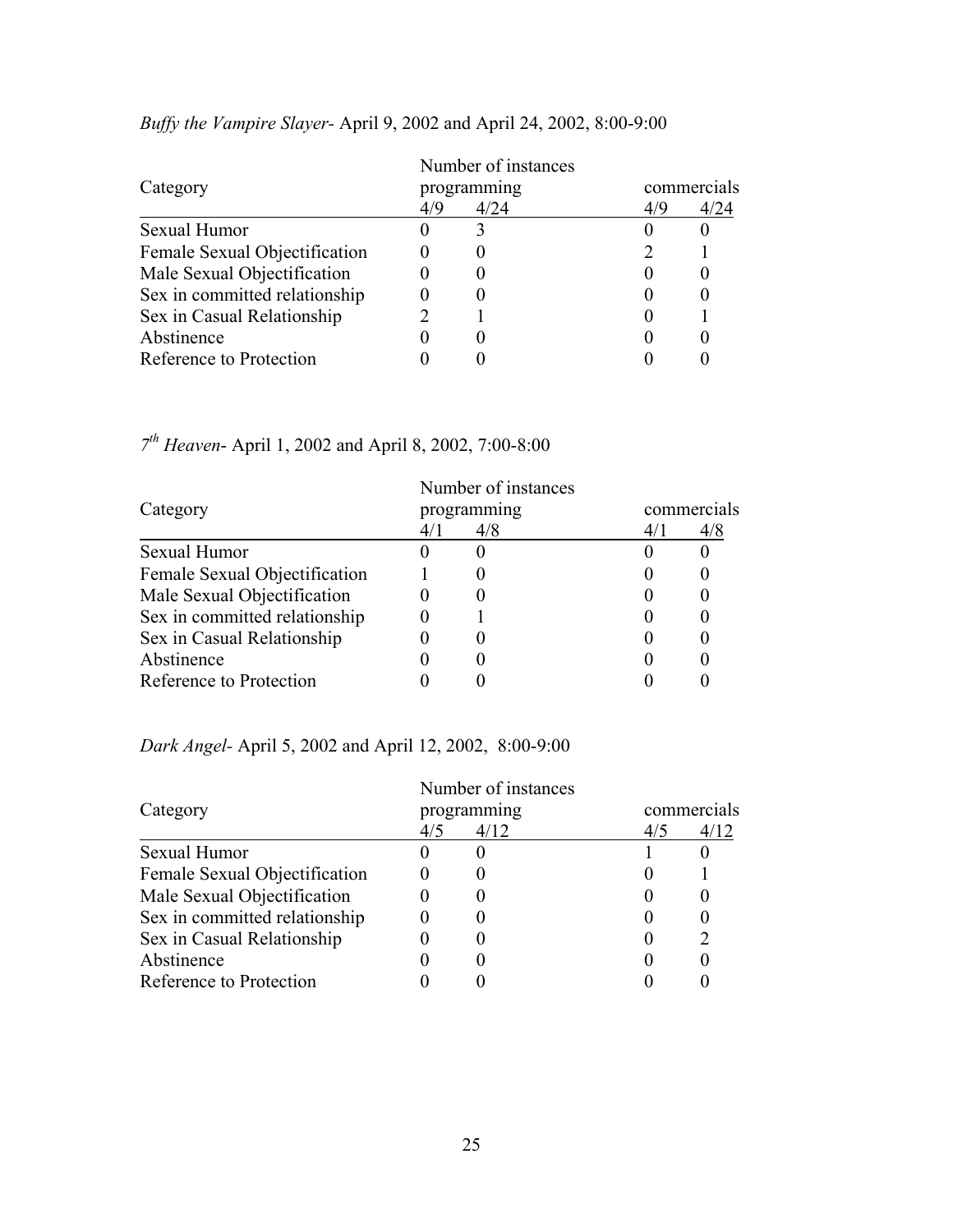|                               | Number of instances |             |  |  |
|-------------------------------|---------------------|-------------|--|--|
| Category                      | programming         | commercials |  |  |
| Sexual Humor                  |                     |             |  |  |
| Female Sexual Objectification |                     |             |  |  |
| Male Sexual Objectification   |                     |             |  |  |
| Sex in committed relationship |                     |             |  |  |
| Sex in Casual Relationship    |                     |             |  |  |
| Abstinence                    |                     |             |  |  |
| Reference to Protection       |                     |             |  |  |

# *WWE Smackdown-* April 25, 2002, 7:00-9:00

## *Temptation Island*- January 16, 2002, 8:00-9:00

|                               | Number of instances |             |
|-------------------------------|---------------------|-------------|
| Category                      | programming         | commercials |
| Sexual Humor                  |                     |             |
| Female Sexual Objectification |                     |             |
| Male Sexual Objectification   |                     |             |
| Sex in committed relationship |                     |             |
| Sex in Casual Relationship    | h                   |             |
| Abstinence                    |                     |             |
| Reference to Protection       |                     |             |

# *Survivor Africa*- January 10, 2002, 7:00-9:00

|                               | Number of instances |             |
|-------------------------------|---------------------|-------------|
| Category                      | programming         | commercials |
| Sexual Humor                  |                     |             |
| Female Sexual Objectification |                     |             |
| Male Sexual Objectification   |                     |             |
| Sex in committed relationship |                     |             |
| Sex in Casual Relationship    |                     |             |
| Abstinence                    |                     |             |
| Reference to Protection       |                     |             |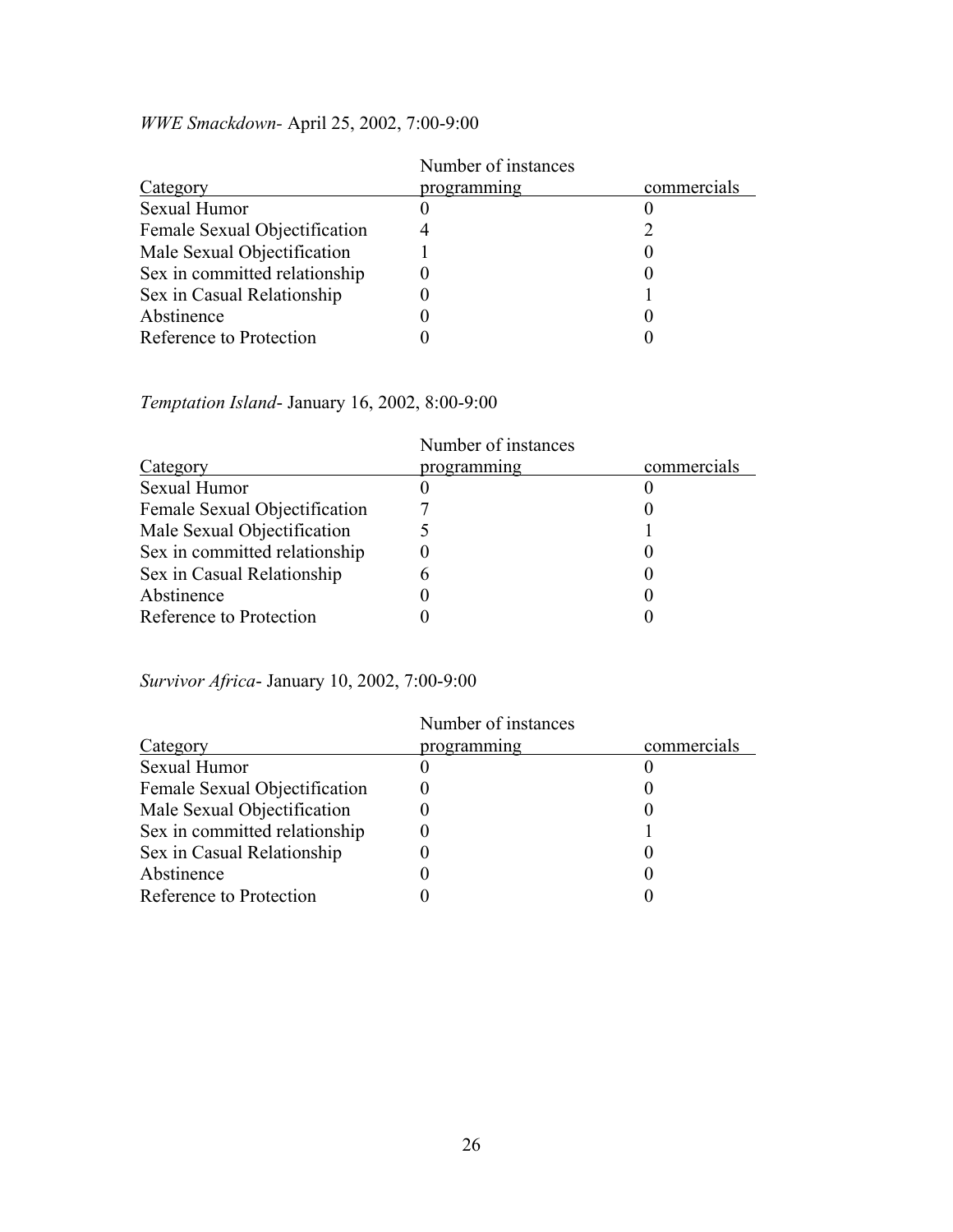# Findings- Magazines

| Cosmogirl-March 2002                                |                     |
|-----------------------------------------------------|---------------------|
| Category                                            | Number of instances |
| Sexually suggestive advertisement                   | 7                   |
| Products described as hot or sexy                   | 1                   |
| Reference to protection                             | 0                   |
| Reference to abstinence                             | $\boldsymbol{0}$    |
| Information about sex                               | 6                   |
| Girls referred to as or encouraged                  |                     |
| to be sexy or hot                                   | 8                   |
| Men referred to as sexy or hot                      | 3                   |
| Seventeen-March 2002                                |                     |
| <u>Category</u>                                     | Number of instances |
| Sexually suggestive advertisement                   | 7                   |
| Products described as hot or sexy                   | 1                   |
| Reference to protection                             | $\overline{2}$      |
| Reference to abstinence                             | $\overline{c}$      |
| Information about sex                               | $\overline{2}$      |
| Girls referred to as or encouraged                  |                     |
| to be sexy or hot                                   | 6                   |
| Men referred to as sexy or hot                      | 4                   |
|                                                     |                     |
| Teen-March 2002                                     |                     |
| <b>Category</b>                                     | Number of instances |
| Sexually suggestive advertisement                   | 4                   |
| Products described as hot or sexy                   | ı                   |
| Reference to protection                             | 0                   |
| Reference to abstinence                             | $\boldsymbol{0}$    |
| Information about sex                               | $\boldsymbol{0}$    |
| Girls referred to as or encouraged                  |                     |
| to be sexy or hot                                   | 4                   |
| Men referred to as sexy or hot                      | $\theta$            |
| YM-March 2002                                       |                     |
| <u>Category</u>                                     | Number of instances |
| Sexually suggestive advertisement                   | 4                   |
| Products described as hot or sexy                   | 0                   |
| Reference to protection                             | 1                   |
| Reference to abstinence                             | 4                   |
| Information about sex                               | $\theta$            |
| Girls referred to as or encouraged                  |                     |
| to be sexy or hot<br>Men referred to as sexy or hot | $\theta$<br>2       |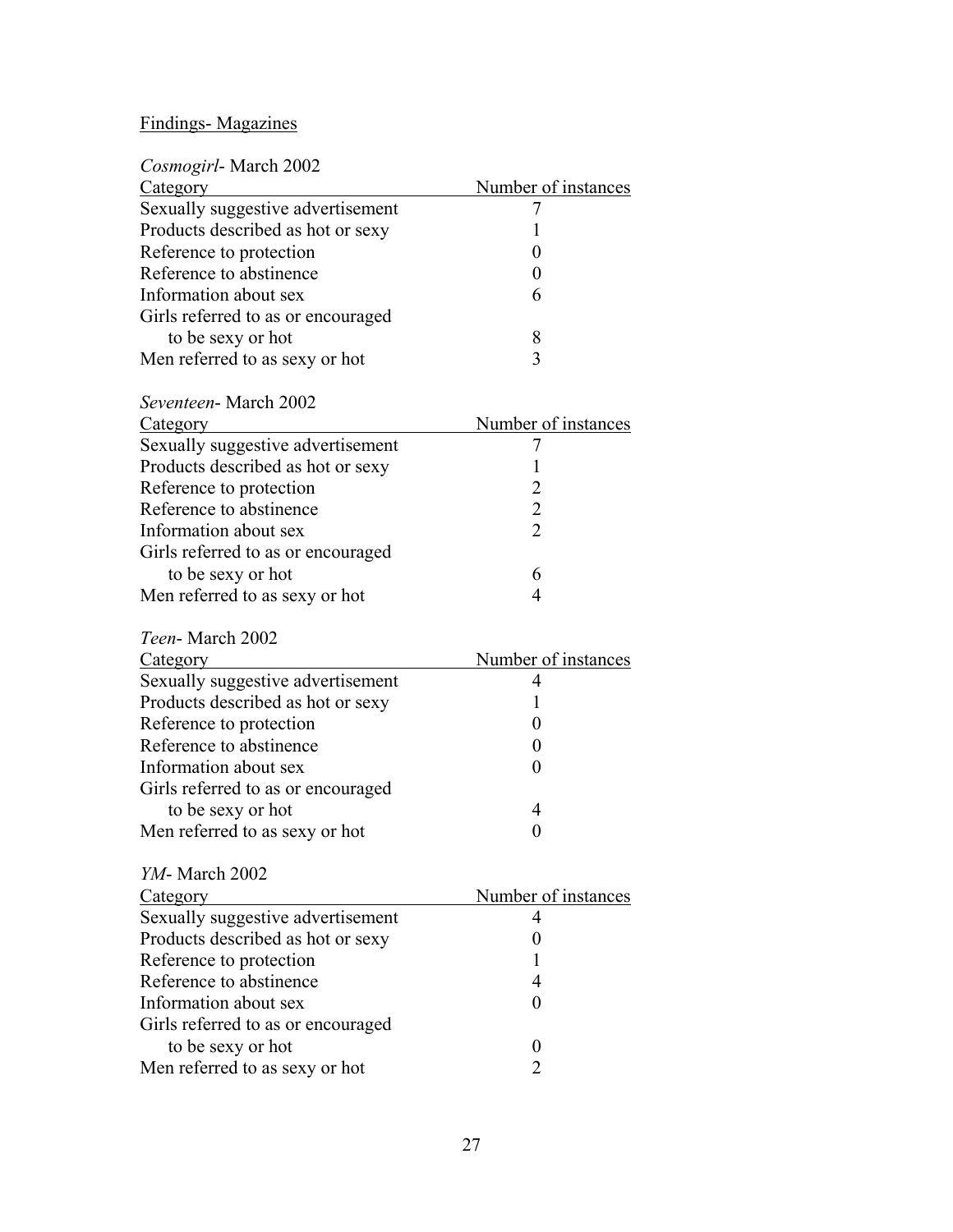#### CHAPTER FIVE

#### Discussion and Recommendations

#### Introduction

This chapter will include a discussion of the results of the study including comparisons with the literature. The chapter will conclude with some recommendations for action.

#### Discussion

There were several similarities between what was found in literature and what was found in this study. One similarity is the amount of sex found on television. Kunkel, Cope, and Biely (1999) reported that there is a 50 percent chance that a given show will include some talk about sex. In this study, eight out of 17 episodes viewed had a reference to sex (not including sexual objectification), which is close to the 50 percent mark. Kunkel, Cope, and Biely also reported at least a one in eight chance that a show will include sexual intercourse depicted or strongly implied. This research found four out of 17 shows that depicted or strongly implied sexual intercourse which is closer to a one in four chance.

Sexual themes found on television in this research were also similar to those reported in the literature. Ward (1995) reported that sexual relations on television are frequently depicted as a competition. In this study two shows, *That 70's Show* and *Temptation Island,* strongly displayed this theme. In *That 70's Show* (January 8, 2002) two high school boys begin to compare sexual conquests. On *Temptation Island* (January 16, 2002) the primary objective of the show is for young, single adults to seduce individuals out of committed relationships. *Temptation Island* also presented the theme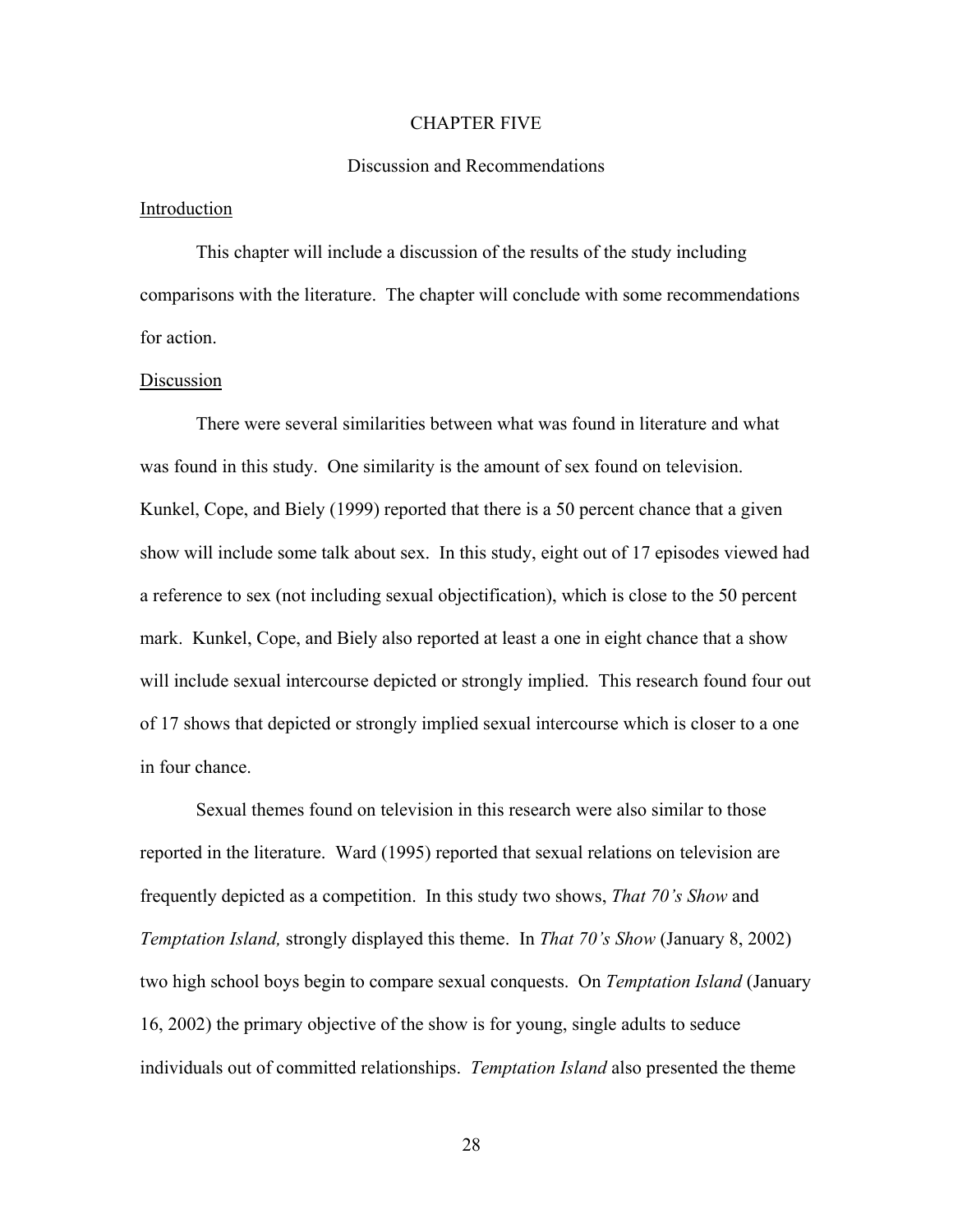that sex is something that happens because it can't be resisted. *Buffy the Vampire Slayer*  had a similar theme. During both episodes, Buffy repeatedly had regrets and flashbacks about sexual episodes, but could never say no.

 A third way that this research supports the literature is in the comparison between sex in casual relationships and sex in committed relationships. Ward (1995) conveyed that a majority of sexual language and action on television occurs between unmarried characters. This research found a total of 21 instances in programming and advertising of sex in casual relationships compared to 3 instances of sex in committed relationships.

Lastly, this research supported the literature in regard to issues surrounding abstinence and protection from sexually transmitted diseases. According to Strasburger, Victor, and Donnerstein (1999), a vast minority of sexual instances on television address these issues. This investigation found a total of 36 sexual references or instances (including commercials but not including sexual objectification), two references to protection, and no references to abstinence. The show that did contain the two references to protection (*That 70's Show,* January 8, 2002) presented the topic as humorous and embarrassing. This attitude toward sexuality is dangerous for adolescents to adopt.

One major theme that was prevalent in both television and magazines for this research was sexual objectification. Durham (1998) reported that magazines contain widespread depiction of girls as sex objects repeatedly portrayed in submissive body postures, using self-touch, and posed in attitudes of vulnerability and seductiveness. This investigation supports the claim and extends it to television. In review of the four magazines for this study there were 22 advertisements that showed females, many of them girls, in sexually suggestive poses. In addition, there were 18 instances in which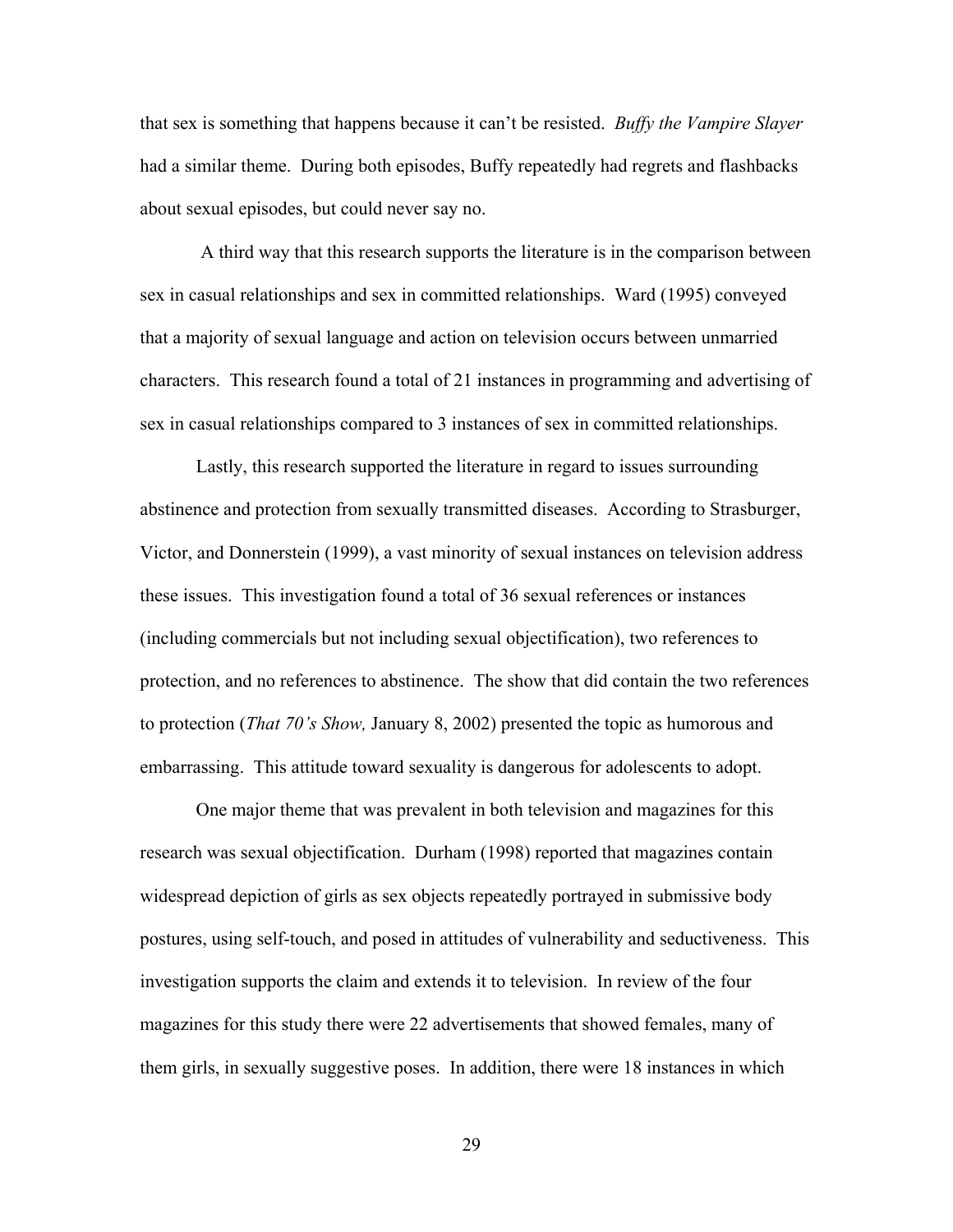females were referred to as or encouraged to be sexy or hot. One magazine, *Cosmogirl,* accounted for 7 of the advertisements and 8 of the instances. In comparison, there were only nine total instances in which males were referred to as sexy or hot. In the review of television there were 32 instances of female sexual objectification and 12 instances of male sexual objectification. Eleven of the 17 shows reviewed contained at least one instance of female sexual objectification in either the program or the advertising. This type of sexual objectification in both magazines and television contributes to distorted body images (Lavine, Sweeney, & Wagner, 1999) and unhealthy expectations for relationships.

Some of the other research questions for magazines also provided interesting findings. Of particular interest are the questions about protection, abstinence, and information about sex. The literature review presented a very negative view of magazines targeted at young girls. One example comes from Garner, Sterk, and Adams (1998) who offered that woven throughout magazines is the assumption that readers are or soon will be sexually active. Although there were many negative images and references in all of the magazines, there were also some healthy, valuable messages about sexuality. Both *Seventeen* and *YM* offered accurate information about birth control and offered an additional resource for finding more information (see Appendix B). In addition, an in depth article about the consequences of teen pregnancy was presented in *YM* which included statements from two girls who discussed their choice of abstinence. The article also discussed what teens need to know about sex education. In *Cosmogirl* a popular singer, Mandy Moore, discussed how she stands up for her beliefs by refusing to wear clothes that are to revealing despite the pressure to be sexy. Examples of other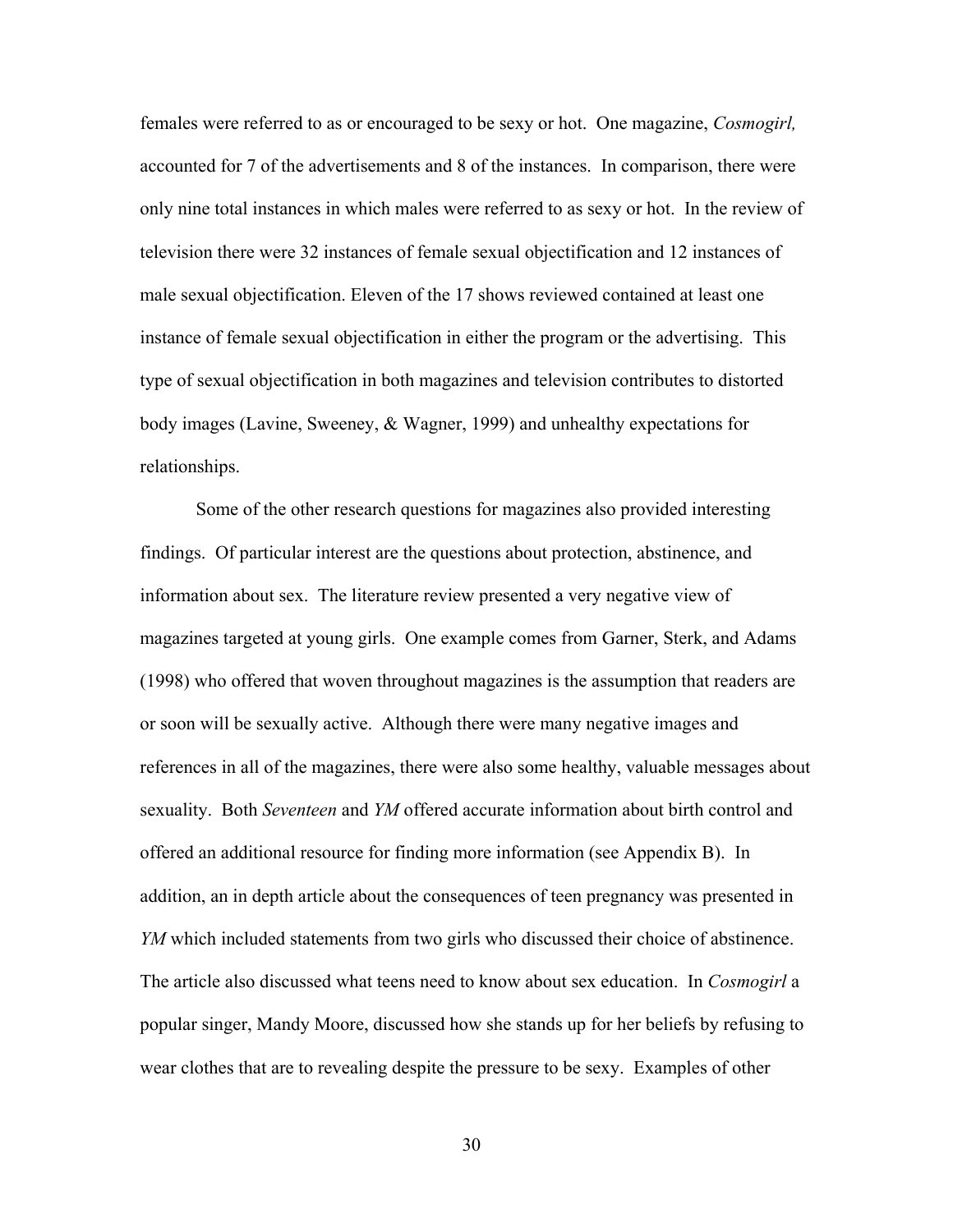useful information presented regarding sex include writings that dispel the myth that guys are ruled by hormones (although other areas of the magazine supported the myth), discussion of alternate sexual preferences, and ways to say no to sex.

Overall, this study supported the research that there is a significant amount of sexual material in the media. This research specified that the sexual content extends to media consumed by and targeted at adolescents. An awareness of the sexual messages available to adolescents is only the first step.

#### Recommendations

This research has shown some of the themes and prevalence's of sex in the media that adolescents watch and read. It is important to be aware of the media that adolescents are consuming because it can greatly influence their sexual ideas, attitudes and behaviors. One helpful method to combat the influence of media on adolescents is through media education programs (Strasburger, Victor & Donnerstein, 1999). Parents and educators can take positive steps to combat the sexual influence of the media by discussing with adolescents the effect of media on sexual attitudes, beliefs, and behaviors and identifying and discussing inappropriate uses of sexual images in the media (Committee on Public Education, 2001). Parents and educators also need to teach adolescents the following important ideas about television: "1) you are smarter that what you see on your television, 2) television's world is not real, 3) television teaches that some people are more important that others, 4) television keeps doing the same things over and over again, and 5) somebody is always trying to make money with television" (Stasburger, Victor & Donnerstein, 1999, p. 136). Lastly, the following important messages about sex should be shared with adolescents: sex is a healthy and natural part of life, parent-child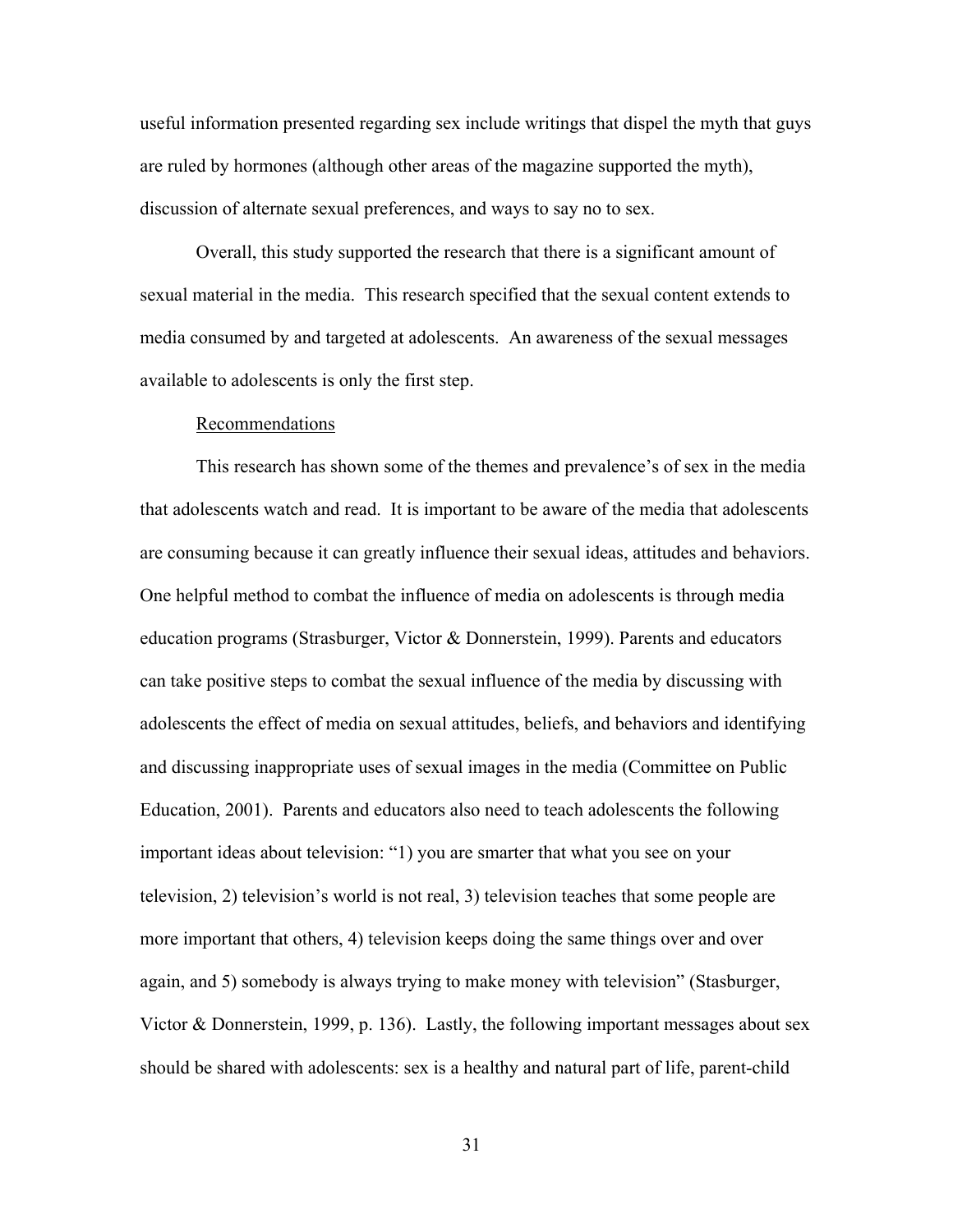conversations about sex are important and healthy, not only the young, uncommitted, and beautiful have sexual relationships, not all affection and touching must culminate in sex, sexual relationships commonly include feelings of affection, love, and respect, there are consequences for unprotected sex, contraceptives are a normal part of a sexual relationship, violence should not be associated with sex or love, rape is a crime of violence not one of passion, and the ability to say no should be recognized and respected (Committee on Public Education, 2001).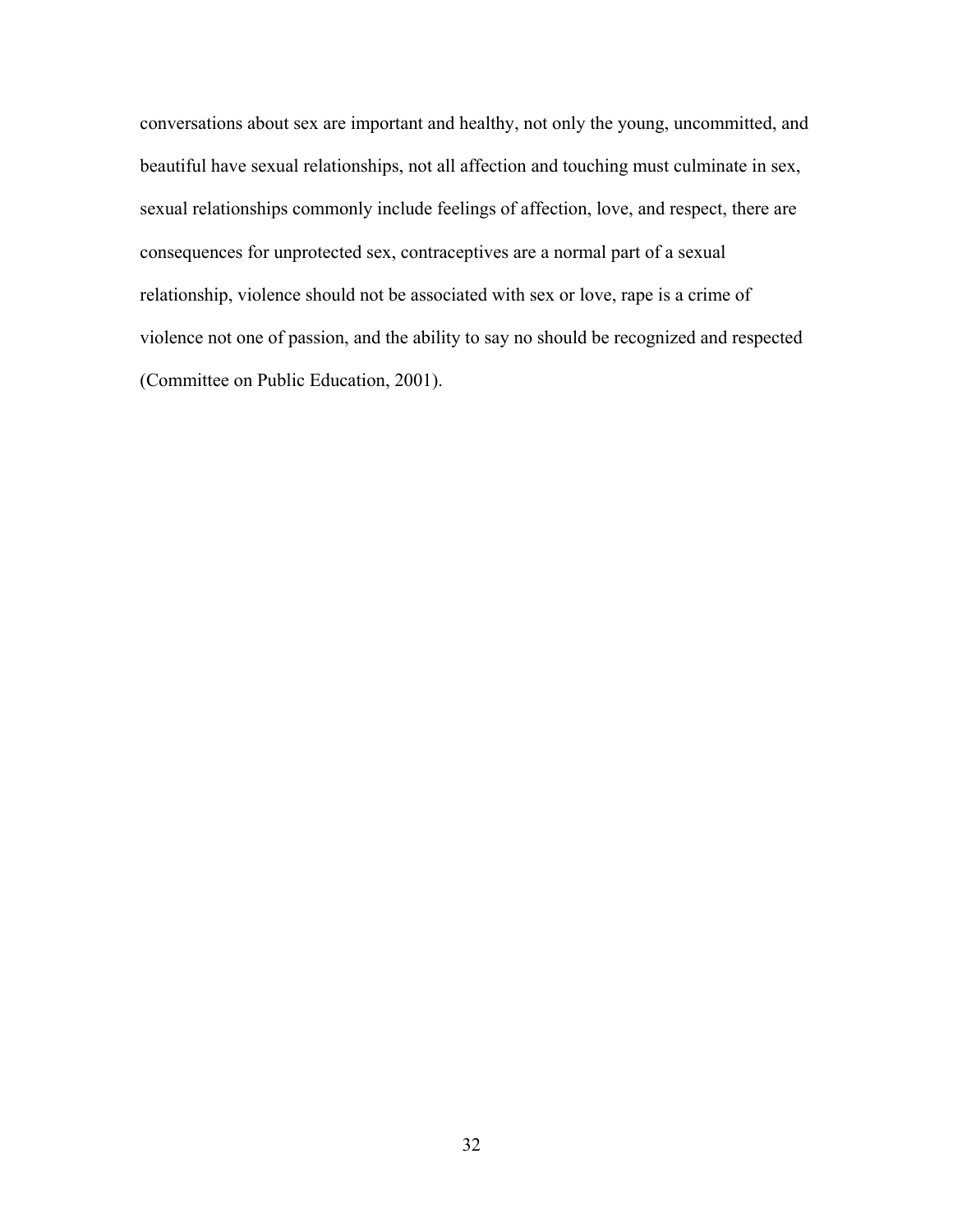#### REFERENCES

Adalian, J. (2001, February 20). Fox gets more grounded. *Daily Variety*, p. 5.

- Berenzweig, L., Godsill, B., Ibarra, L., & Veverka, L. (n.d.). Does TV create or mimic reality? Retrieved June 14, 2001 from the World Wide Web: http://newmedia.cgu.edu/nardi/projects/b3/
- Burnett, M. (Executive Producer). (2002, January 10). *Survivor Africa* [Television series episode]. Sheba National Reserve, Kenya: Central Broadcast System.
- Cameron, J., Eglee, C. H., & Echevarria, R. (2002, April 5). *Dark Angel* [Television series episode]. Vancouver, BC, Canada: FOX Broadcasting Company.
- Cameron, J., Eglee, C. H., & Echevarria, R. (2002, April 12). *Dark Angel* [Television series episode]. Vancouver, BC, Canada: FOX Broadcasting Company.
- Chapin, J.R. (2000). Adolescent sex and mass media: A developmental approach. *Adolescence, 35*(140), 799-811.
- Chura, H. (2001). Spirited sex. *Advertising Age, 72*(28), 1-2.
- Committee on Public Education. (2001). Sexuality, contraception, and the media. *Pediatrics, 107*(1), 191-194.
- Durham, M.G. (1998). Dilemas of desire: Representations of adolescent sexuality in teenage magazines. *Youth and Society, 29*(3), 369-390.
- Freeman, M. (2001). Fox stands strong. *Electronic Media, 20*(19), 2, 28.
- Garner, A., Sterk, H.M., & Adams, S. (1998). Narrative analysis of sexual etiquette and teenage magazines. *Journal of Communication, 48*(4), 59-78.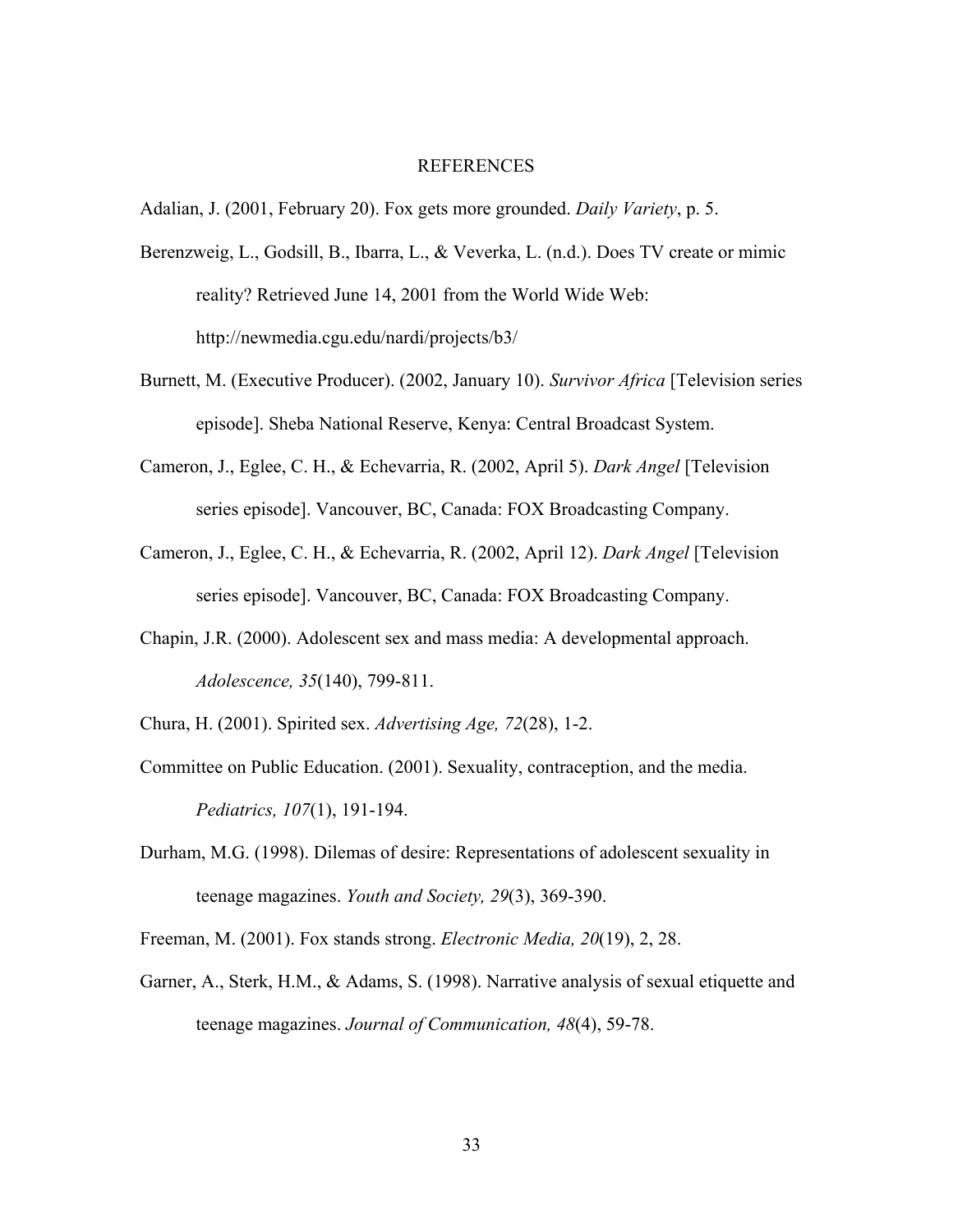- Golde, J. A., Strassberg, D. S., Turner, C. M., & Lowe, K. (2000). Attitudinal effects of degrading themes and sexual explicitness in video materials. *Sexual Abuse: A Journal of Research and Treatment, 12*(3), 223-232.
- Greenberg, B.S., & Woods, M.G. (1999). The soaps: Their sex, gratifications, and outcomes. *Journal of Sex Research, 36*(3), 250-257.
- Hampton, B., Spelling, A., & Vicent, E. D. (Executive Producers). (2002, January 8). *That 70's Show* [Television series episode]. Hollywood, CA: Carsey-Werner.
- Hampton, B., Spelling, A., & Vicent, E. D. (Executive Producers). (2002, January 12). *That 70's Show* [Television series episode]. Hollywood, CA: Carsey-Werner.
- Hampton, B., Spelling, A., & Vicent, E. D. (Executive Producers). (2002, April 1). *7th Heaven* [Television series episode]. Hollywood, CA: Paramount/Viacom.
- Hampton, B., Spelling, A., & Vicent, E. D. (Executive Producers). (2002, April 8). *7th Heaven* [Television series episode]. Hollywood, CA: Paramount/Viacom.
- Hart, P. & Ferber, B. (Executive Producers). (2002, April 5). *Sabrina* [Television series episode]. Hollywood, CA: Viacom Productions.
- Hart, P. & Ferber, B. (Executive Producers). (2002, April 26). *Sabrina* [Television series episode]. Hollywood, CA: Viacom Productions.
- Kissell, R. (2001). Nets give up in battle for teen viewers. *Variety, 383*(5), 26-27.
- Kunkel, D., Hope, K.M., & Biely, E. (1999). Sexual messages on television: Comparing findings from three studies. *Journal of Sex Research, 36*(3), 230-236.
- Lavine, H., Sweeney, D., & Wagner, S. (1999). Depicting women as sex objects in television advertising: Effects on body dissatisfaction. *Personality and Social Psychology Bulletin, 25*(8), 1049-1058.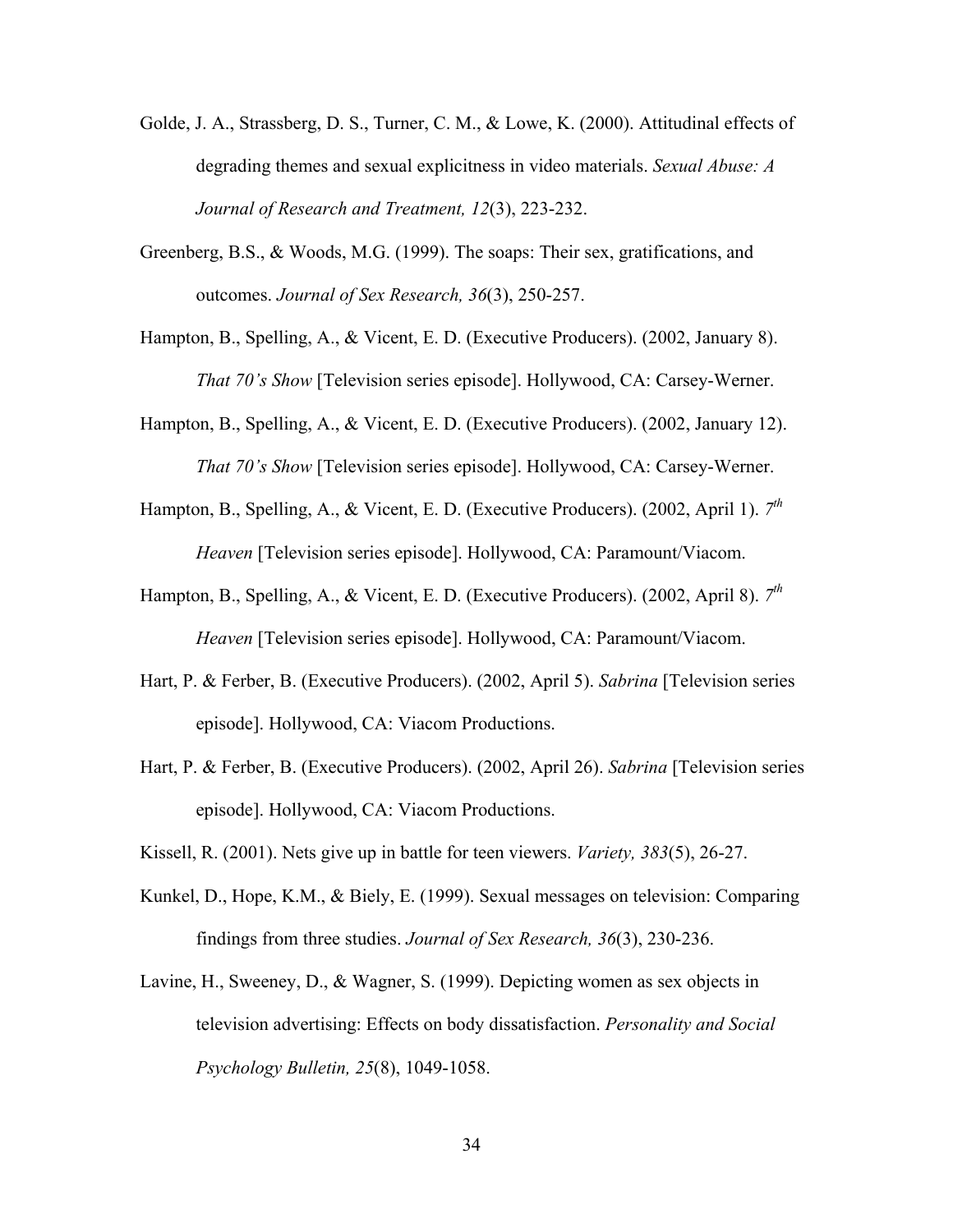- Martin, B., Schiff, M., Carsey, M., Werner, T., & Mandabach, C. (Executive Producers). (2002, March 13). *Grounded for Life* [Television series episode]. Studio City, CA: Carsey-Werner.
- Martin, B., Schiff, M., Carsey, M., Werner, T., & Mandabach, C. (Executive Producers). (2002, March 20). *Grounded for Life* [Television series episode]. Studio City, CA: Carsey-Werner.
- McMahon, V. (Executive Producer). (2002, April 25). *WWE Smackdown* [Television series episode]. Peoria, IL: World Wrestling Entertainment.
- Michenaud, J. M. & Cowan, C. (Executive Producers). (2002, January 16). *Temptation Island 2* [Television series episode]. Costa Rica: FOX Broadcasting Company.
- Milburne, M.A., Mather, R., & Conrad, S.D. (2000). The effects of viewing R-rated movie scenes that objectify women on perceptions of date rape. *Sex Roles, 43*(9/10), 645-664.
- No Author. (2002, March). *Cosmogirl.*
- No Author. (2002, March). *Seventeen.*
- No Author. (2002, March). *Teen.*
- No Author. (2002, March). *YM.*
- Noxon, M. & Whedon, J. (2002, April 9). *Buffy the Vampire Slayer* [Television series episode]. Hollywood, CA: Warner Bros.
- Noxon, M. & Whedon, J. (2002, April 24). *Buffy the Vampire Slayer* [Television series episode]. Hollywood, CA: Warner Bros.
- Phipps, J. L. (2001). Networks drill deeper into teen market. *Electronic Media, 20*(11), 20.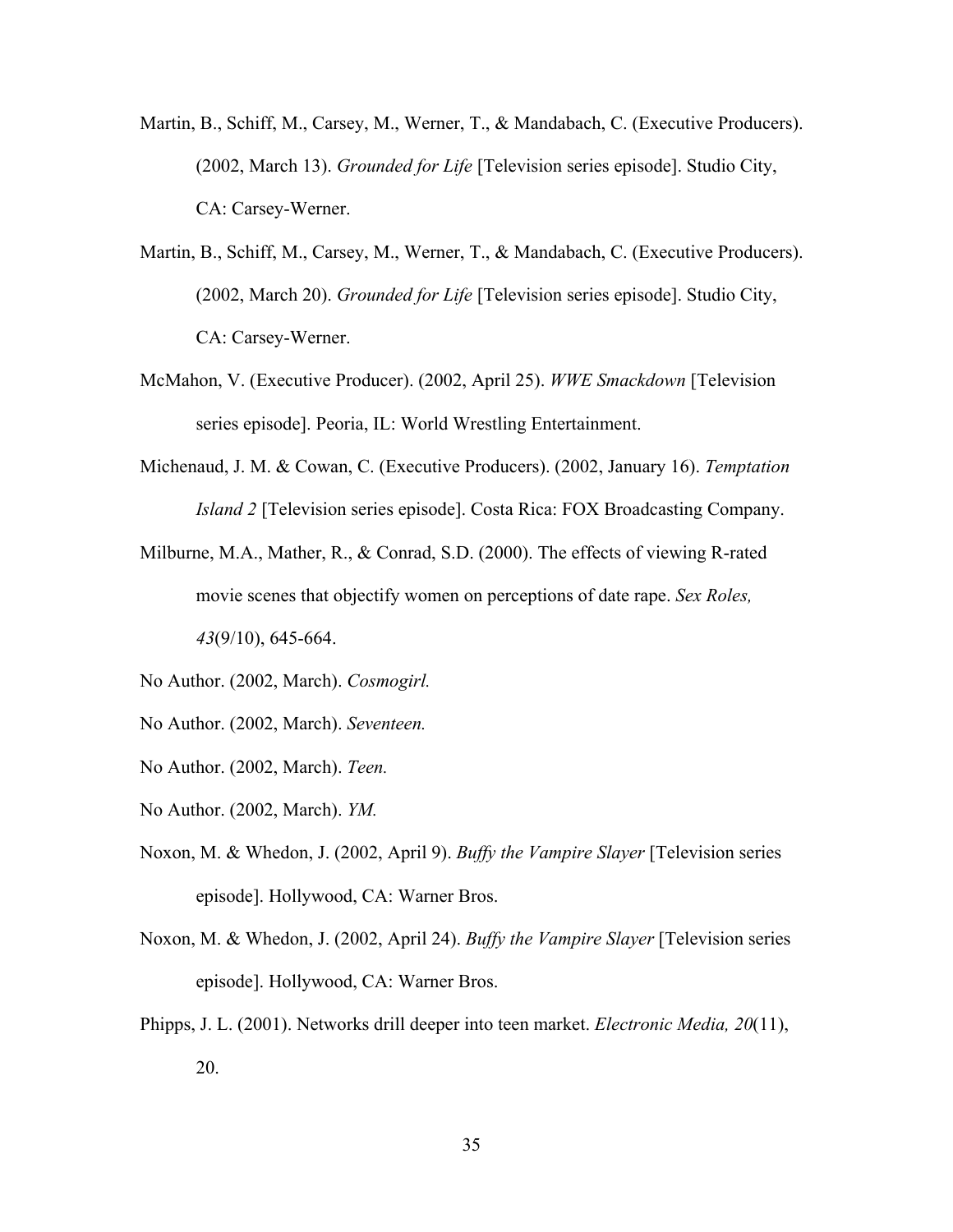- Reichert, T. (2001). Sexy ads target young adults. *USA Today Magazine, 129*(2672), 50- 52.
- Rice, F.P. (1999). *The adolescent: Development, relationships, and culture* (9<sup>th</sup> ed.). Boston: Allyn and Bacon.
- Sherman-Palladino, A. & Polone, G. (2002, April 2). *Gilmore Girls* [Television series episode]. Burbank, CA: Warner Bros.
- Sherman-Palladino, A. & Polone, G. (2002, April 23). *Gilmore Girls* [Television series episode]. Burbank, CA: Warner Bros.
- Steele, J. (1999). Teenage sexuality and media practice: Factoring in the influences of family, friends, and school. *Journal of Sex Research, 36*(4), 331-341.
- Strasburger, V., & Donnerstein, E. (1999). Children, adolescents, and the media: Issues and solutions. *Pediatrics, 103*(1), 129-139.
- Ward, L.M. (1995). Talking about sex: Common themes about sexuality in the primetime television programs children and adolescents view most. *Journal of Youth and Adolescence, 24*(5), 595-615.
- Ward, L.M., & Rivadeneyra, R. (1999). Contributions of entertainment television to adolescents' sexual attitudes and expectations: The role of viewing amount versus viewer involvement. *Journal of Sex Research, 36*(3), 237-249.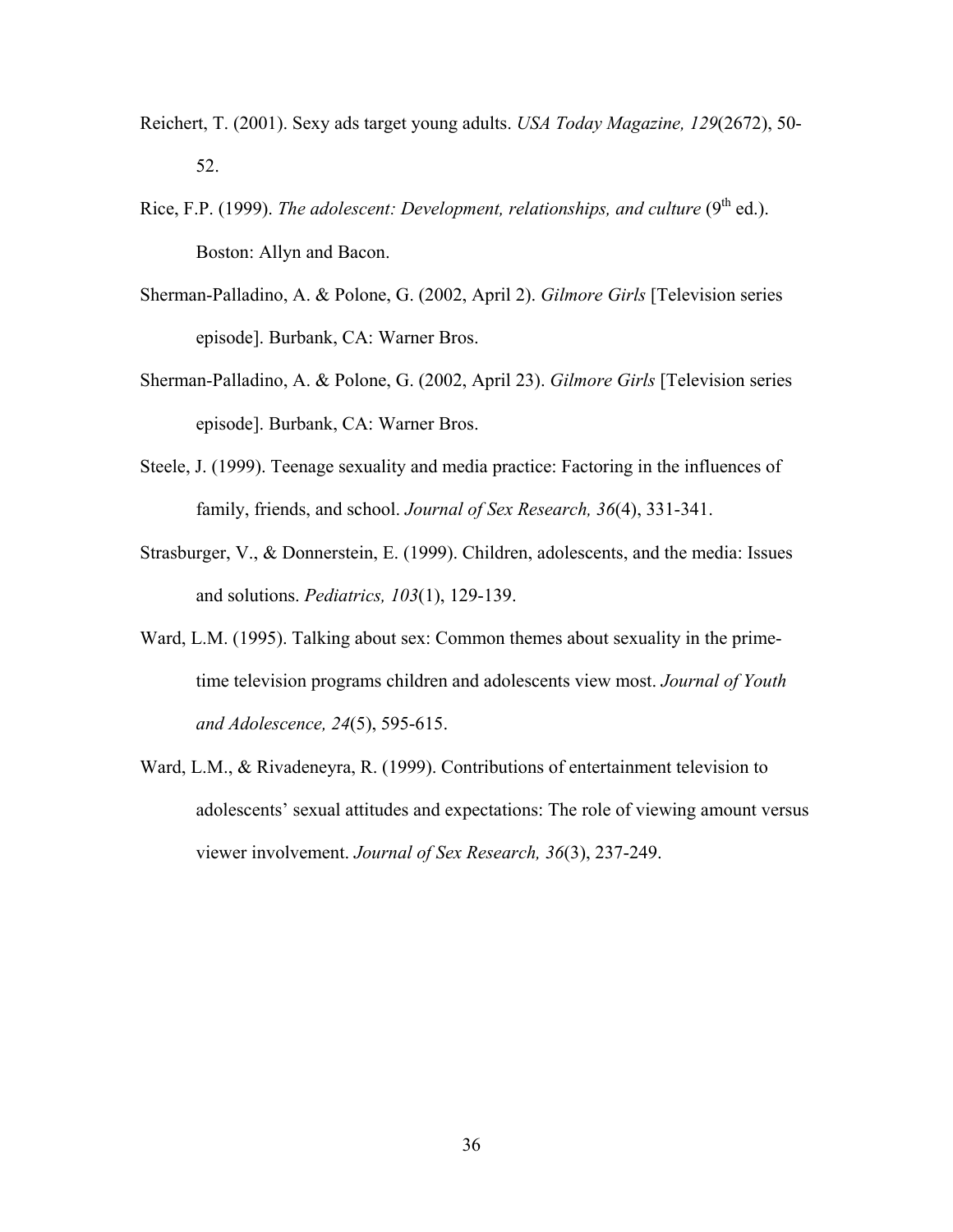## APPENDIX A

*That 70s Show*- January 8, 2002,

## **Sexual Humor**

1. Male teen one-"She's out of our league." Male teen two- "We must be in different leagues because I just had sex with her last night." (Audience laughter).

2. Male teen-"The closest I've come to sex was when the football team pinned me down in the shower and made me kiss my own ass." Female teen-"If you think that's close to sex, then you will be delighted with actual sex." (Audience laughter).

3. Wife-"Condoms." Husband-"That word is forbidden." Wife- "Condoms." (Audience laughter).

4. Male teen- "Fondue me." (Audience laughter).

# **In Commercials**

1. Carrottop to attractive female- "Doesn't a spanking come with this penalty." (1-800- CALL ATT)

2. Female to male- "How do you get it to stand up?" (*That 80's Show)*

3. Female orgasmic sounds. (Herbal Essence)

## **Female Sexual Objectification**

1. "She's out of your league." (Referring to attractive woman giggling and tossing her hair)

2. "Look at that foreign bastard cracking up the whores." (male teen who has been keeping score of sexual conquests)

3. "The manager wants a girl with boobs and stuff." (to give cheese samples)

4. Male teen to cheese sample girl- "The floor is real shiny and I see your hiney."

## **In Commercials**

1. Man staring at breast. (Movie)

## **Male Sexual Objectification**

### **In commercials**

1. Woman admire attractive muscular male- "Get the body you need." (Physique styling products)

### **Sex in committed relationship**

1. Parents decide to have sex.

### **Sex in Casual Relationship**

1. New student- "I just had sex with her last night."

### **In commercials**

1. Dad walks in on son having sex. (Movie- American Pie)

### **Reference to Protection**

1. Mom gives 17-year-old son condoms and sexual health pamphlets. "Intercourse is a responsibility, not just a right." (Audience laughs, son is disgusted)

Parents look for condoms before having sex.

*That 70's Show-* April 12, 2002

# **Female Sexual Objectification**

1. "She may not have been smart, but she was sweet… and built too." (Hands indicate breasts)

2. "Not only did Donna lose her mom, we all lost Midge's sweet uptown rack." "What a marvelous set of kittens. Remember that sweater?"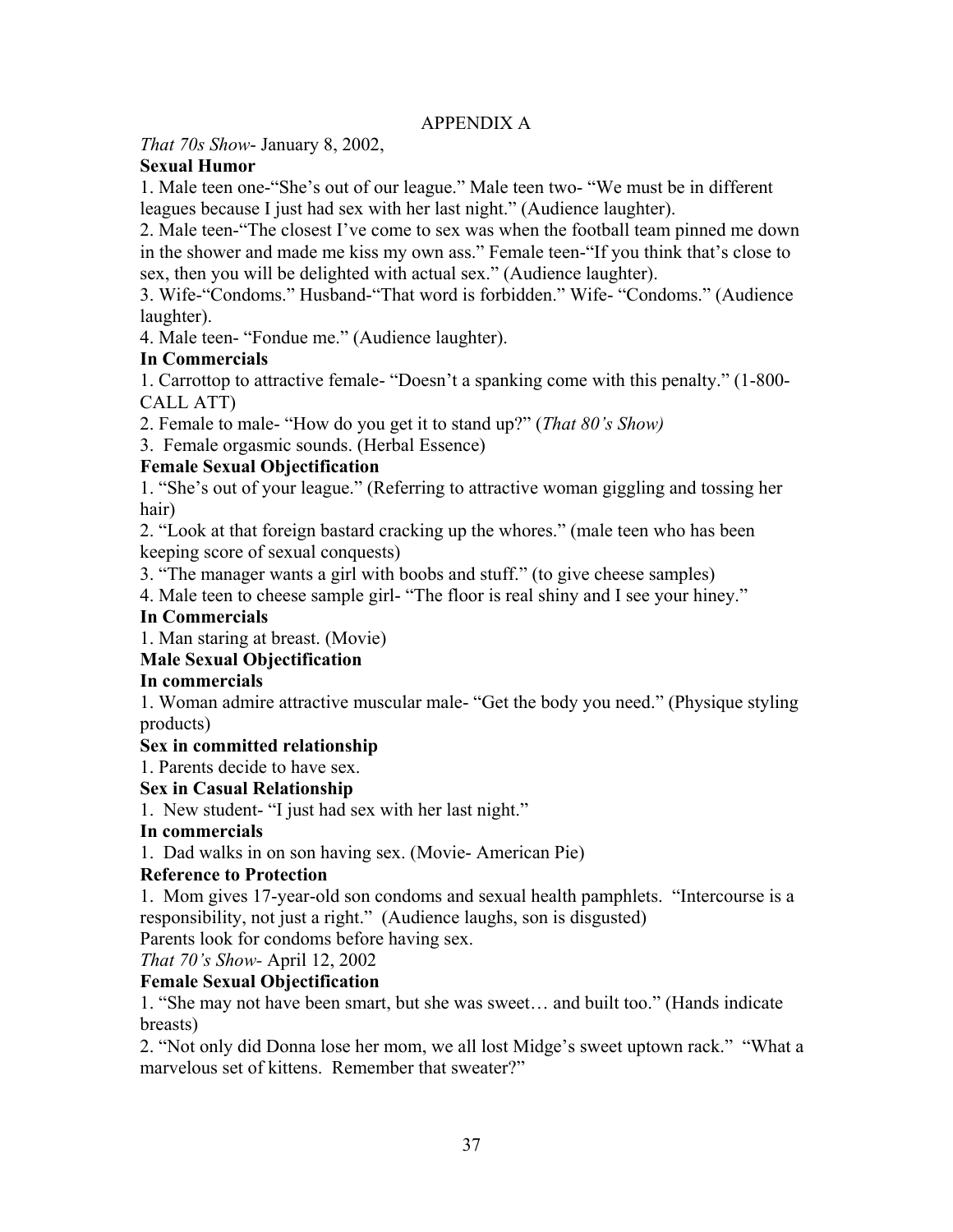"Remember the week she took up jump rope?" (various images of large bouncing breasts)

3. "There are a lot of hot older women out there besides Midge and they deserve our respect because they can teach us stuff."

"Yeah, I would love to make love to an 80-year-old."

"The younger ones are timid, but the older ones know it won't break."

"How could it break if it's invincible?"

"And plus they're grateful, they'll do it with anyone."

"Anyone? Well that's me."

"Let's find Fez a dirty housewife to love."

4. "Everyone knows horny old ladies hang out at tennis clubs."

5. Shows image of woman bent over. "Oh, me like." (He grabs her butt.)

6. "I just noticed Mrs.\_\_ is hot."

"Yeah, she's a cutie and firm. Maybe we should get her a sweater for Christmas."

## **In Commercials**

1. Large breasted women in bras and underwear. (Victoria's Secret)

## **Sex in casual relationship**

1. Passionate kissing/undressing and dragging toward bedroom. Image in bed after sex. She begins to kiss him. He asks, "again?'

"Yep."

"You don't want to cuddle? OK."

2. Friend is trying to get details about a sexual episode. Friend replies, "there will be details a plenty in my steamy letter to *Penthouse.*"

3. Split screen. Boy and girl talking to friends both say, "We did it."

Girl says, "Twice."

Boy says, "Five times."

4. Girl says, "I would have done it with anybody."

Male friend says, "Let's do it….seriously, let's do it right now."

*Grounded for Life-* March 20, 2002

# **Male Sexual Objectification**

1. Girls oogle over attractive male.

2. Girls drape themselves on attractive male for picture.

3. Female police officer does an unnecessary search of attractive male and obviously enjoys it.

# **Sex in Casual Relationship**

1. "Back in High School I was impregnating women. I couldn't get enough of it." *Sabrina-* April 26, 2002

# **Sexual Humor**

1. "I predict that by fall every forward guy on campus will have his legs in my pants." (referring to her fashion designs)

# **Female Sexual Objectification**

1. Men drool over big breasted fashion models.

### **Male Sexual Objectification**

1. "Come here Beefcake."

*Gilmore Girls*- April 2, 2002

**Female Sexual Objectification**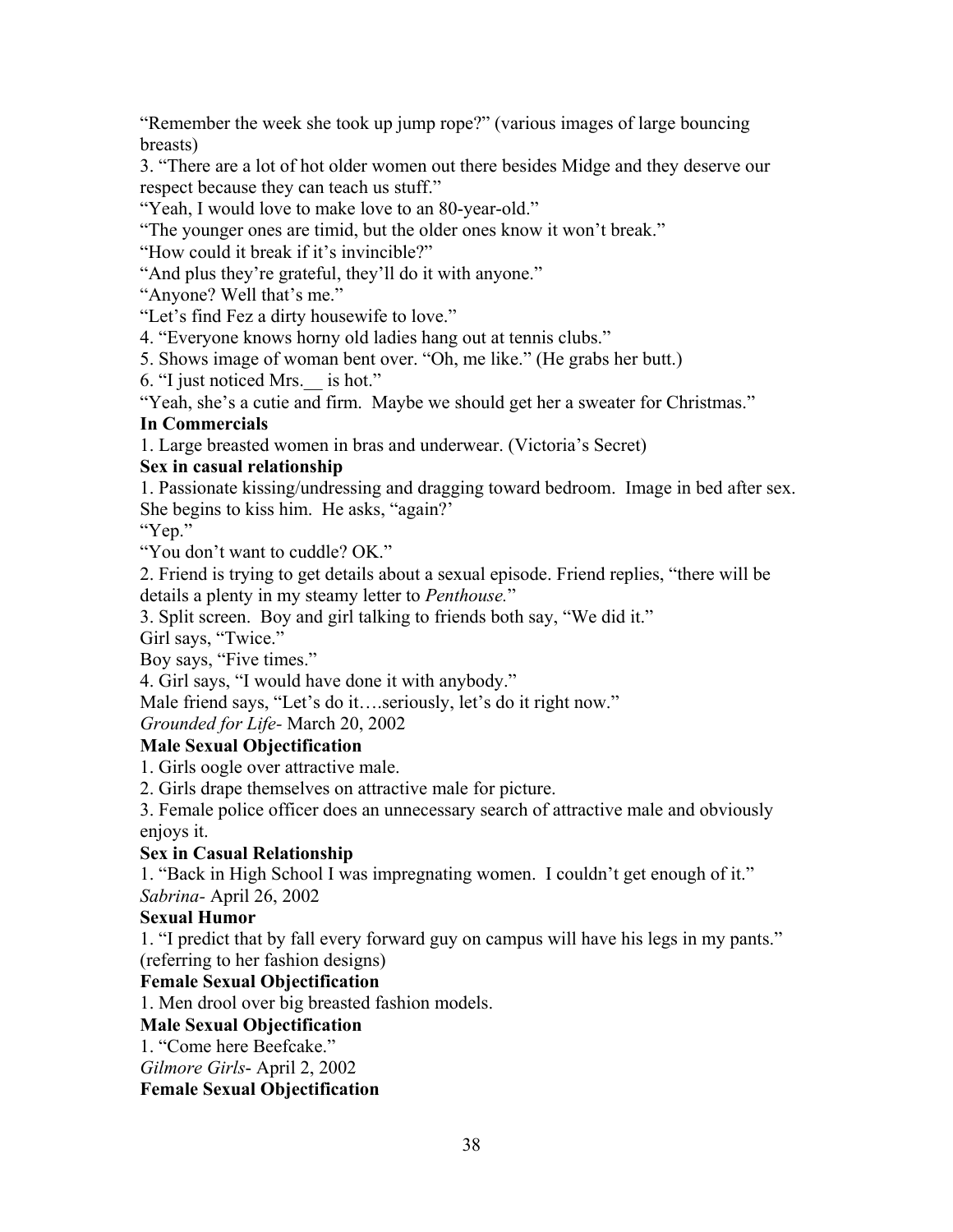## **In Commercials**

1. Woman makes orgasmic sounds while washing her hair. "It's a totally organic experience." (Herbal Essences)

*Gilmore Girls-* April 23, 2002

## **Female Sexual Objectification**

## **In Commercials**

1. Male talks about wanting a certain female's body. (television show-*Elimidate*) **Sex in Casual Relationship** 

1. "We both want the same thing, don't we?" followed by passionate kiss (*Dawson's Creek*)

*Buffy the Vampire Slayer*- April 9, 2002

## **Female Sexual Objectification**

## **In Commercials**

1. Cheerleader in short skirt twirls leading to camera shot focused on her exposed butt cheeks. (*The Sweetest Thing-* Movie)

2. Large breasted women in bra and underwear. (Victoria's Secret)

## **Sex in Casual Relationship**

1. Buffy and Spike having sex.

2. Buffy has regrets and flashbacks of recent sexual episode.

*Buffy the Vampire Slayer-* April 24, 2002

## **Sexual Humor**

1. Male to female- "Do you want to slip away? I'll let you blow out my candle."

2. After being interrupted in an intimate moment- "I had a muscle cramp…Buffy was helping."

"A muscle cramp? In your pants?"

"What? It's a thing."

3. "There must be some late night activity to keep us busy until morning."

"How's that cramp Spike, still bothering you?"

### **Sex in Casual Relationship**

1. "Why do I let Spike do these things to me?" (flashback of intimate moment)

# **In Commercials**

1. "Do you want to take my clothes off with your teeth?" (Movie)

*7th Heaven-,* April 1, 2002

# **Female Sexual Objectification**

1. "I've go the women all lined up." (for a party)

*7th Heaven-,* April 8, 2002

# **Sex in Committed Relationship**

1. "That's intimate. I think we are ready to talk about sex." (Couple considering marriage)

*Dark Angel*- April 5, 2002

### **Sexual Humor**

# **In Commercials**

1. "…and backstabbing sexual innuendo- can your sitcom do all that?" (*Just Shoot Me) Dark Angel-* April 12, 2002

### **Female Sexual Objectification**

**In Commercials**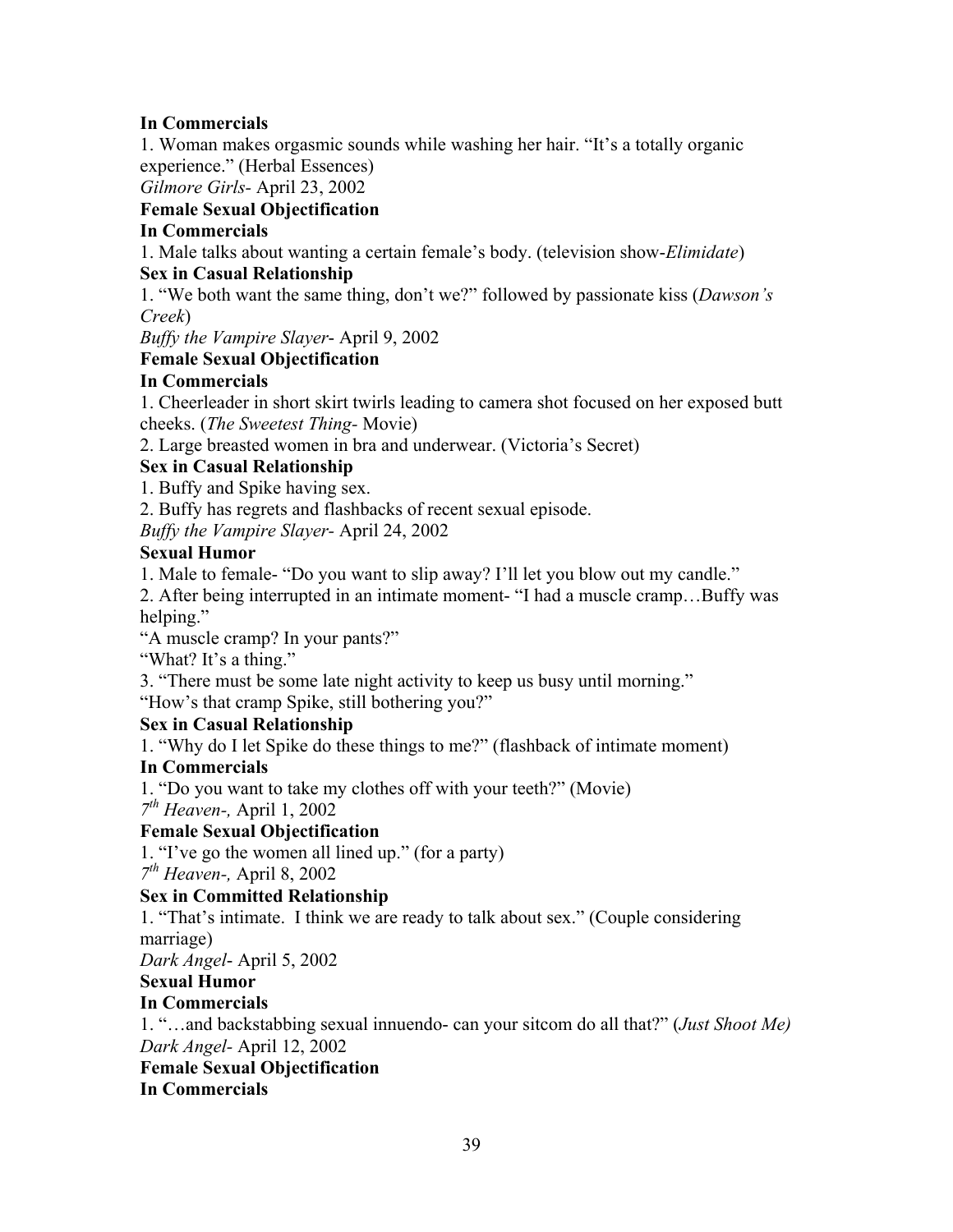1. Large breasted women in bra and underwear. (Victoria's Secret)

# **Sex in Casual Relationship**

## **In Commercials**

1. Fraiser and a woman in a bedroom, naked and wrapped in blankets. (*Fraiser)*

2. Man joins woman in the shower with a beer. "Your night just got a whole lot better." (Beer)

*WWE Smackdown-* April 25, 2002

## **Female Sexual Objectification**

1. Man tries to look under woman's Kimono saying there's too much fabric.

2. Commentator- "She's still hot looking, but she's all covered up."

3. Another man tries to peak under the Kimono.

4. Camera scans woman in slinky dress.

## **In Commercials**

1. "It's what you're desperately waiting for. Your wildest dreams are about to come true. The divas are back, hotter than ever." Images of large breasted women in tiny bikinis.

(*Divas Swimsuit Addition)*

2. "Short shorts, low cut top, I'm burning with desire for you." (Stacker II fat burner)

# **Male Sexual Objectification**

1. "Why don't I critique your body…mmm, yummy."

# **Sex in Casual Relationship**

## **In Commercials**

1. Intimate moment in a hot tub with voice over, "I feel that I've lead Pete on." (*Tough Enough 2)*

*Temptation Island*- January 15, 2002

# **Female Sexual Objectification**

1-4. Men stare with open mouths at bikini clad women made to parade in front of them.

5. Exotic dancer in a thong bends over in front of men, "Let me show you how flexible I am." The men obviously enjoy.

6. A man discusses the likelihood of being attracted to a woman based on her body.

7. Extremely suggestive dancing.

# **Male Sexual Objectification**

1-4. Women comment on male body.

5. Woman discusses likelihood of being attracted based on physical appearance.

# **In Commercials**

1. "That's hot," while admiring a man's butt. (*Ally McBeal)*

# **Sex in Casual Relationship**

1. Image of two people who met that day caressing in bed.

2. Foreplay at the beach, including butt groping.

3. Foreplay in bed with voice over, "It's an opportunity, live it for what it is. Worry about the consequences later."

4. Two people getting into bed. "I have wet clothes on," implying that she was going to take them off.

5. "Urgent passions."

6. "You're either gay or it's not working down there," in reference to one of the men not "wanting" her.

*Survivor Africa-* January 10, 2002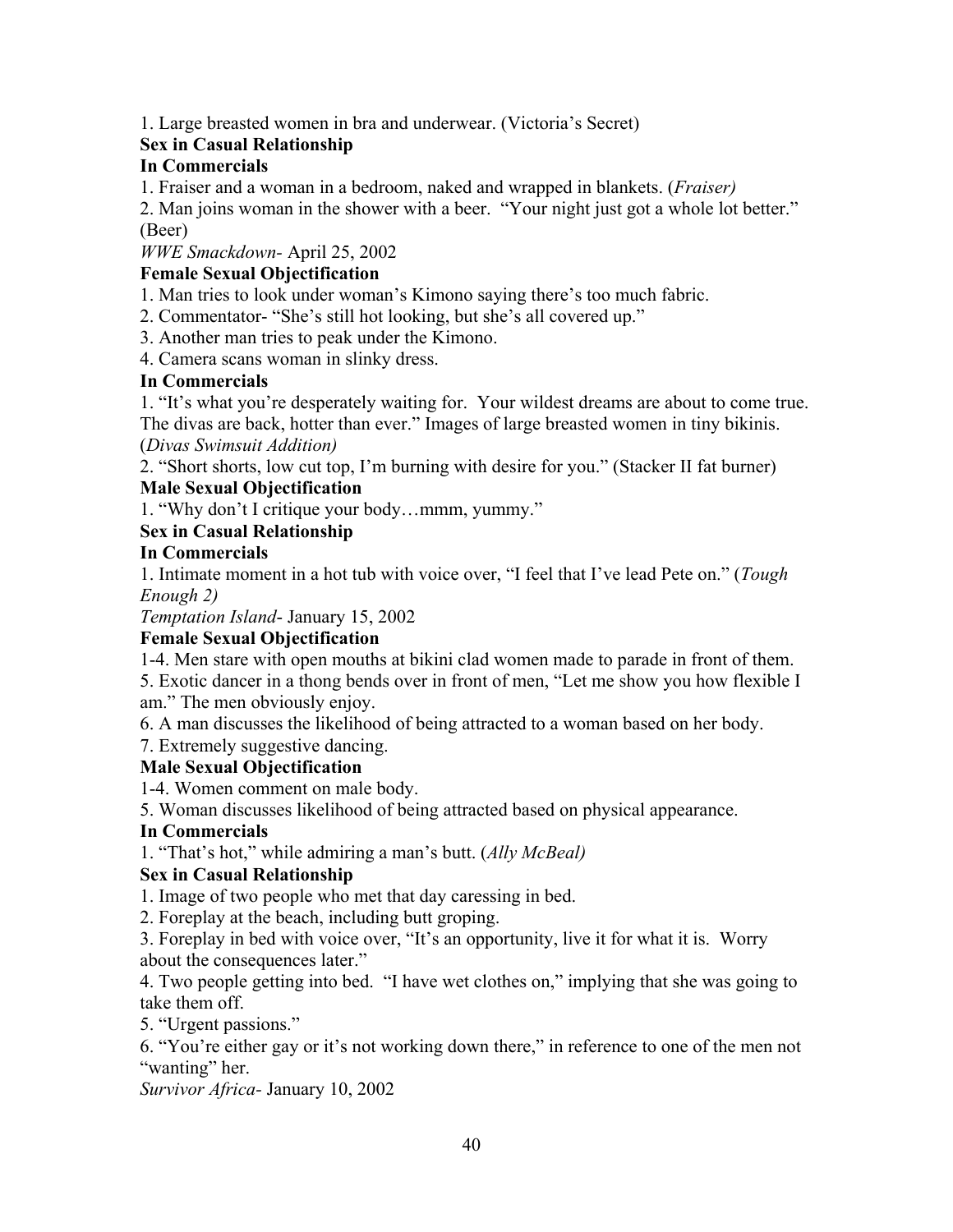## **Sex in Committed Relationship In Commercials**

1. "I'm going to be naked letting your eyes enjoy the party." (*Everybody Loves Raymond)*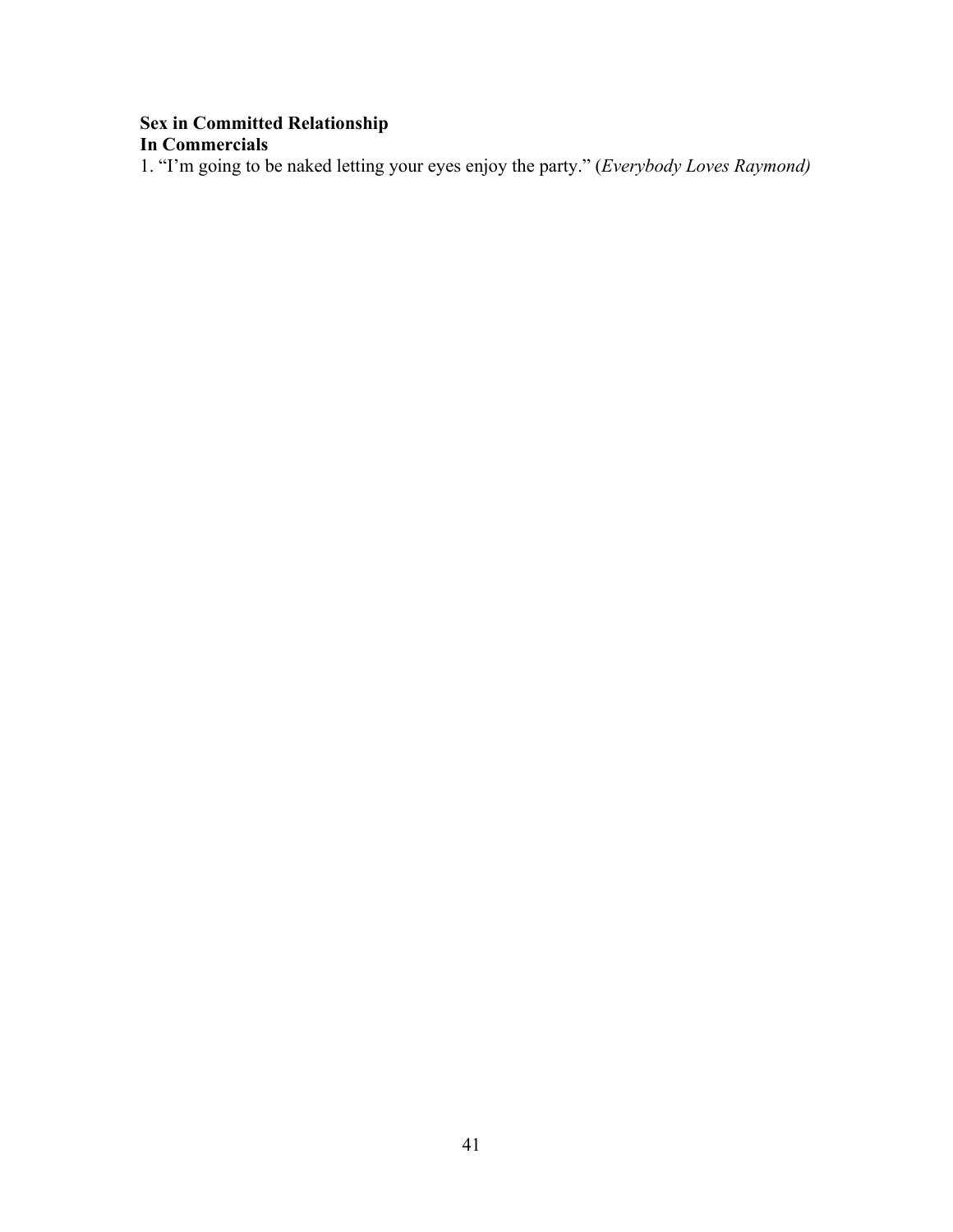### APPENDIX B

*Cosmogirl*- March 2002

### **Sexually suggestive advertisements**

1. Man and woman in passionate embrace. Redken (p. 8-9).

2. Woman stands with leg and arm raised. She is wearing tight clothes and has a seductive expression on her face. Buffalo: David Bitton (p. 29).

3. "Who wouldn't want this body?... A totally organic experience." Herbal Essences (p. 56).

4. Two women in swimwear beginning to pull down their bottoms. Say What? (p. 59).

5. Woman is shown with her thumb in the front of her skirt pushing it down. She also has a seductive expression. Hotkiss (p. 79).

6. A woman's shirt is open to expose her bikini top. Her chest is pressed forward. Newport News (p. 93).

7. Girls with their hands pulling down on the tops of their pants. Jacqueline Azria-Palombo (p. 137).

## **Products described as hot or sexy**

1. An outfit is described as "one part nautical, one part classic, and two parts sexy" (p. 116).

## **Information about sex**

1. A boy writes in to dispel the myth that guys are ruled by hormones (p. 22).

2. Two girls write in to speak up for homosexuality (p. 22).

3. A writer responds to a question and explains why girls may or may not bleed during "first-time intercourse" (p. 82).

4. A writer responds to a question and explains why some guys are aroused by pornography (p. 83).

5. A reader explains what it means to be bisexual (p. 94).

6. An article describes what to do when I guy is pushing for sex (p. 96-97).

# **Girls referred to as or encouraged to be sexy or hot**

1. "371 ways to look hot this spring" (Cover).

2. "Nice Bod. Anna Kournikova's fun sexy-legs workout" (p. 10).

3. "Be sexy. It doesn't mean you have to have sex" (p. 50-51).

4. Girls encouraged to wear "lacy bras peeking out of flirty little dresses" (p. 54).

5. Describes how to have smokin' hot, sexy eyes (p. 70).

6. Description of how Anna Kournikova gets her "sexy legs" (p. 80).

7. Description of an outfit, including "oh-so-low Levi's hip-huggers and skimpy little tank top" as "hotter than Jessica Biel" (p. 139).

8. "Being direct is irresistibly sexy, so people who are bold enough to act on their impulses will be rewarded with hot new connections. Even if you're shy, go for what you want-don't miss out on this dynamic love vibe!" (p. 158).

### **Men referred to as sexy or hot**

1. "Josh Hartnett: Sex Bomb? Do thoughts of super-sexy Josh Hartnett distract you from doing your homework?" (p. 14).

2. "Boy-o-meter. Scope him out and size him up. Rating system: on a scale of fizzle to sizzle…he's warm, he's hot, he's on fire!" (p. 40).

3. Description of Cosmogirl's "Sexiest Guys in the World" issue (p. 100). *Seventeen*- March 2002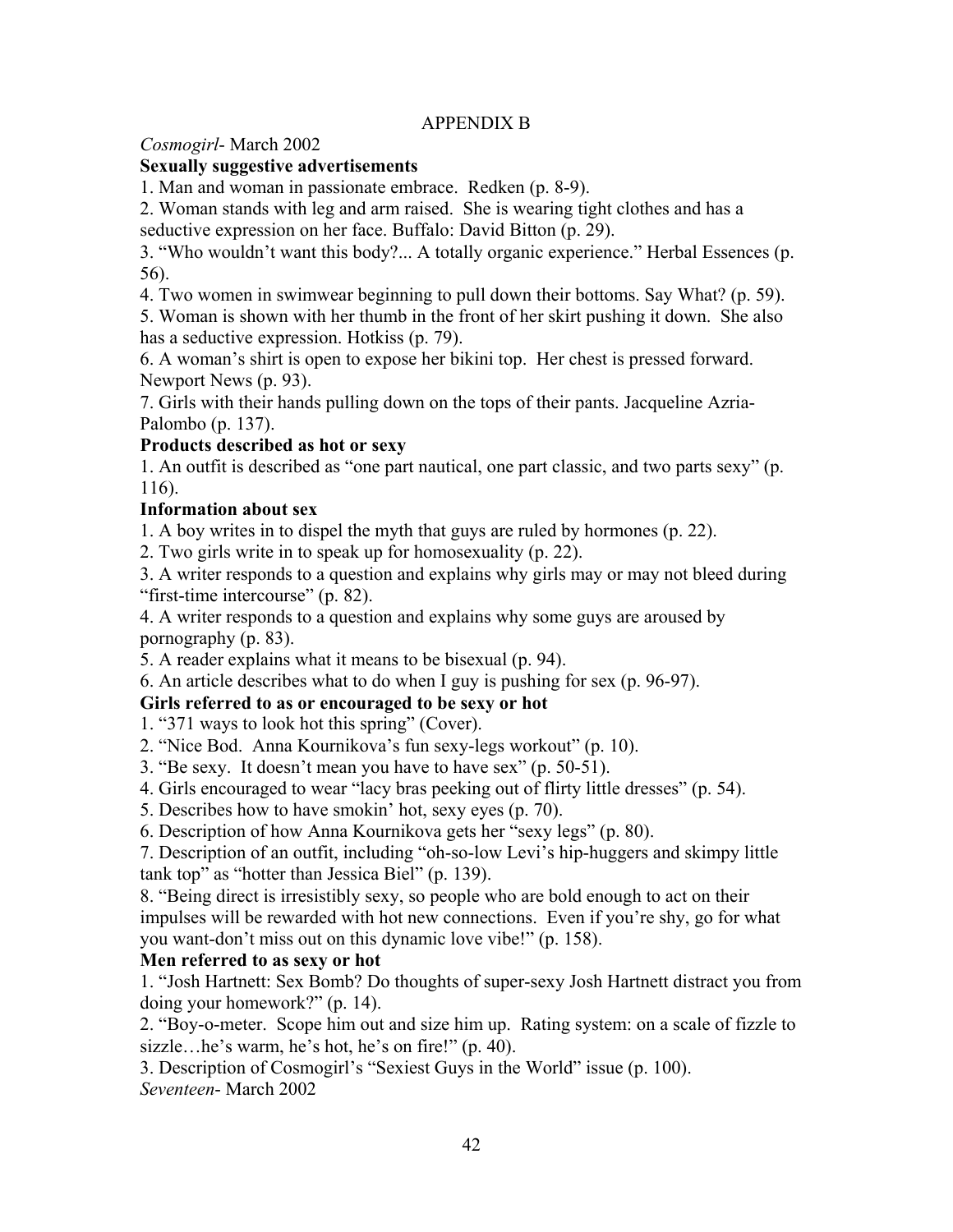#### **Sexually suggestive advertisements**

1. Woman crawling in the sand with cleavage showing and passionate expression. Rampage (p.10).

2. Man and woman in passionate embrace. Redken (p. 14-15).

3. Woman in skimpy clothes leaning on sport car. Bongo (p. 33).

4. Man and woman in the water. Tagline- "Get it on." OP (p. 43).

5. Woman kneeling in the sand, her shirt pulled off her shoulder. She has a seductive expression. Zana-di (p. 51).

6. Girl sits with her legs opened towards the camera. Pepe Jeans (p. 79).

7. Girl is pushing her skirt down with one hand and her shirt up with the other. Hotkiss (p. 87).

#### **Products described as hot or sexy**

1. "17 Hottest minidresses- maximum sexiness" (p. 13).

#### **Protection**

1. A writer responds to a question about birth control and describes that different states have different laws regarding confidentiality (p. 140).

2. A writer responds to a question about using two condoms and gives a website for more information on birth control (p. 146).

#### **Abstinence**

1. "Post-prom sex: Losing the big V may not be all that" (p. 16).

2. "Be strong: don't be a statistic. Nearly 80 percent of unmarried teen mothers end up on welfare" (p. 136-137).

#### **Information about sex**

1. An article discusses post-prom sex and says that it is not all that it is cracked up to be (p. 132).

2. A writer responds to a question about masturbation and describes it as the "safest form of sex there is" and "the best way for a girl to achieve her first orgasm" (p. 140).

### **Girls referred to as or encouraged to be sexy or hot**

1. "Straight vs. Curly: What Boys Want" (Cover).

2. "No girl should deprive herself of good skin care and a lip gloss that makes her feel really feminine and sexy" (p. 76).

3. "Look at MTV- tight, sexy clothes are the norm. Sometimes we feel we're competing with Britney for your attention" (p. 104).

4. "I wanted to feel extra-sexy on prom night, so I wore a black garter belt and thigh-high stockings under my dress" (p. 120).

5. "Hot hairstyles you can do yourself" (p. 133).

6. A girl is described as "sassy, sexy and totally in love" (p. 141).

### **Men referred to as sexy or hot**

1. "Would you date this guy? Pick the hottest of the 17 hottest" (p. 100-101).

2. A guy is described as a hottie and simply babelicious (p. 141).

3. A guy is described as "a hot young hunk with a passion for romance" (p. 141).

4. "It's hard not to have dirty thoughts about Anson Mount" (p. 149).

#### *Teen*- March 2002

### **Sexually suggestive advertisements**

1. Woman in seductive pose. Hotkiss (p. 31).

2. Woman in see through lace top and nipples showing. JouJou (p. 43).